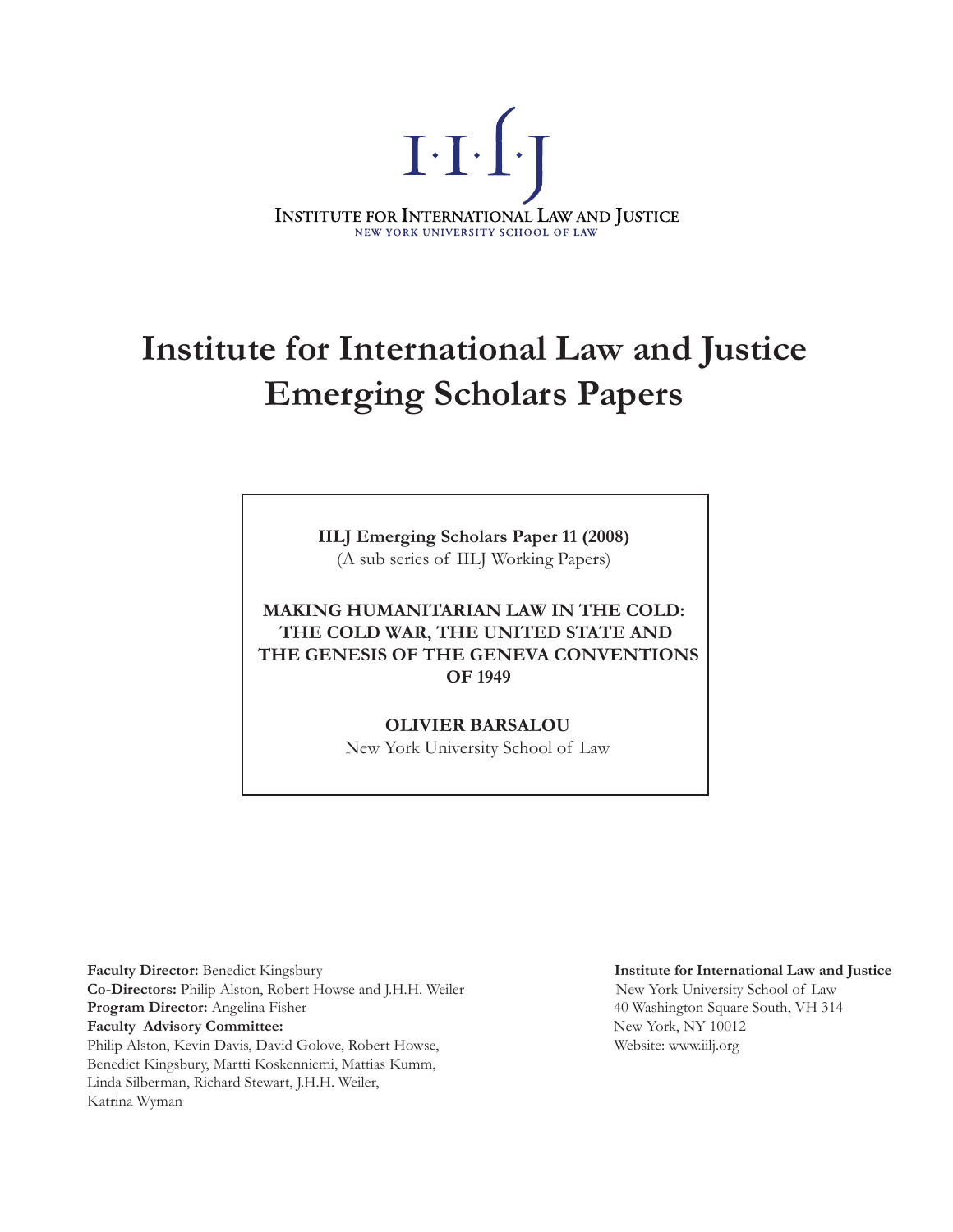All rights reserved. No part of this paper may be reproduced in any form without permission of the author.

## ISSN: 1552-6275 © OLIVIER BARSALOU

*Emerging Scholars Papers are issued at the responsibility of their authors, and do not reflect views of NYU, the IILJ, or associated personnel.* 

> New York University School of Law New York, NY 10012 U.S.A.



Cite as: IILJ Emerging Scholars Paper 11 (2008) (A Sub series of IILJ Working Papers) Finalized 9/18/2008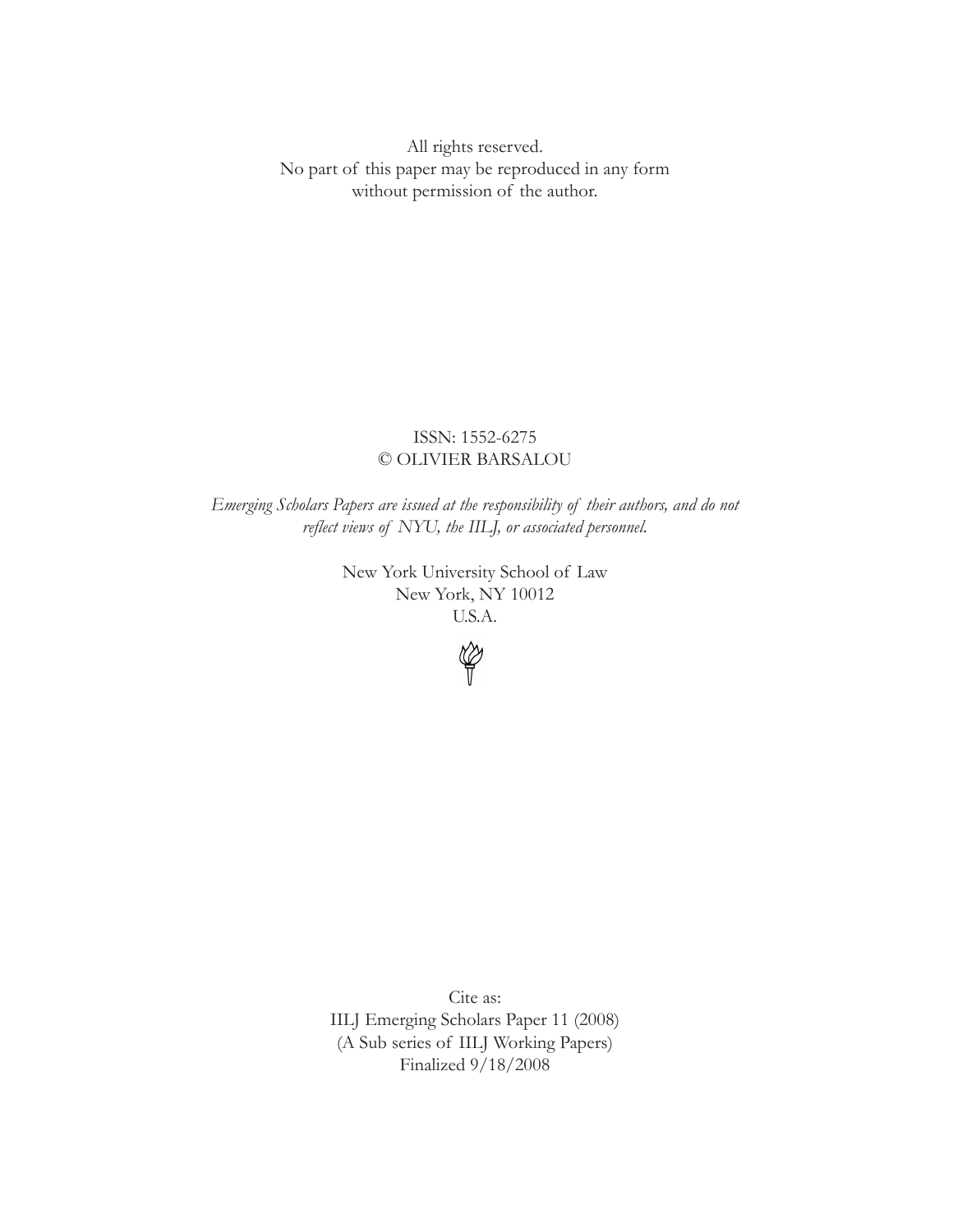## **MAKING HUMANITARIAN LAW IN THE COLD: THE COLD WAR, THE UNITED STATE AND THE GENESIS OF THE GENEVA CONVENTIONS OF 1949**

Olivier Barsalou

#### **Abstract**

 $\overline{a}$ 

Based on U.S. government archives, this paper argued that the most significant change that happened in the international society in the aftermath of the Second World War, at least, for the American government, was the rise of the Soviet Union as a global ideological power challenging the American liberal peace and democratic project for the post-World War Two world. This encounter with the Soviet "Other" triggered a process of revision and redefinition of the U.S. attitude toward international law but also, how the American government would make and deploy international legal arguments and vocabulary in the rising world of the Cold War. Taking the diplomatic negotiations over the Geneva Conventions on the Laws of War of 1949 as an historical example, this paper analyzes how the Cold War and the ideological confrontation between the United States and the Soviet Union became the intellectual environment in which the U.S. government legal advisors reformulated international humanitarian law in the post-1945 world. In the end, American diplomats shaped and used international legal vocabulary – in the present case, the one offered by international humanitarian law – to objectify the deployment of a global ideological vision for the preservation of Western values against the Communist threat.

<span id="page-2-0"></span> J.S.D. student, N.Y.U School of Law. Contact: obarsalou@nyu.edu. Thanks to Professor Andrew Barros for generous and thoughtful comments on an earlier draft of this paper, to James Gallen for revising my English and to Professor Stephen Holmes and Professor Benedict Kingsbury for their support. The author gratefully acknowledges the financial support provided by N.Y.U. School of Law, the *Fonds québécois de la recherche sur la société et la culture* and the Canadian Council on International Law. Any errors or omissions remain my own.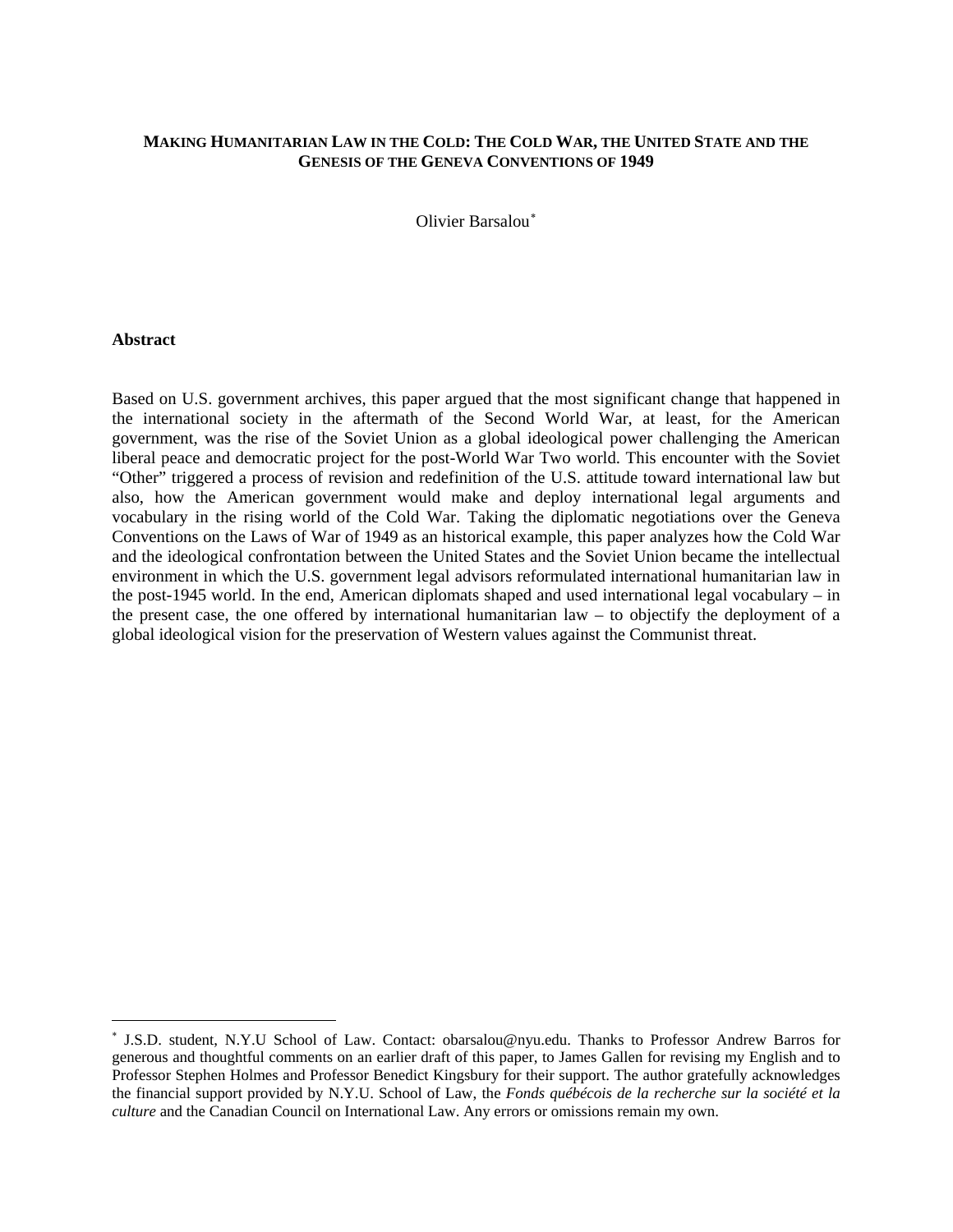#### **Future war may involve ideology**

- U.S. Interdepartmental Committee on Prisoners of War<sup>[1](#page-3-0)</sup>

**If international law is, in some ways, at the vanishing point of law, the law of war is, perhaps even more, conspicuously, at the vanishing point of international law** - Hersch Lauterpacht<sup>[2](#page-3-1)</sup>

## **Introduction**

 $\overline{a}$ 

America's so-called "War on Terror" has brought the issue of war and violence to the forefront of public opinion. The tragic events that preceded this global paradigmatic shift have called into question how we (de)regulate, (de)emphasize and (de)legitimize certain forms of violence at the expenses of other forms of violence[3](#page-3-2) . International humanitarian law (IHL) or what we call *jus in bello* was caught up into this vortex, a sort of process aimed at redefining and developing new legal vocabulary to describe certain realities while excluding some others from the realm of the "War on Terror". This global war constitutes the overarching principle, the yardstick according to which we now reevaluate and reconceptualize our relationship with the concepts of war and violence. In that sense, the "War on Terror" constitutes the ideological lens through which we now differentiate between different types of killings<sup>[4](#page-3-3)</sup> – murder or war – and more importantly, the validity of the normative system establishing the benchmarks that will allow us to qualify a killing as a murder, a collateral damage, an accident, a death on the battlefield and/or a terrorist attack.

International legal vocabulary and arguments are thus dependent on the political/historical context and the ideological environment prevailing at a certain moment in time and space. In other words, they stem from a particular intellectual environnement and are, to a certain extent, historically contingent. The "War on Terror" clearly exemplifies this situation. This expression had, in 2001, no legal meaning on his own. It was a pure politically aesthetic metaphor, a strategy of violence legitimization that substantially distorted

<span id="page-3-0"></span><sup>&</sup>lt;sup>1</sup> Prisoners of War Committee. Minutes. 10:30 A.M. to 12:00, July 9 1947, RG – 389, Records of the Department of Defense, Department of the Army, Office of the Provost Marshal General. Subject Files Relating to the Preparation of the Geneva Convention, 1946-1949, Box 672.

<sup>&</sup>lt;sup>2</sup> Hersch Lauterpacht, *The Problem of the Revision of the Law of War*, 29 BRIT. Y.B. INT'L L. 360, 382 (1952).

<span id="page-3-2"></span><span id="page-3-1"></span>Catharine A. Mackinnon, *Women's September 11th: Rethinking the International Law of Conflict*, 47:1 HARV. INT'L L. J. 1 (2006) (Arguing that the "War on Terror" – male violence – overshadows systemic and structural forms of private violence which women are the main victims); Obiora Chinedu Okafor, *Newness, Imperialism, and International Legal Reform in Our Time: A TWAIL Perspective*, 43:12 OSGOODE HALL L.J. 171 (2005) (Arguing that the War on Terror is a rhetorical construction aimed at perpetuating relations of domination within the international society).

<span id="page-3-3"></span><sup>4</sup> Geoffrey Best, "The Restraint of War in Historical and Philosophical Perspective" *in* J.M. Delissen & Gerard J. Tanja, eds., *Humanitarian Law of Armed Conflict Challenges Ahead: Essays in Honour of Frits Kalshoven*, Dordrecht, Martinus Nijhoff, 1991, 3, 6.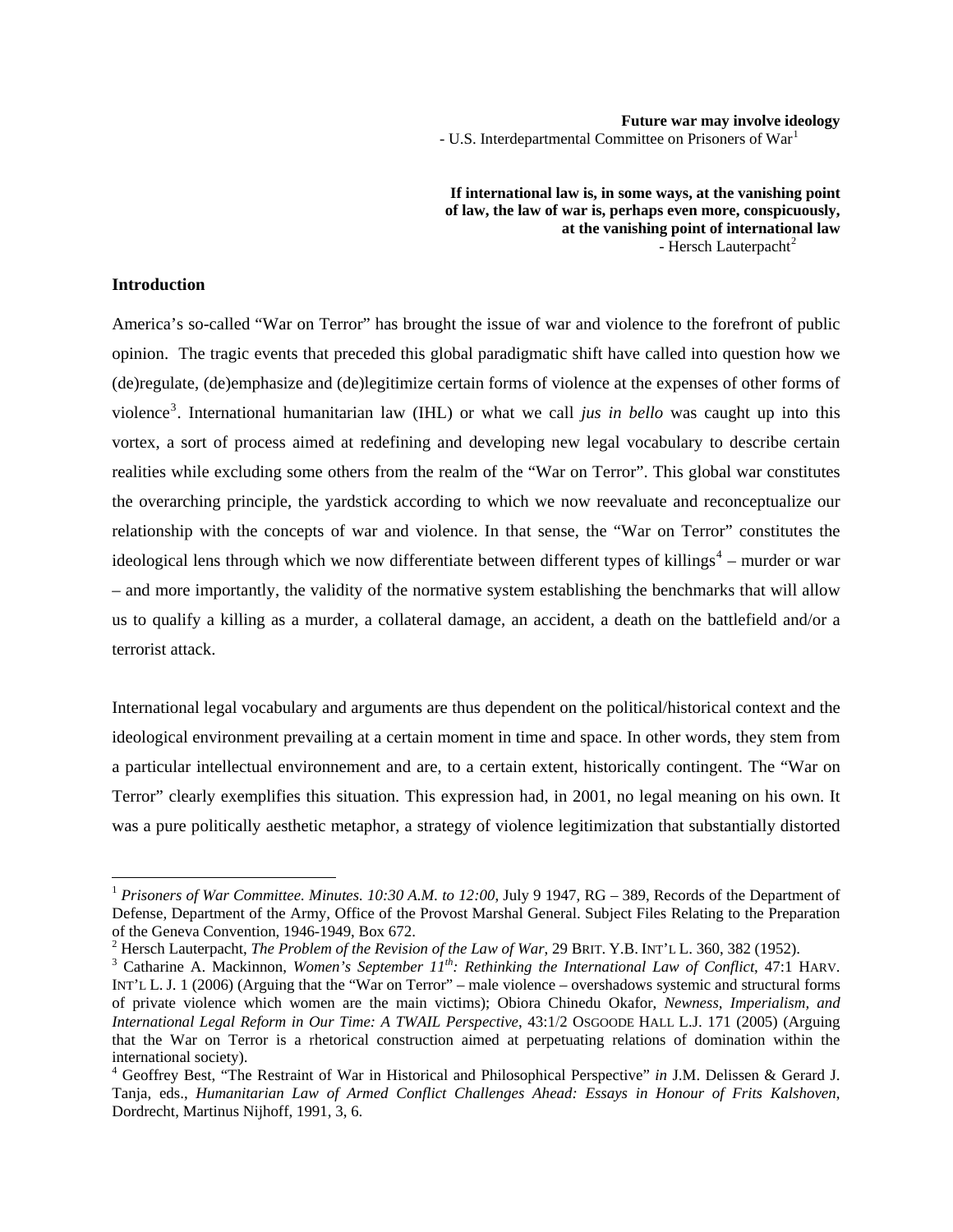legal categories within the discipline of international law<sup>[5](#page-4-0)</sup>. With the passage of time, the expression "War on Terror" took political, and legal, form. "Increasingly, defining the battlefield is not only a matter of deployed force, but also a rhetorical and legal claim"<sup>[6](#page-4-1)</sup>. This is also the case with the individuals against whom the war is fought. The legal terminology used to describe the belligerents, as is the case with the "(un)lawful combatants", has a massive impact on how the war will be politically, legally and militarily conducted<sup>[7](#page-4-2)</sup>. So, the "War on Terror" is now a subcategory of a more global international legal vocabulary describing and qualifying the borders of the warfare between states and so-called private actors such as terrorists networks.

In the American context, the "War on Terror" does not necessarily constitute an exceptional historical moment for international law and international humanitarian law. If we take a broader perspective on the issue of the tumultuous historical relationship between international law and the American government, one can discover that the actual behaviour of the American government with regard to international law in the fight against terrorism is not purely contingent. Rather, it reflects a deep trend that began at the creation of the country at the end of the  $18<sup>th</sup>$  century.

The U.S. government's vision of international law has historically been defined not through the identification of its national self-interests and their subsequent translation in legal vocabulary, but through the encounter with America's "Other"<sup>[8](#page-4-3)</sup>. Here, the "Other" is loosely understood as a polity, a group of individuals, a State or a political project with global and universal aspirations conflicting or at least diverging from American ideals and visions for the world. In that sense, the actual "War on Terror" has put at the forefront of the political arena individuals and societies with conflicting views and aspirations about "how the world ought to be". This encounter brutally materialized itself in September 2001. In reaction to these events, the American government has redefined its stance toward international law by developing and modernizing international legal doctrines such as the concepts of "preemptive strikes", "unlawful combatants", and "War on Terror". This new legal vocabulary did not stem from an evaluation of American national interests carried out in a purely objective and scientific way, but rather, in the

<span id="page-4-0"></span><sup>5</sup> Frédéric Mégret, *"War"? Legal Semantics and the Move to Violence*, 13:2 EUR. J. INT'L L. 361, 363-365 (2002). See also, Javaid Rehman and Saptarshi Ghosh, *International Law, US Foreign Policy and Post-9/11 Islamic Fundamentalism: The Legal Status of the 'War on Terror'*, 77 Nordic J. Int'l L. 87 (2008). <sup>6</sup>

<span id="page-4-1"></span><sup>&</sup>lt;sup>6</sup> David Kennedy, *Modern War and Modern Law*, 12 INT'L LEGAL THEORY 55, 74 (2006).

<span id="page-4-2"></span>Manooher Mofidi and Emy E. Eckert, *"Unlawful Combatants" or "Prisoners of war": The Law and Politics of Labels*, 35 CORNELL INT'L L.J. 59 (2003). For the opposite argument, see Jason Callen, *Unlawful Combatants and the Geneva Conventions*, 44 VA. J. INT'L L. 1025 (2003). 8

<span id="page-4-3"></span>On this idea, see Peter Maguire, *Law and War: An American Story*, New York, Columbia University Press, 2000 at 6.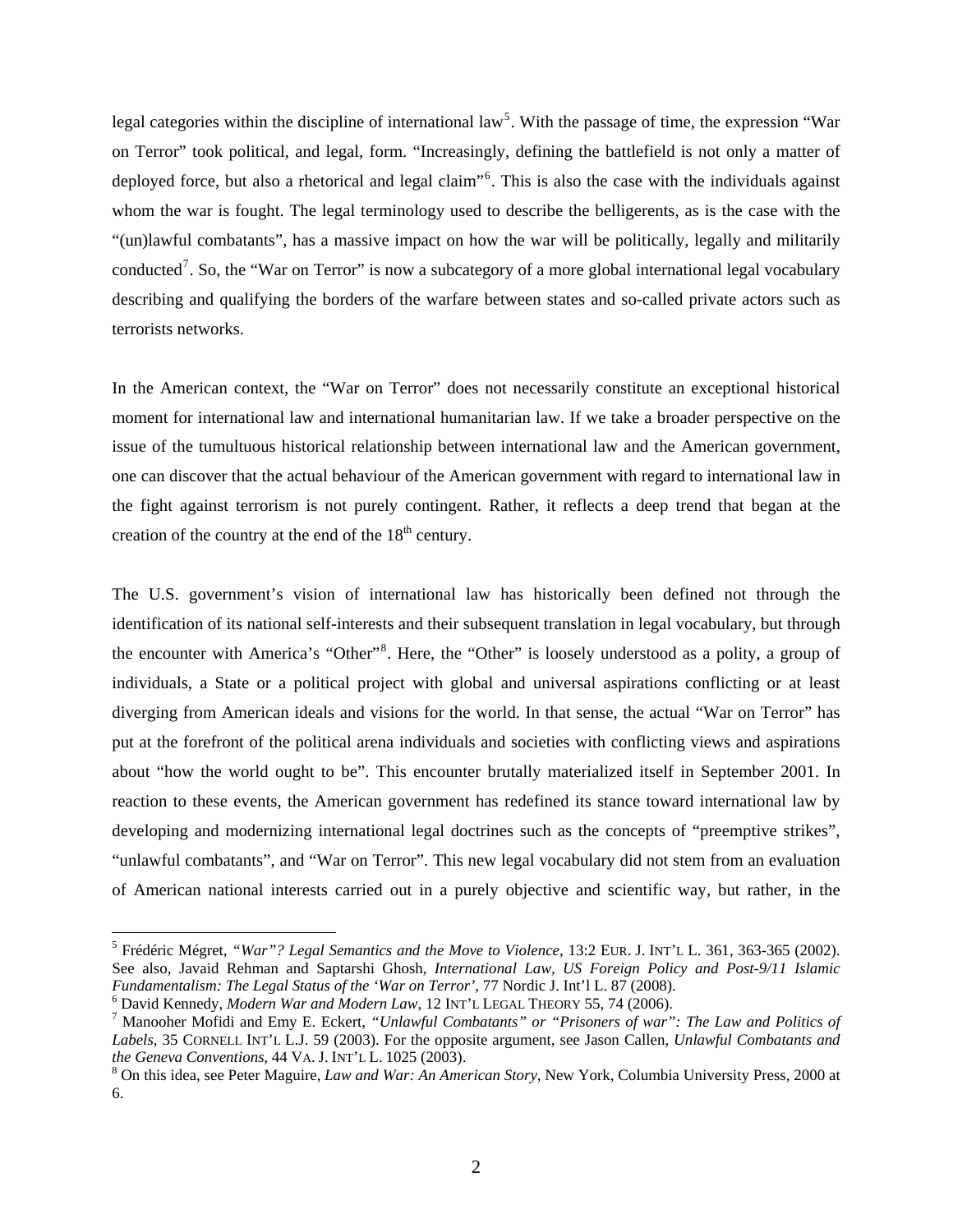encounter with this terrorist "Other". In the process, the American administration has redefined its relationship with international law and how it now construed international legal argument to justify a certain type of behaviour<sup>[9](#page-5-0)</sup>.

As we said, the "War on Terror" does not constitutional an exceptional moment if put in a broader historical perspective<sup>[10](#page-5-1)</sup>. By looking into the recent history of the United States, especially the Cold War era, one can again identify important insights as to how the political, ethical as well as the juridical systems of the United States responded to the anxieties provoked by this destabilization process of national redefinition in the encounter with the "Other"<sup>[11](#page-5-2)</sup>. The American national identity and attitude toward international law is constituted by difference<sup>[12](#page-5-3)</sup>. The U.S. administration's posture toward international law will be informed by this encounter with the "Other". The construction and deployment of the international legal arguments by the American government will thus reflect this need to reaffirm and redefine U.S. identity. Encountering the "Other" triggers a moment of tension in the American posture toward international law between competing universalistic and particularist<sup>[13](#page-5-4)</sup> or nationalistic values<sup>[14](#page-5-5)</sup>. Ideology alleviates these tensions by providing a clear and unified vision of what ought to be. This overarching principle resolves these contradictions by appealing to a superior ideal such as the fight against the communists, the defense of freedom and democracy or the "War on Terror". In the encounter with the "Other", the borderlands between universalitic and particularistic visions of international law are

<span id="page-5-0"></span> $9$  The "Torture memos" are eloquent examples of this trend to redefine international law to answer "new" threats. Here, terrorism justifies, in the opinion of the American administration, the recourse to different types of interrogation techniques on prisoners, the avoidance of the application of the Geneva Conventions, and the expansion of the borders of pain. Jay S. Bybee, *Re: Standard of Conduct for Interrogation under 18 U.S.C. §§ 2340- 2340A. Memorandum for Alberto R. Gonzales, Counsel to the President*, U.S. Department of Justice, Office of the Legal Counsel, August 1 2002; John C. Yoo, *Re: Military Interrogation of Alien Unlawful Combatants Held Outside the United States. Memorandum for William J. Haynes II, General Counsel for the Department of Defense*, U.S. Department of Justice, Office of the Legal Counsel, March 14 2003; John C. Yoo and Robert J. Delahunty, *Application of Treaties and Laws to al Qaeda and Taliban Detainees, Memorandum for William J. Haynes II,*  General Counsel, Department of Defense, U.S. Department of Justice, Office of Legal Counsel, January 9 2002.<br><sup>10</sup> For example, Stephanie Carvin argues that the "source of the argument against applying the Geneva Convention

<span id="page-5-1"></span>to the prisoners caught in Afghanistan emerged well before 9/11 and can be traced to the end of the Cold War. These doctrines emerged out of the work of the "new sovereigntists" and out of the frustrations guided by coalition warfare" *in* Stephanie Carvin, *Linking Purpose and Tactics: America and the Reconsideration of the Laws of War* 

<span id="page-5-2"></span>*During the 1990s*, 9 INT'L STUD. PERSP. 128 (2008).<br><sup>11</sup> Donald Bloxham, *Beyond "Realism" and Legalism: A Historical Perspective on the Limits of International <i>Humanitarian Law*, 14:4 EUR. REV. 457, 463 (2006).

<span id="page-5-3"></span><sup>&</sup>lt;sup>12</sup> Walter L. Hixson, *The Myth of American Diplomacy: National Identity and U.S. Foreign Policy*, New Haven, Yale University Press, 2008, 5.

<span id="page-5-4"></span><sup>13</sup> Emmanuelle Jouannet, Un*iversalism and Imperialism: The True-False Paradox of International Law?*, 18:3 EUR. J. INT'L L. 379 (2007) (Arguing that international law is the bearer of a paradox between universalism and imperialism – the domination of a particularistic vision – and that this divide is constitutive of the discipline of international law).

<span id="page-5-5"></span><sup>&</sup>lt;sup>14</sup> On the divide between universalistic and nationalistic values in the American international legal academia, see Alejandro Lorite Escorihuela, *Cultural Relativism the American Way: The Nationalist School of International Law in the United States*, 5:1 (art. 2) GLOBAL JURIST FRONTIERS 4 (2005).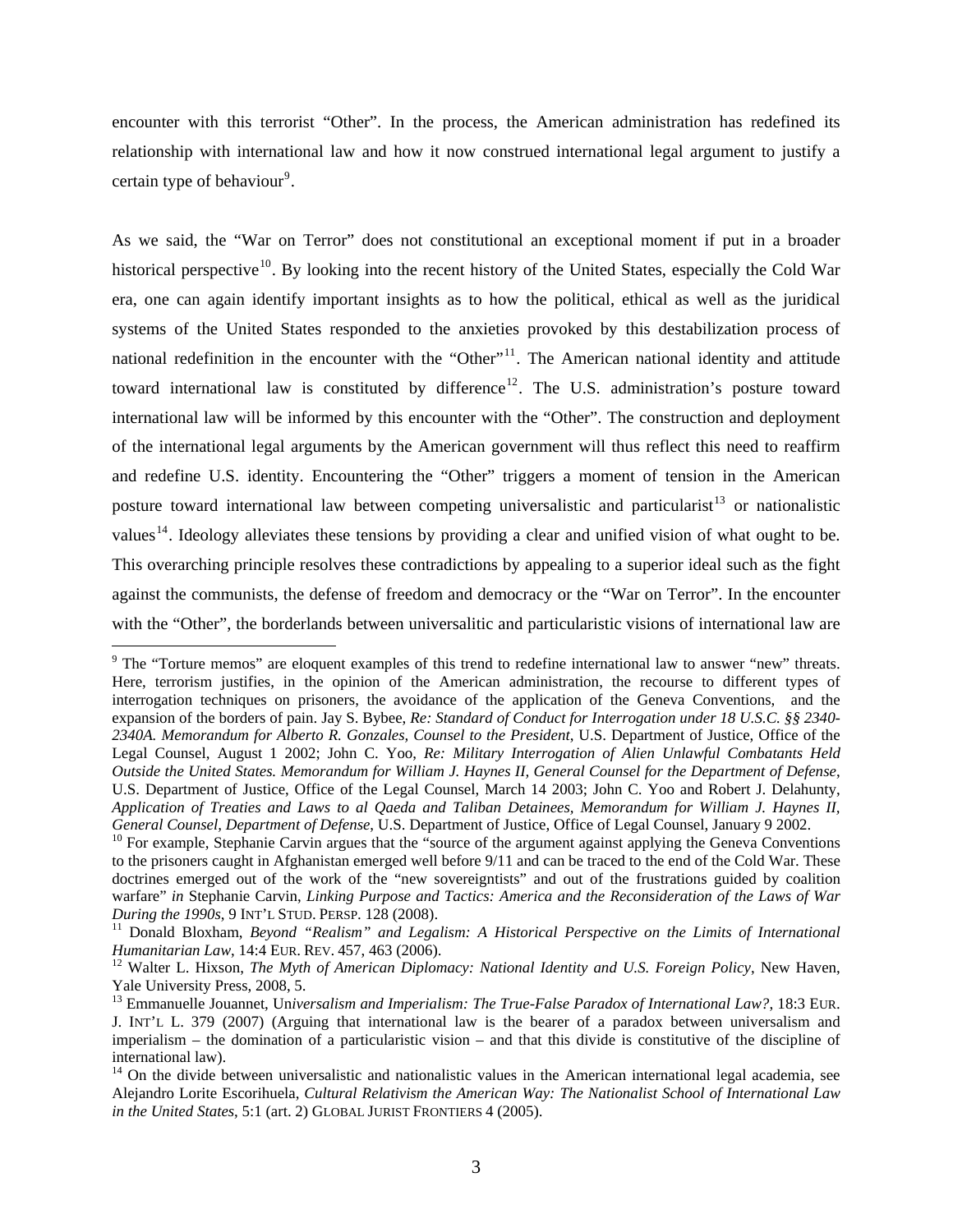blurred and disappear. International law becomes intermingled with American foreign policy goals. In this international legal no man's land, international law becomes associated with the defense of the U.S. national identity, and U.S. national identity becomes associated with international law. Consequently, the defense of the former also signifies the defense of the latter and vice-versa. The U.S. government's particularistic vision of the world becomes universalistic. There is, in the end, a perfect identity between international law and the U.S. administration in terms of the US practice of international law.

This is exactly what happened during the negotiations over the adoption of the Geneva Conventions of 1949 on the laws of war<sup>[15](#page-6-0)</sup>. The encounter of the American administration with the Soviet "Other" in the aftermath of the Second World War provoked anxieties among U.S officials as well as within the American population. The U.S. government was facing an alternative and competing universalistic and humanistic political project in stark opposition to the liberal and democratic proposal defended by Washington. In Geneva, American representatives discovered the revolutionary and anti-universalistic – as defined by U.S. legal advisors – Soviet attitude toward international law. U.S. diplomats quickly reached the conclusion that the Soviet project for international law constituted a threat for the world as well as for the American effort to instituionalize and legalize international relations in the wake of the Second World  $\text{War}^{16}$  $\text{War}^{16}$  $\text{War}^{16}$ . Throughout the preparatory meetings leading up to the Geneva Conference of 1949, American representatives slowly developed a suspicious attitude toward the representatives of the Communist world. U.S. representatives linked their views on international humanitarian law to the global project of defense of Western democratic and liberal values against the Communist threat. In that sense, the Geneva Conventions of 1949 incorporated American anxieties created by its encounter with the Soviet "Other". International humanitarian law thus became part of a global political scheme aimed at defending and promoting a U.S. identity which the Western world was grounded. The war that broke out in the Korean peninsula in the months following the signature of the Geneva Conventions only contributed to strenghtening this tryptish formed by international law, U.S. anxieties and the defense and expansion of Western values. In 1949, American diplomats used international legal vocabulary to objectify and justify the deployment of a global ideological vision for the preservation of Western values against the Communist threat.

<span id="page-6-0"></span><sup>15</sup> *Convention (I) for the Amelioration of the Condition of the Wounded and Sick in Armed Forces in the Field*, Aug. 12 1949, 75 U.N.T.S. 31; *Geneva Convention (II) for the Amelioration of the Condition of Wounded, Sick and Shipwrecked Members of Armed Forces at Sea*, Aug. 12 1949, 75 U.N.T.S. 85.*; Geneva Convention (III) Relative to the Treatment of Prisoners of War*, Aug. 12 1949, 75 U.N.T.S. 135 [*Third Convention*]; *Geneva Convention (IV)* 

<span id="page-6-1"></span><sup>&</sup>lt;sup>16</sup> On this project, see Elizabeth Borgwardt, *A New Deal for the World: America's Vision for Human Rights*, Cambridge, Harvard University Press, 2005; G. John Ikenberry, *After Victory: Institutions, Strategic Restraints, and the Rebuilding of Order after Major Wars*, Princeton, Princeton University Press, 2001, chap. 6.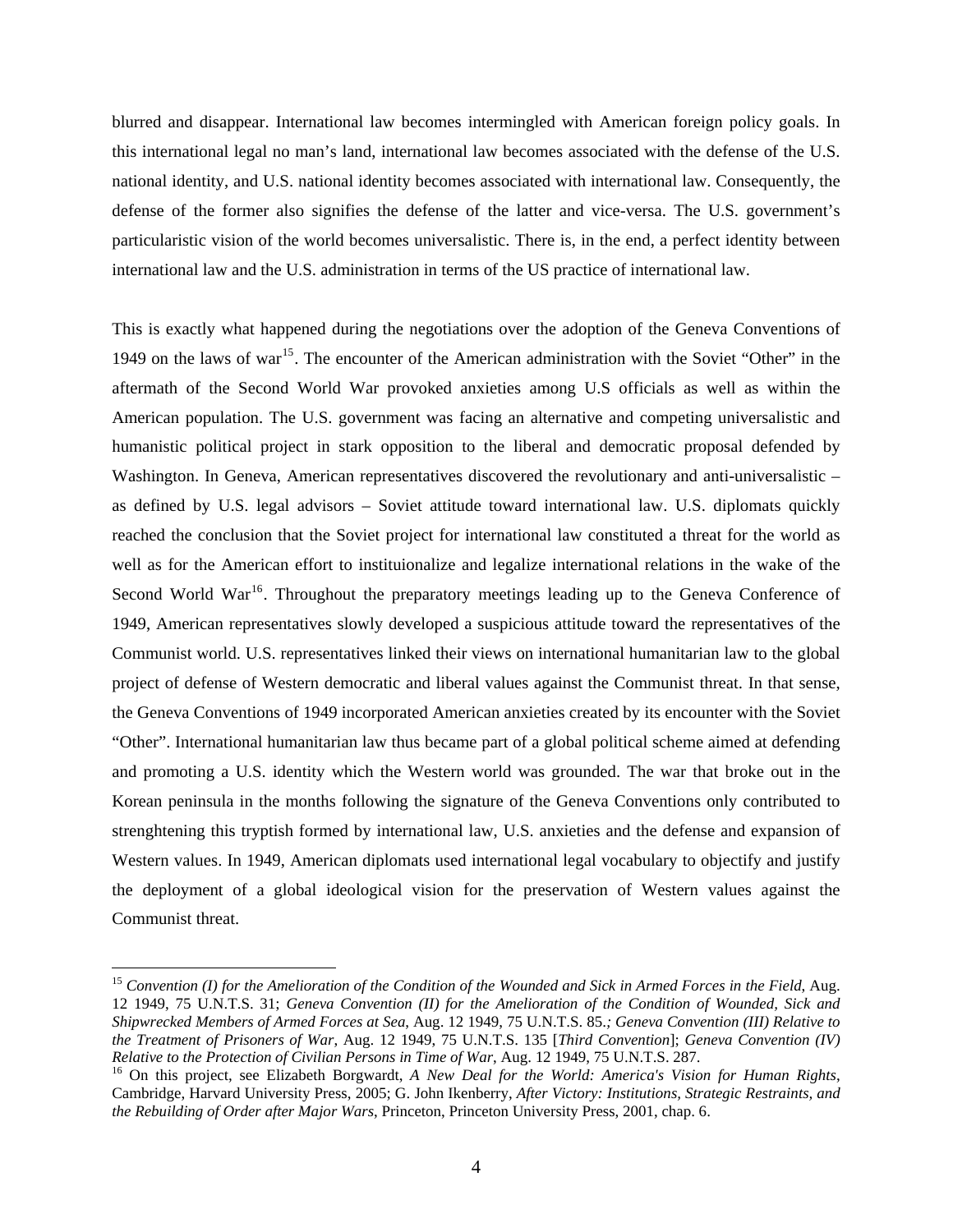This paper is divided in 3 sections. The first section will briefly sketch the history of international humanitarian law and the key role played by the International Committe of the Red Cross in the process of revision of IHL in the aftermath of the Second World War. The second section will set the ideological stage on which the American government developed and deployed its vision of a renewed international legal system. In the third section, we will analyze, from the perspective of the American government, the making and unmaking of three set of norms during the Diplomatic Conference of 1949: the prohibition against the use of weapons of mass-destruction, the legal regime applicable to the repatriation of prisoners of war (PoW) repatriation and the problem encountered in ratifying the Geneva Conventions. This article ends with some discussions on the insights this historical examination of the drafting of the Geneva Conventions provides us with some insights into the idea of an American tradition of international law.

First, it is necessary to briefly clarify what is meant by the American tradition of international law. A distinction must be made between two American traditions of international law. The first one is academic. It is composed of the different theoretical and academic trends/movements that have influenced the reflection on the discipline of international law within the United States $^{17}$  $^{17}$  $^{17}$ . The second – the object of this study – focusses on how historically the foreign policy of the American government has influenced international law<sup>[18](#page-7-1)</sup>. However, the border between the two traditions is not perfectly defined. Many individuals are involved in ongoing debates in both traditions<sup>[19](#page-7-2)</sup>. This paper will focus on American

<span id="page-7-0"></span><sup>&</sup>lt;sup>17</sup> For a survey, see Jean-Pierre Cot, *Tableau de la pensée juridique américaine*, 110:3 REVUE GÉNÉRALE DE DROIT INTERNATIONAL PUBLIC 537 (2006)(FR.); David Kennedy, "The Twentieth-Century Discipline of International Law in the United States" *in* Austin Sarat, Bryant Garth et Robert A. Kagan, eds., *Looking Back at Law's Century*, Ithaca, Cornell University Press, 2002, 386; Iain Scobbie, *Jurisphilia/Jurisphobia: U.S. Approaches to International Law Theory* 100 AM. SOC'Y INT'L L. PROC. 166 (2006); Mark Weston Janis, *The American Tradition of International Law: Great Expectations, 1789-1914, Oxford, Oxford University Press, 2004.* <sup>18</sup> Carl Landauer, *The Ambivalence of Power: Launching the American Journal of International Law in an Era of* 

<span id="page-7-1"></span>*Empire and Globalization*, 20 LEIDEN J. INT'L L. 325 (2007); Jonathan Zasloff, *More Realism about Realism: Dean Acheson and the Jurisprudence of the Cold War Diplomacy*, (2007) Public Law & Legal Theory Research Paper Series, Research Paper 07-01, University of California in Los Angeles (UCLA) School of Law, online:  $\langle$ http://papers.ssrn.com/sol3/papers.cfm?abstract\_id=955353>; Jonathan Zasloff, *Law and the Shaping of American Foreign Policy: The Twenty Years' Crisis*, 77 S. CAL. L. REV. 583 (2004); Jonathan Zasloff, *Law and the Shaping of American Foreign Policy: From the Gilded Age to the New Era*, 78 N.Y.U. L. REV. 239 (2003); Douglas J. Sylvester, *International Law as Sword or Shield? Early American Foreign Policy and the Law of Nations*, 32:1 N.Y.U.J. INT'L L. & POL. 1 (1999); Jonathan Zasloff, *Abolishing Coercion: The Jurisprudence of American Foreign Policy in the 1920's*, 102 YALE L.J. 1689 (1993); Francis A. Boyle, *American Foreign Policy toward International Law and Organization: 1898-1917*, 6:2 LOY. L.A. INT'L & COMP. L.J. 185 (1983); John M. Raymond and Barbara J. Frischholz, *Lawyers Who Established International Law in the United States, 1776-1914*, 76 A.J.I.L. 802 (1982).

<span id="page-7-2"></span><sup>&</sup>lt;sup>19</sup> John Yoo and Jack Goldsmith are two notorious cases. For a discussion on the blurred frontier between the academia and the governemental functions and how individuals play on both sides of the fence, see Alejandro Lorite Escorihuela, *supra* note 14 (Identifying the rise of a nationalist school of international law in the United States in the past two decades).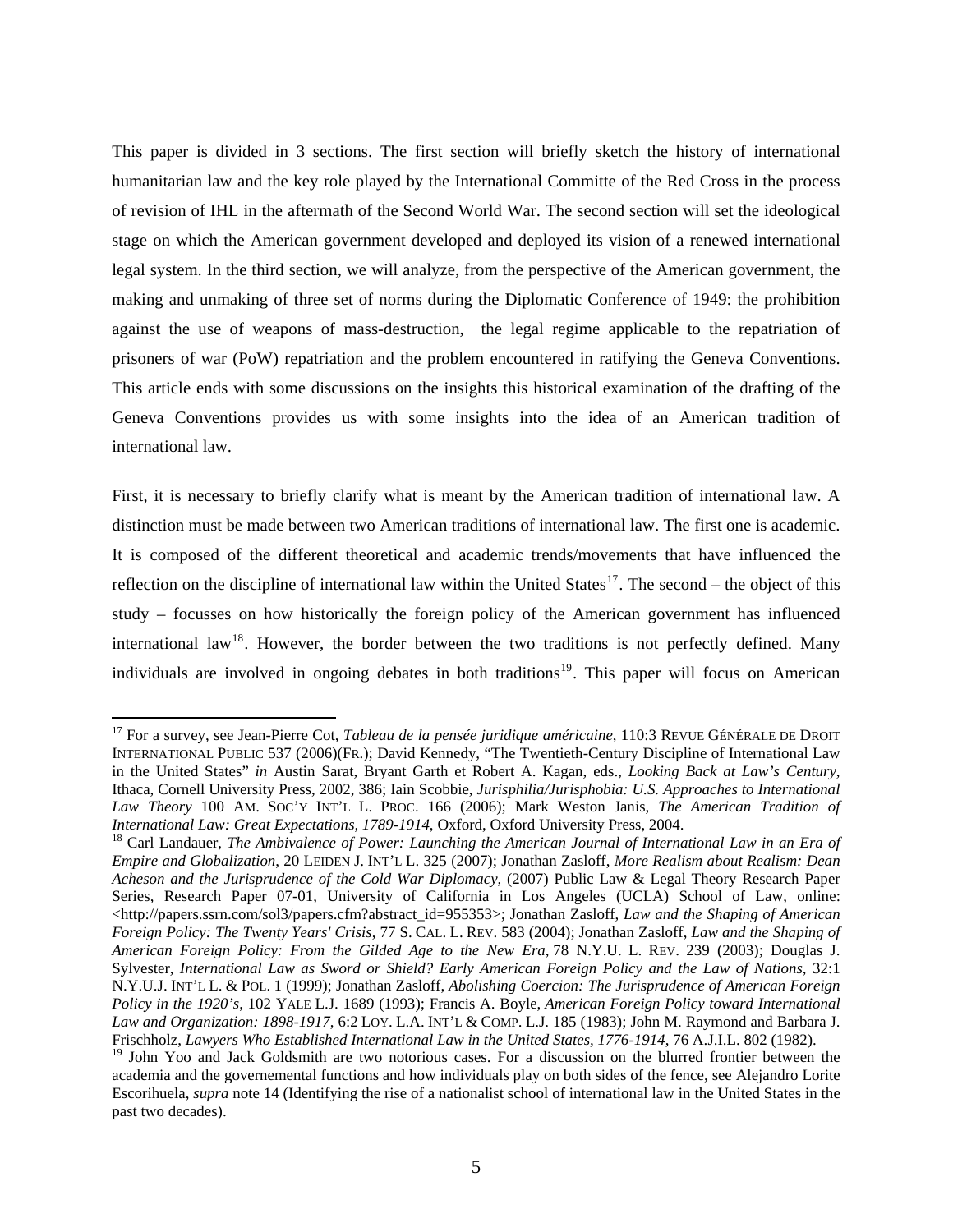governmental institutions involved in the making of American foreign policy. In particular the role played by the legal advisors of the Department of State and to the advisors of the Judge Advocate General office in the process of translating the anxieties provoked by the encounter with the Soviet "Other" into international legal vocabulary and practice. The Geneva Conventions of 1949 are but one example of how U.S. anxieties became embedded in international legal vocabulary. The diplomatic process leading up to the Geneva Conference of 1949 did not escape Cold War anxieties.

#### *1. En route to Geneva*

#### *A. A Short History of International Humanitarian Law*

War has always occupied a paradoxical position in Western thought. On the one hand, war and violence have generally been considered, at least since the rise of liberalism, as an abnormal situation, an unnecessary aberration from what we call normality. On the other hand, we have accepted and internalized the idea that, notwithstanding their anomalous character, wars will be fought and sometimes, they will have to be fought $^{20}$  $^{20}$  $^{20}$ .

The Geneva Conventions did not escape this liberal dilemma. On the contrary, they reproduce it. They aim at "humanizing" violence and at inculcating soldiers with an ethic of killing. In other words, the laws of armed conflict have always had to square military necessity and humanitarian ideals<sup>[21](#page-8-1)</sup>. International humanitarian law provides the combatants with a juridical immunity against prosecution for certain kinds of large-scale violence, a "privilege to kill"[22](#page-8-2). International law has construed war as a separate sphere of human activities in which the normal rules of social life are suspended or do not operate. This "legal construction serves to channel violence"<sup>[23](#page-8-3)</sup>. In that sense, international humanitarian law does not humanize wars, but rather, it has been deliberately formulated so as to facilitate and legitimize violence in time of war $^{24}$  $^{24}$  $^{24}$ .

<span id="page-8-0"></span><sup>20</sup> Michael Howard, *War and the Liberal Conscience*, New Brunswick, Rutgers University Press, 1986, 3-7 and 115- 135

<span id="page-8-1"></span><sup>&</sup>lt;sup>21</sup> Sheng Hongsheng, *The Evolution of Law of War*, 1 CHINESE J. INT'L POL. 267, 269 (2006) (Arguing that international law originated in war).

<span id="page-8-2"></span><sup>22</sup> Nathaniel Berman, *Privileging Combat? Contemporary Conflict and Legal Construction of War*, 43 COLUM. J. TRANSNAT'L L. 1, 3 (2004).<br><sup>23</sup> *Ibid.*, 5.<br><sup>24</sup> Chris Af Jochnik and Roger Normand, *The Legitimation of Violence: A Critical History of the Laws of War*, 35

<span id="page-8-3"></span>

<span id="page-8-4"></span>HARV. INT'L L.J. 49, 50 (1994).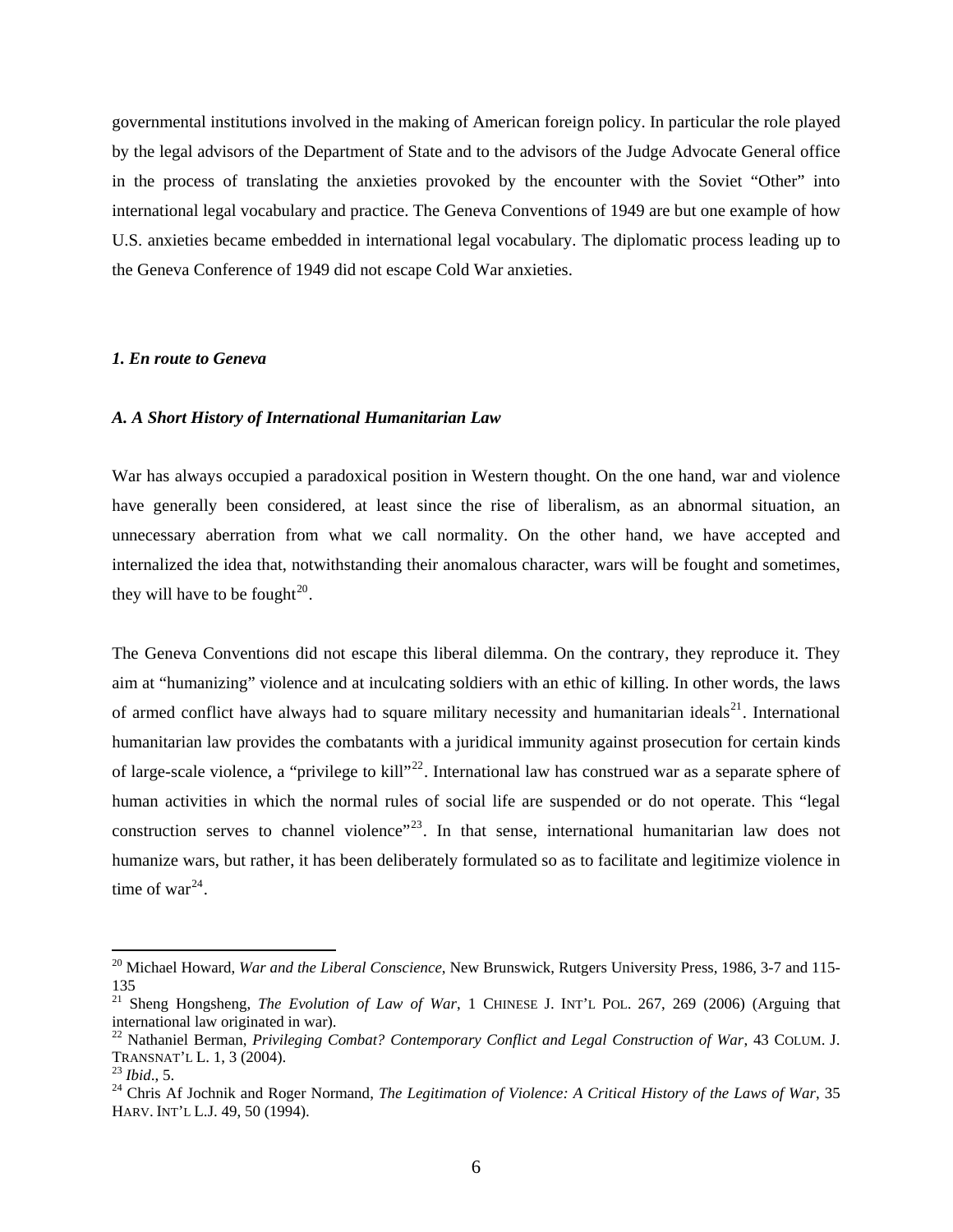Usually, international humanitarian lawyers begin their narrative of the history of IHL with the advent of organized religions<sup>[25](#page-9-0)</sup>, in old civilizations<sup>[26](#page-9-1)</sup> or in classical Western philosophy<sup>[27](#page-9-2)</sup>. An immemorial history seems to provide IHL with more depth when it comes to developing an argument or to simply justify the existence of restraints on the conduct of warfare. After making several stops in the Middle Ages and the Renaissance  $eras^{28}$  $eras^{28}$  $eras^{28}$ , the conventional narrative paradoxically marks the point of departure of the codification process of international humanitarian law in the United States<sup>[29](#page-9-4)</sup>. In 1863, the government of the United States adopted a formal set of rules for the conduct of war, *Instructions for the Government of Armies of the United States in the Field*<sup>[30](#page-9-5)</sup> or "Lieber Code". The code was primarily a response to the expansion of the U.S. army. It provided the young and inexperienced volunteer officers with a set of clear guidelines and rules to be applied on the battlefield $31$ . In doing so, the U.S. government hoped to prevent, as much as possible, unnecessary and disproportionate acts of violence by its armies, which in turn that might prevent a possible reconciliation between the parties at the end of the war.

From the foundation of the Red Cross Movement in 1863 and the adoption of the first Geneva Convention of  $1864^{32}$  $1864^{32}$  $1864^{32}$  to the Conference of Saint Peterburgh in  $1868^{33}$  $1868^{33}$  $1868^{33}$ , the decades following the adoption of the Lieber code saw a phenomenal explosion in the number of projects aimed at codifying and developing international humanitarian law in Europe. These developments culminated in the Hague

<span id="page-9-0"></span><sup>&</sup>lt;sup>25</sup> Gregory P. Noone, *The History and Evolution of the Law of War prior to World War II*, 47 NAVAL L. REV. 176 (2000); Jean Guillermand, *Les fondements historiques de la démarche humanitaire, Iere partie. Le courant religieux*, 76:805 REVUE INTERNATIONALE DE LA CROIX-ROUGE 44 (1994) (Fr.).<br><sup>26</sup> C.F. Amerasinghe, *History and Sources of the Law of War*, 16 SRI LANKA J. INT'L L. 263 (2004).<br><sup>27</sup> Jean Guillermand, *Les fondements historiques de la d* 

<span id="page-9-1"></span>

<span id="page-9-2"></span>*philosophique*, 76:806 REVUE INTERNATIONALE DE LA CROIX-ROUGE 216 (1994) (Fr.).<br><sup>28</sup> Among a vast literature, see the contributions of Robert C. Stacey, Geoffrey Parker, Harold Selesky and Gunther

<span id="page-9-3"></span>Rothenberg *in* Michael Howard, George J. Andreopoulos and Mark R. Shulman, eds., *The Laws of War: Constraints on Warfare in the Western World*, New Haven, Yale University Press, 1994.

<span id="page-9-4"></span><sup>29</sup> Dietrich Schindler, *International Humanitarian Law: Its Remarkable Development and Its Persistent Violation*, 5:2 J. HIST. INT'L L. 165, 167 (2003) (Identifies five important periods in the modern history of IHL. The first era, qualified as a period of "remarkable development", spans from 1860 to 1914. The second era, the interwar period, has seen IHL being neglected. The third era stretches out from 1945 to 1960. This period saw the adoption of the Geneva Conventions and afterwards, the stagnation of the development of IHL during the early Cold War. Between 1960 and 1980, there was a renewed interest in IHL. This fourth period has also seen the United Nations becoming more involved in questions relating to *jus in bello*. From this fourth period onward, international humanitarian law became a central concern of the international community).<br><sup>30</sup> *General Orders N° 100 – Instructions for the Government of Armies of the United States in the Field (Lieber* 

<span id="page-9-5"></span>*Code)*, Apr. 24 1863, online: International Committee of the Red Cross http://www.icrc.org/ihl.nsf/FULL/110?OpenDocument

<span id="page-9-6"></span><sup>&</sup>lt;sup>31</sup> Burrus M. Carnahan, *Lincoln, Lieber and the Laws of War: The Origins and Limits of the Principle of Military Necessity, 92:2 AM. J. INT'L L. 213, 214 (1998).* 

<span id="page-9-7"></span><sup>&</sup>lt;sup>32</sup> Convention for the Amelioration of the Condition of the Wounded in Armies in the Field, Aug. 22 1864, 129 C.T.S. 361.

<span id="page-9-8"></span><sup>&</sup>lt;sup>33</sup> Declaration Renouncing the Use, in Time of War, of Explosive Projectiles Under 400 Grams Weight, Nov. 29 – Dec. 11 1868, 138 C.T.S. 297.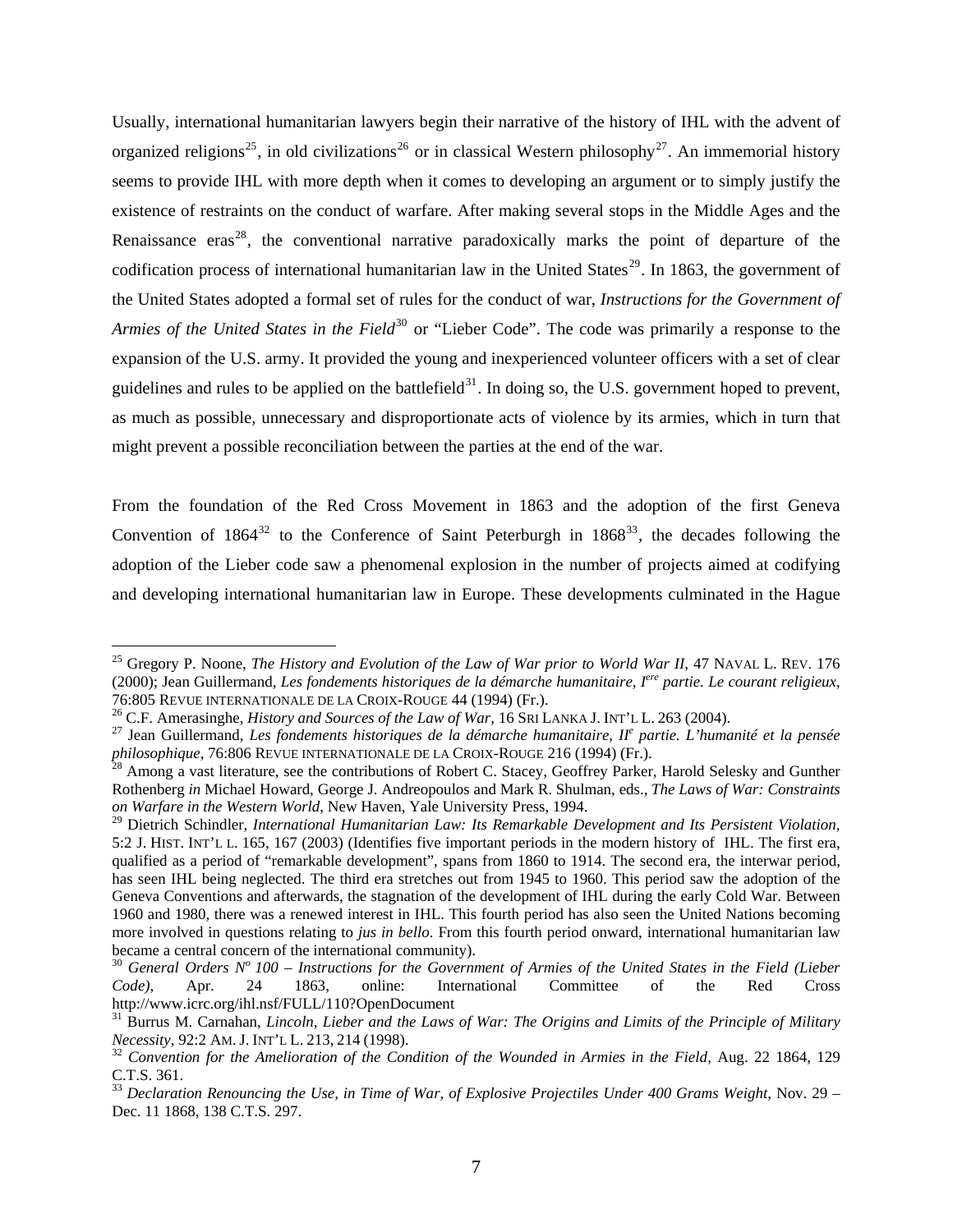Conferences of  $1899^{34}$  $1899^{34}$  $1899^{34}$  and  $1907^{35}$  $1907^{35}$  $1907^{35}$  where detailed conventions on the laws of war were adopted<sup>[36](#page-10-2)</sup>. Thereafter, only few conventions were adopted in the interwar  $era^{37}$  $era^{37}$  $era^{37}$  and they did not provide chancelleries and armies with a comprehensive system of laws and regulations in warfare<sup>[38](#page-10-4)</sup>.

The tragic events of the Second World War confirmed the chronic incapacity of the positivist and voluntarist approaches to international law to regulate the use of violence within the international society<sup>[39](#page-10-5)</sup>. For some contemporary commentators like Joef L. Kunz, a collaborator of the American Journal of International Law, total war combined with the development in the techniques and technologies to wage war led to a disastrous decline of civilization in the conduct of war<sup>[40](#page-10-6)</sup>. The design of a comprehensive set of international norms was becoming absolutely crucial in order to ensure the "survival of our Western Christian civilization, if not of mankind"<sup>[41](#page-10-7)</sup>. These circumstances favoured the emergence of what Professor Devin O. Pendas calls the legalist paradigm of war: the recognition that law and justice will play a key role in the prevention and termination of wars as well as in the design policies in the wake of the Second World War. In response to the anxieties identify by Kunz, the legalist paradigm was developed in response to the breakdown of the long-standing civilizational consensus among European powers and elites on how to wage war<sup>[42](#page-10-8)</sup>. In 1945, the International Committee of the Red Cross took the lead in this process of legalizing warfare.

<span id="page-10-0"></span><sup>34</sup> *Final Act of the International Peace Conference*, The Hague, Jul. 29 1899, 187 C.T.S. 453, 187 C.T.S. 459, 187 C.T.S. 456., 187 C.T.S. 429.

<span id="page-10-1"></span><sup>35</sup> *Final Act of the Second Peace Conference*, The Hague, Oct. 18 1907, 205 C.T.S. 277, 205 C.T.S. 299, 205 C.T.S. 306, 205 C.T.S. 319, 205 C.T.S 331, 205 C.T.S. 345, 205 C.T.S. 359, 205 C.T.S. 367, 205 C.T.S. 381, 205 C.T.S 395.

<span id="page-10-2"></span><sup>36</sup> On the United States attitude and participation in these two conferences, see Francis A. Boyle, *Foundations of*  World Order: The Legalist Approach to International Relations, 1898-1922, Durham, Duke University Press, 1999.<br><sup>37</sup> The most important were the *Treaty relating to the Use of Submarines and Noxious Gases in Warfare*, Feb.

<span id="page-10-3"></span><sup>1922, 16</sup> AM. J. INT'L L. SUPP. 57 (1922); *Protocol for the Prohibition of the Use of Asphyxiating, Poisonous or Other Gases, and of Bacteriological Methods of Warfare*, June 17 1925, 94 L.N.T.S. 65; *Convention for the Amelioration of the Condition of the Wounded and Sick in Armies in the Field*, Jul. 27 1929, 118 L.N.T.S. 303; *Convention relative to the Treatment of Prisoners of War*, Jul. 27 1929, 118 L.N.T.S. 343 [*1929 Geneva Convention*]. 38 Josef L. Kunz, "The Geneva Conventions of August 12, 1949" *in* George A. Lipsky ed., *Law and Politics in the* 

<span id="page-10-4"></span>*World Community: Essays on Hans Kelsen's Pure Theory and Related Problems in International Law*, Berkeley, University of California Press, 1953, 279, 279 [*The Geneva Conventions*].

<span id="page-10-6"></span><span id="page-10-5"></span><sup>&</sup>lt;sup>40</sup> Josef L. Kunz, The Chaotic Status of the Laws of War and the Urgent Necessity of their Revision, 45:1 AM. J. INT'L L. 37, 40-41 (1951) (Kunz didn't define what ne meant by "civilization").<br><sup>41</sup> *Ibid.*, 37.<br><sup>42</sup> Devin O. Pendas, *"The Magical Scent of the Savage": Colonial Violence, the Crisis of Civilization, and the* 

<span id="page-10-7"></span>

<span id="page-10-8"></span>*Origins of the Legalist Paradigm of War*, 30:1 B.C. INT'L & COMP. L. REV. 29, 38 (2007) (Arguing that "the two key pillars of the legalist paradigm – the disconnection of rights from sovereignty and the doctrine of mutual state and individual criminality – emerged as a response to the realization, driven home by the experience of massdestruction and atrocity perpetrated in the course of global war, that sovereign nations-state were not simply insufficient guarantors of the basic rights associated with "civilization", but that they could often be their worst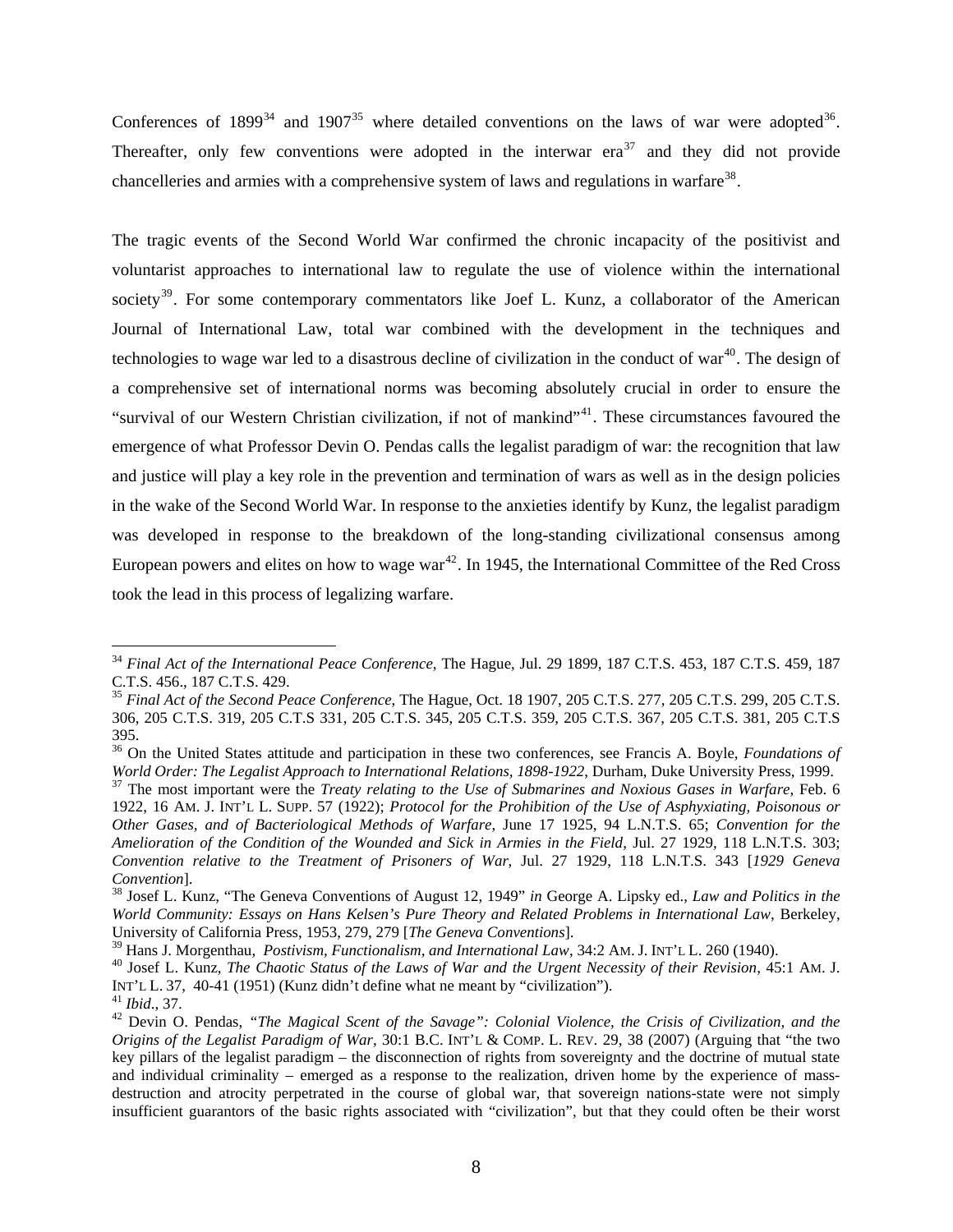## *B. The ICRC and the Diplomatic Conference of 1949*[43](#page-11-0)

Well before the end of the Second World War, during the winter of 1945, the International Committee of the Red Cross signaled to the Allies its intention of convoking an international conference to discuss the review and possible modernization of international humanitarian  $law<sup>44</sup>$  $law<sup>44</sup>$  $law<sup>44</sup>$ . The ICRC was – and still remains an anomalous and unique actor in international politics<sup>[45](#page-11-2)</sup>. As a Swiss-based non-governmental organization (NGO), the ICRC plays quasi-political and diplomatic functions alongside sovereign states. While the United States seemed to be comfortable with the idea of having a NGO participating in the diplomatic process, there was a feeling of uneasiness in the British delegation. They felt that the ICRC, a private organization, was playing a role at odds with the normal and formal diplomatic and international legal processes.

The Red Cross Committee wanted to proceed speedily for the organization feared being considered soft on violence. In addition, the Committee was carrying the weight of its silence over the fate of Hitler's racial victims since 1933 as well as over the allies unrestricted bombings against German cities. These events had presented huge moral dilemmas for the ICRC during its wartime operations<sup>[46](#page-11-3)</sup>. The formalistic and legalistic outlook promoted by the President of the ICRC, Max Huber, during the interwar era seeped into the working of the committee. As a result, even before the outbreak of the Second World War, the ICRC adopted controversial stances on many international issues. For example, in the context of the Second Italo-Abyssinian war (1935-1936), Max Huber refused to disclose information on Italy's violation of the 1925 *Protocol for the Prohibition of the Use of Asphyxiating, Poisonous or Other Gases, and of Bacteriological Methods of Warfare*<sup>[47](#page-11-4)</sup>. Huber wanted to preserve ICRC's privilege access to chancelleries. To do so, the organization had to remain neutral even in the face of grave and patent violations of international humanitarian law by a state. Given the consequences of its records, the ICRC had good reasons to speed up the negotiations over the revision of the laws of war in the aftermath of WWII. The reputation of the organization was at stake.

violators" (pp. 52-53)). Pendas borrowed the expression "legalist paradigm" from Michael Walzer, *Just and Unjust* 

<span id="page-11-0"></span><sup>&</sup>lt;sup>43</sup> On the history of the Geneva Conference of 1949, see Geoffrey Best, *War and Law since 1945*, Oxford, Oxford University Press, 1994 [*War and Law*] and Catherine Rey-Schyrr, *Les conventions de Genève de 1949: Une percée* 

<span id="page-11-1"></span><sup>&</sup>lt;sup>44</sup> Geoffrey Best, *Humanity in Warfare: The Modern History of the International Law of Armed Conflicts, London,* Weidenfeld and Nicolson, 1980, 289-290.<br><sup>45</sup> Geoffrey Best, *War and Law, supra* note 43, 90.

<span id="page-11-3"></span><span id="page-11-2"></span><sup>&</sup>lt;sup>46</sup> Neville Wylie, *The Sound of Silence: The History of the International Committee of the Red Cross as Past and Present*, 13:4 DIPLOMACY & STATECRAFT 186, 192 (2002).<br><sup>47</sup> *Ibid.*, 196.

<span id="page-11-4"></span>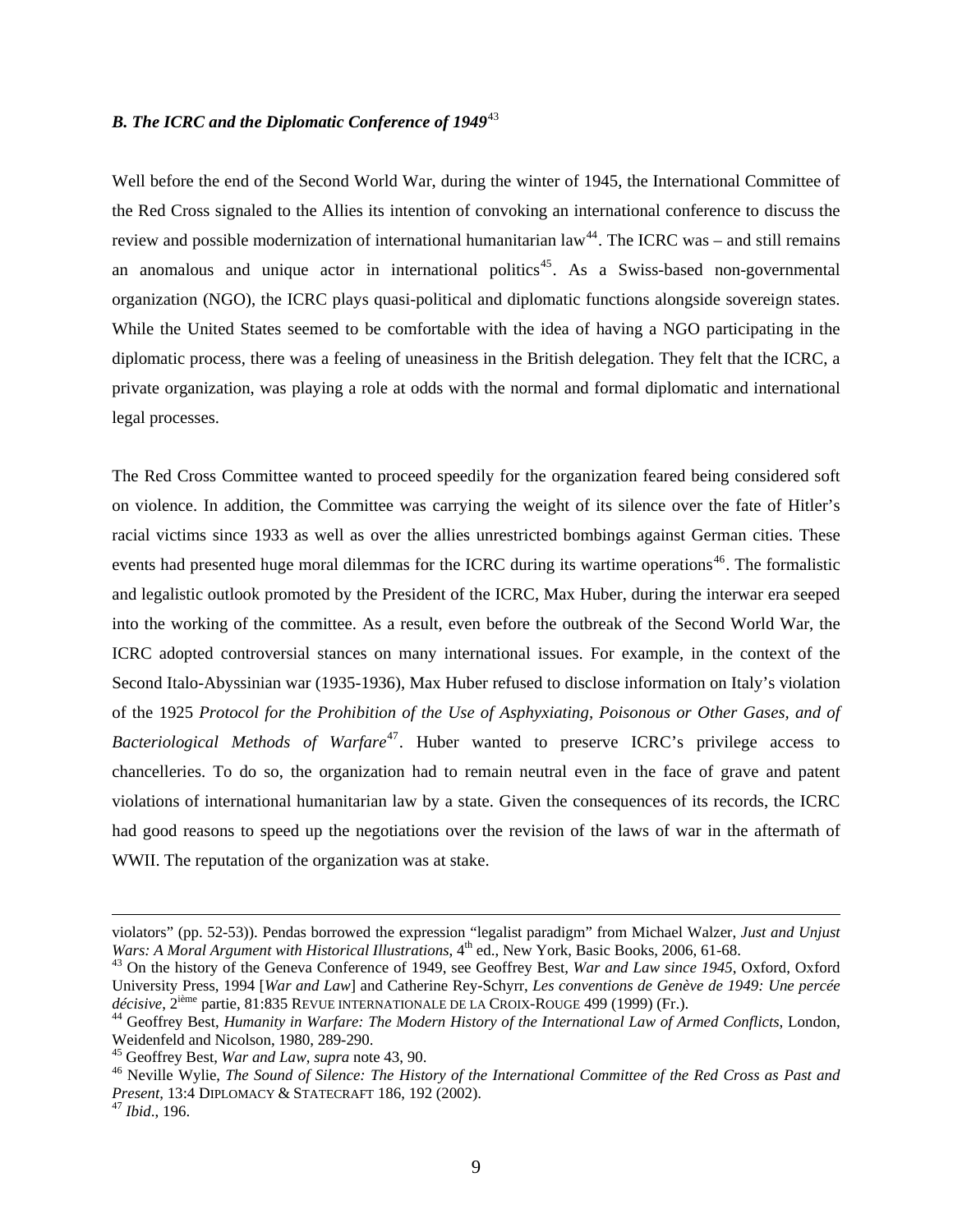The task facing the ICRC was complex. On September 5 1945, Max Huber<sup>[48](#page-12-0)</sup>, the then Acting President of the International Committee of the Red Cross, requested the assistance of the states that were signatories of the 1929 Geneva Convention on the Treatment of Prisoners of War and of National Red Cross societies in collecting information on the problems faced by states, the solutions they developed and the loopholes they identified in the existing *corpus juris*. This request was part of an effort with to revise existing conventions on the laws of war and to develop new norms<sup>[49](#page-12-1)</sup>. However, there was a profound malaise within the ICRC and certain countries about the organization of diplomatic conferences for discussing the revision of IHL. This unease stemmed from the fact that the Second World War was still fresh in the memory of government officials and military as well the public. On the one hand, States were about to start negotiating the future rules of warfare while on the other hand, they were working toward the establishment of a world peace through the United Nations system<sup>[50](#page-12-2)</sup>. There was also another major problem. The technological development accomplished in the field of armament and military tactics during the war and the totalitarian nature of the Second World War questioned the foundations and effectivity of international humanitarian law in the future modern wars<sup>[51](#page-12-3)</sup>.

Huber's letter was received and studied with extreme caution by the U.S. Department of State (DoS). Upon its reception, DoS officials decided to initiate a process of revision of international humanitarian conventions within the American government in collaboration with the War, Navy, Justice, and Interior Departments and the American Red  $Cross^{52}$  $Cross^{52}$  $Cross^{52}$ . In the first months of the revision process, the American government showed little concern about Soviet participation in the diplomatic conference. The Second World War had just come to an end and tension between the two former allies had not yet erupted<sup>[53](#page-12-5)</sup>. In the DoS, the revision of the laws of war was seen as a purely technical and legal procedure free of political of domestic and international political debates. Some members of the Department of State saw "no reason for bothering the President to approve a technical commission [for] there was no statutory

<span id="page-12-0"></span><sup>48</sup> Yves Sandoz, *Max Huber and the Red Cross*, 18:1 EUR. J. INT'L L. 171 (2007) (Discussing the contribution of Max Huber to the International Committee of the Red Cross).

<span id="page-12-1"></span><sup>49</sup> *Max Huber, Acting President of the International Committee of the Red Cross, to James F. Byrnes, Secretary of State*, September 5 1945, RG – 59, Central Decimal File, 1945-1949, 514.2A12/1-145 to 514.2 Geneva/8-2347 (File 514.2A16 International Red Cross Diplomatic Conference, Geneva), Box 2386.

<span id="page-12-2"></span><sup>&</sup>lt;sup>50</sup> Catherine Rey-Schyrr, *Les conventions de Genève de 1949: Une percée décisive*, 1<sup>ère</sup> partie, 81:834 REVUE INTERNATIONALE DE LA CROIX-ROUGE 209, 214 (1999) (Fr.).

<span id="page-12-4"></span><span id="page-12-3"></span><sup>&</sup>lt;sup>51</sup> Ibid., 215<br><sup>52</sup> Albert Clattenburg Jr., Chairman of the American Delegation, to the Secretary of State, August 26 1947, RG – 59, Central Decimal File, 1945-1949, 514.2A12/1-145 to 514.2 Geneva/8-2347 (File 514.2A16 International Red Cross Diplomatic Conference, Geneva), Box 2386, 9 [*Albert Clattenburg Jr., Chairman of the American Delegation, to the Secretary of State, August 26 1947*]; *Donald Russel, Assistant Secretary of State, to James Forrestal, Secretary of the Navy*, November 6 1945, RG – 59, Central Decimal File, 1945-1949, 514.2A12/1-145 to 514.2 Geneva/8-2347 (File 514.2A16 International Red Cross Diplomatic Conference, Geneva), Box 2386.

<span id="page-12-5"></span><sup>53</sup> Geoffrey Best, *War and Law*, *supra* note 43, 90.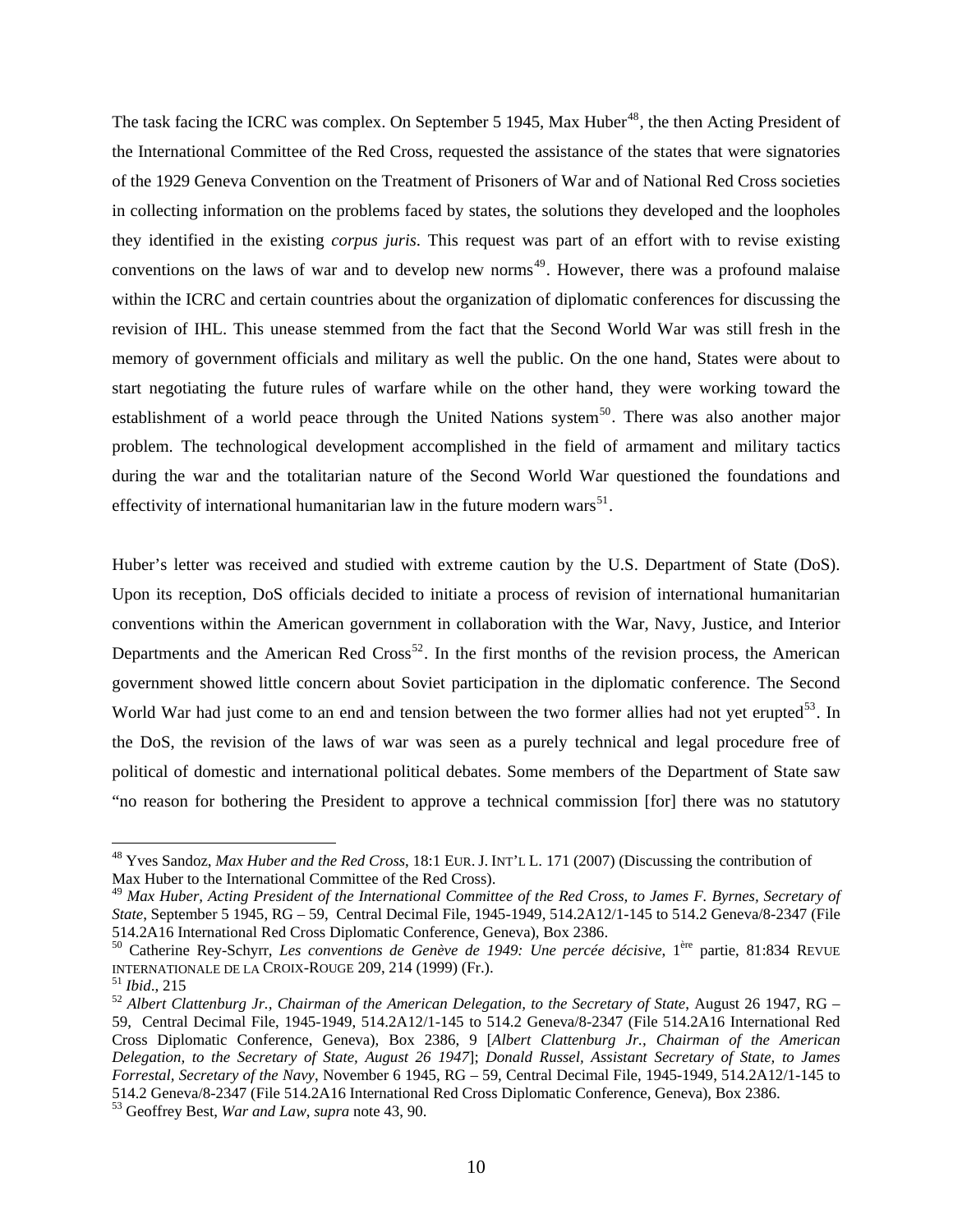requirement"[54](#page-13-0). This view was shared by almost every state invited by the ICRC to participate in the revision of the laws of war in 1945. Early in the revision process, many participants genuinely thought that the violence of the war could be alleviated by simply revising, modernizing and expanding the scope of international humanitarian law. The rise of the Cold War in the following months will dramatically change the perception that DoS officials had of the whole diplomatic process and and more broadly of IHL.

Although the American government was not preoccupied by the Soviet Union's attitude toward the project of revision of the laws of war, Moscow nonetheless remained a key player in the mind of the legal advisors of the DoS. Indeed, Moscow was the only country – with the notable exception, but for different reasons, of the United Kingdom – whose behaviour was scrutinized and reported on by American officials throughout the diplomatic negotiations that began in 1946 and ended in 1949 with the adoption of the Geneva Conventions. How the Soviet Union would react to the invitation of the ICRC was the first question U.S. officials asked. In December 1945, Andreï Vychinski, the Soviet representative to the United Nations, explained Moscow's attitude toward the ICRC's project in a speech given at the United Nations.

> In the opinion of the Soviet government an unfavorable impression would be made on world public opinion if already in the first days of peace the governments of the chief countries which participated in the war should concern themselves with the preparation of such an agreement concerning war prisoners $^{55}$  $^{55}$  $^{55}$ .

The American administration was extremely interested – but not yet preoccupied – in the Soviet Union's attitude toward the laws of war. Moscow's participation in a formal conference charged with their revision. Likewise, for the new laws to be meaningful and truly "international", it would be necessary that the Soviet Union ratifies the conventions resulting from these conferences. Military considerations were of course involved in these calculations: how could the armies of the world go to war if there were to apply dramatically different sets of rules in warfare? There was also some implicit concern about the unity/fragmentation of international humanitarian law on the U.S. side. In the wake of the Second World War and in the ongoing process of institutionalization and legalization of interstate relations, nations involved in revising the laws of war, as well as the ICRC, also had to show their commitment to

<span id="page-13-0"></span><sup>54</sup> *Unknown (with the concurrence of Hilldring, Fahy and Hickerson, legal advisors to the Department of State) to Dean Acheson*, March 20 1947, RG – 59, Central Decimal File, 1945-1949, 514.2A12/1-145 to 514.2 Geneva/8- 2347 (File 514.2A16 International Red Cross Diplomatic Conference, Geneva), Box 2386.

<span id="page-13-1"></span><sup>55</sup> *Averell Harriman, American Ambassador to the Soviet Union, to the Secretary of State*, December 12 1945, RG – 59, Central Decimal File, 1945-1949, 514.2A12/1-145 to 514.2 Geneva/8-2347 (File 514.2A16 International Red Cross Diplomatic Conference, Geneva), Box 2386.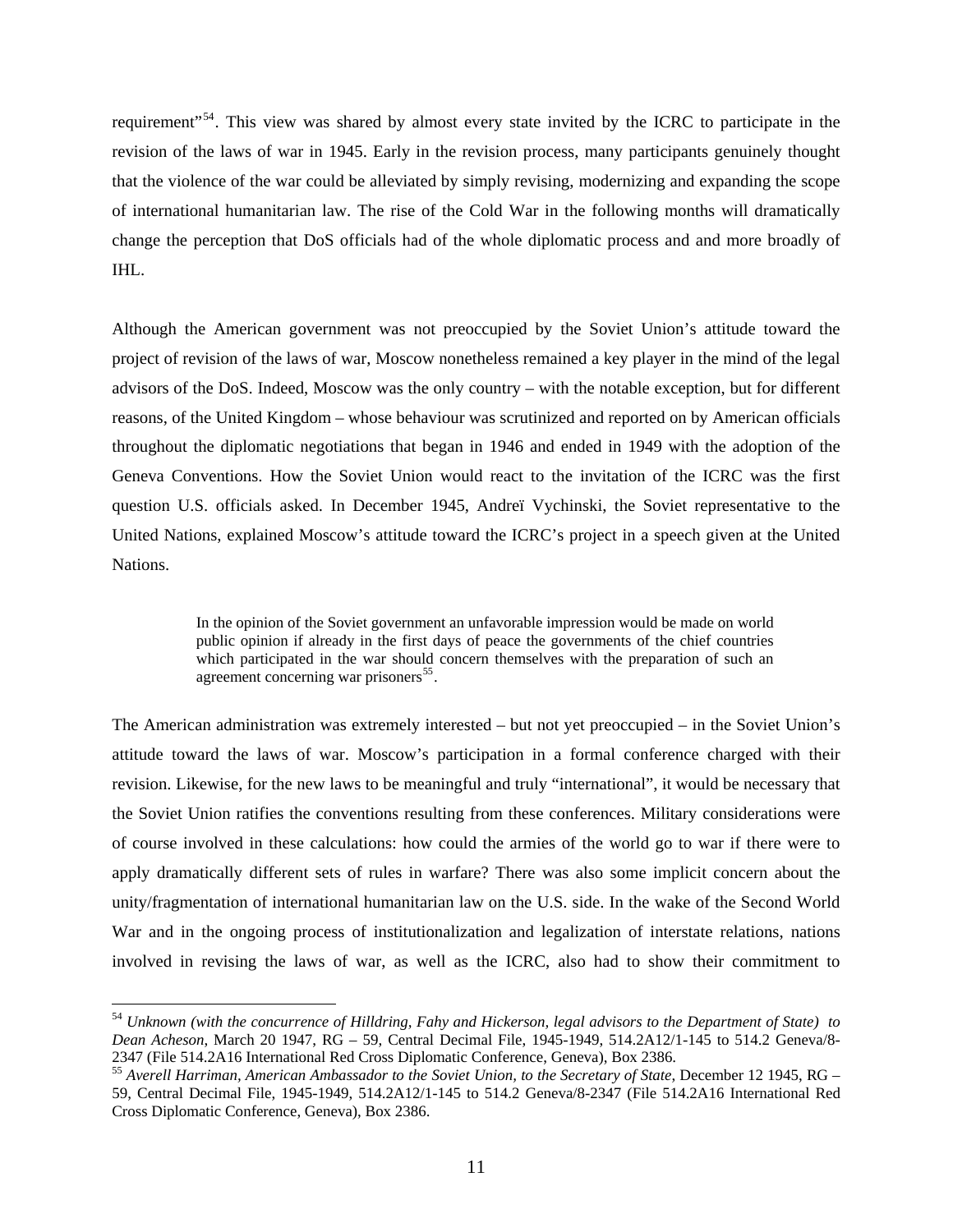preventing future wars. As we will see, the unity of international humanitarian law became an important issue for the American government. With the advent of the Cold War, U.S. officials working in the DoS slowly came to the conclusion that the unity of international law should be read in conjunction with the preservation of Western values against the communist threat. The United States – as the sole power able to face Soviet Union – had thus inherited the responsibility to protect the unity of international law against anti-universalistic theories promoted by Moscow while at the same guaranteeing the adherence of Moscow to these conventions.

During the months following the reception of Huber's letter, U.S. legal advisors had not yet reached this conclusion. On the contrary, they felt that the Soviets could hardly contribute to the revision process initiated by the ICRC, since they had no experience in applying the laws of war conventions. The U.S.S.R. had not ratified the 1929 Geneva Convention on the treatment of prisoners of war and had no official relations with the International Committe of the Red Cross. Therefore, their role in preliminary discussions was superfluous<sup>[56](#page-14-0)</sup>. However, U.S. officials nonetheless recognized that the preliminary discussions should develop more realistic and practicable propositions than the ones that had been put forward by some national societies of the Red Cross. According to U.S. officials, more "realism" would enhance the likelihood of Soviet ratification of the future conventions, something the U.S. government considered essential. DoS advisors were convinced that a pragmatic approach to the revision of the laws of war would enhance the chances of Moscow ratifying the treaties<sup>[57](#page-14-1)</sup>.

After six months of discussions, the American administration finally agreed to participate in preliminary discussions on the revision of the laws of war. In January 1946, the Truman administration, under the impulsion of Dean Acheson<sup>[58](#page-14-2)</sup>, then Under Secretary of State, the ICRC's letter and the American Red Cross, created the Interdepartmental Prisoners of War Committee (POWC) bringing together representatives from the War, Navy, Justice, State and Interior departments to discuss the ongoing

<span id="page-14-0"></span><sup>56</sup> *Dean Acheson, Acting Secretary of State, to the American Embassy in Moscow*, January 25 1946, RG – 59, Central Decimal File, 1945-1949, 514.2A12/1-145 to 514.2 Geneva/8-2347 (File 514.2A16 International Red Cross Diplomatic Conference, Geneva), Box 2386.

<span id="page-14-1"></span><sup>57</sup> *United States Participation in Preliminary Unofficial Discussions Concerning the Revision of Conventions Governing Treament of Prisoners of War*, December 19 1945, RG – 59, Central Decimal File, 1945-1949, 514.2A12/1-145 to 514.2 Geneva/8-2347 (File 514.2A16 International Red Cross Diplomatic Conference, Geneva), Box 2386.

<span id="page-14-2"></span><sup>58</sup> *Dean Acheson, Acting Secretary of State, to Harold L. Ickes, Secretary of the Interior*, January 25 1946, RG – 59, Central Decimal File, 1945-1949, 514.2A12/1-145 to 514.2 Geneva/8-2347 (File 514.2A16 International Red Cross Diplomatic Conference, Geneva), Box 2386.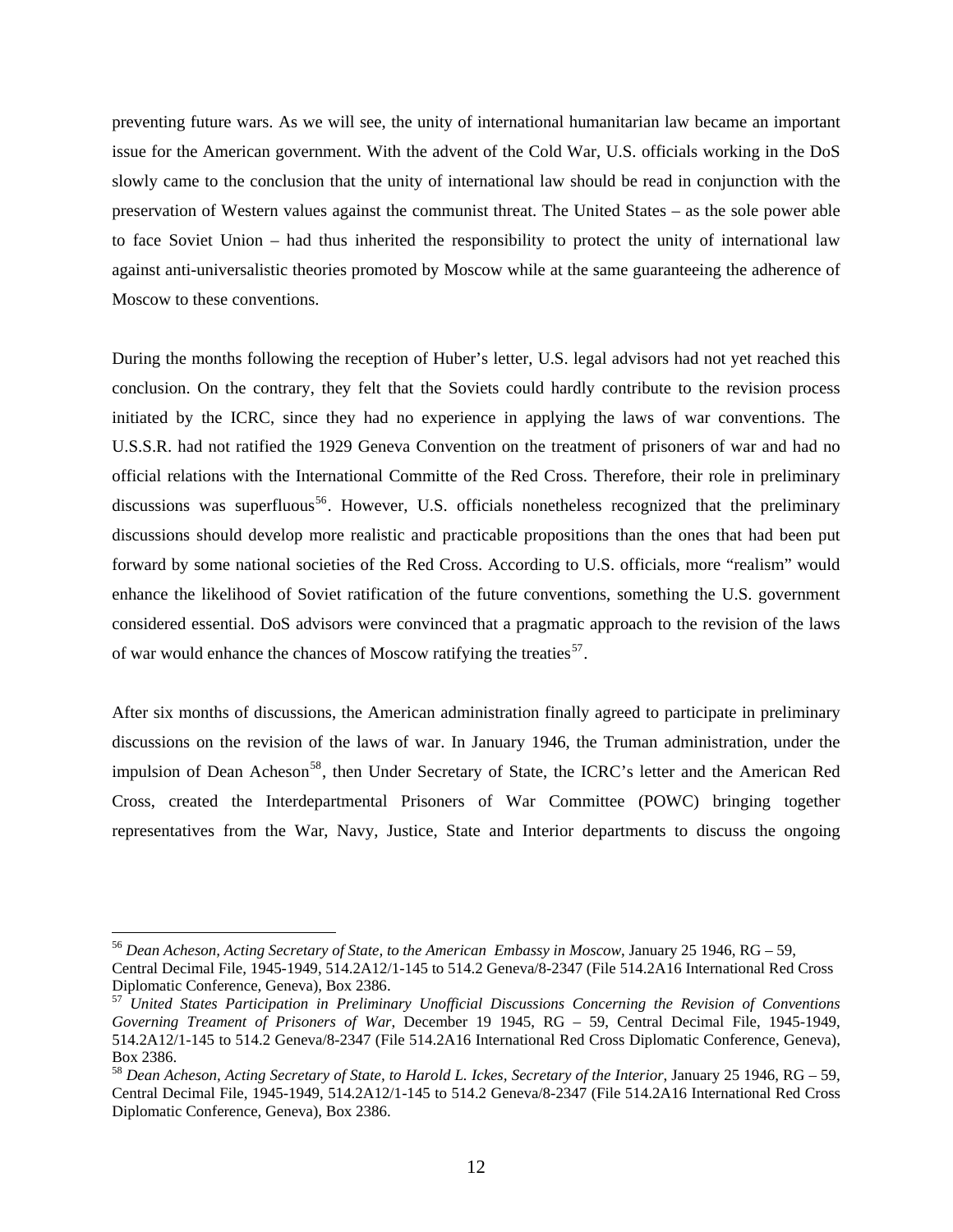problem of how to treat the prisoners held by the Americans in Europe, in Asia and the United States<sup>[59](#page-15-0)</sup>. More specifically and as we will see, the experience acquired during the last World War had clearly showed the need to revise the Geneva Convention of 1929 applicable to prisoners of war<sup>[60](#page-15-1)</sup>. The inadequacy of certain norms combined with an uneven application of the convention convinced U.S. officials of the need to develop a workable and realist set of norms related to the treatment of PoW.

Prisoners of war were one of the major post-war problems the U.S. administration had to face on both domestically and internationally. U.S. officials were preoccupied by the treament of ten of thousands of foreign prisoners of war captured during the Second World War and detained by the U.S. army in a vast network of camps spread across America as well as in Europe and Asia. In terms of the domestic situations, the U.S. Supreme Court had held in the *Yamashita* case<sup>[61](#page-15-2)</sup> that the article 60 of the 1929 Geneva Convention on the Treatment of Prisoners of  $\text{War}^{62}$  $\text{War}^{62}$  $\text{War}^{62}$  was applicable only to persons who were subjected to judicial proceedings for offenses committed while prisoners of war and not to acts committed before their capture. For the Department of State, this ruling "was inconsistent with the line the Department took in trying to protect Americans under sentence of death in Germany<sup>5[63](#page-15-4)</sup>. DoS officials were concerned about the protection of U.S. militaries detained abroad and facing criminal charges. The Supreme Court ruling reduced the protection offered to PoW detained by the American army. U.S. government's officials feared that this decision could send bad signals to foreign armies and governments and had a negative impact on the fate of thousands of U.S. PoW detained abroad. There was thus an urgent need for the U.S. legal advisors of the State Department to reaffirm certain basic international legal principles regarding the treatment of prisoners of war and to modernize some other rules in order to better protect U.S. military captured abroad. The protection of U.S. military was at stake.

<span id="page-15-0"></span><sup>59</sup> *Untitled document (Interdepartmental Prisoners of War Fact Sheet)*, no date, RG – 59, Legal Adviser Records relating to the Red Cross and Geneva Conventions, 1941-1967*,* NND Project No. 979139, Entry 5210, Lot File 68D69, Box 4.

<span id="page-15-1"></span><sup>60</sup> *1929 Geneva Convention*, *supra* note 37. 61 In Re Yamashita, 327 U.S. 1 (1946).

<span id="page-15-3"></span><span id="page-15-2"></span><sup>62</sup> *1929 Geneva Convention*, *supra* note 37. Article 60 reads as follow: "At the commencement of a judicial hearing against a prisoner of war, the detaining Power shall notify the representative of the protecting Power as soon as possible, and in any case before the date fixed for the opening of the hearing. The said notification shall contain the following particulars: (a) Civil status and rank of the prisoner; (b) Place of residence or detention; (c) Statement of the charge or charges, and of the legal provisions applicable. If it is not possible in this notification to indicate particulars of the court which will try the case, the date of the opening of the hearing and the place where it will take place, these particulars shall be furnished to the representative of the protecting Power at a later date, but as soon as possible and in any case at least three weeks before the opening of the hearing".<br><sup>63</sup> *Bailey to Kuppinger, Memorandum*, February 15 1946, RG – 59, Central Decimal File, 1945-1949, 514.2A12/1-

<span id="page-15-4"></span><sup>145</sup> to 514.2 Geneva/8-2347 (File 514.2A16 International Red Cross Diplomatic Conference, Geneva), Box 2386.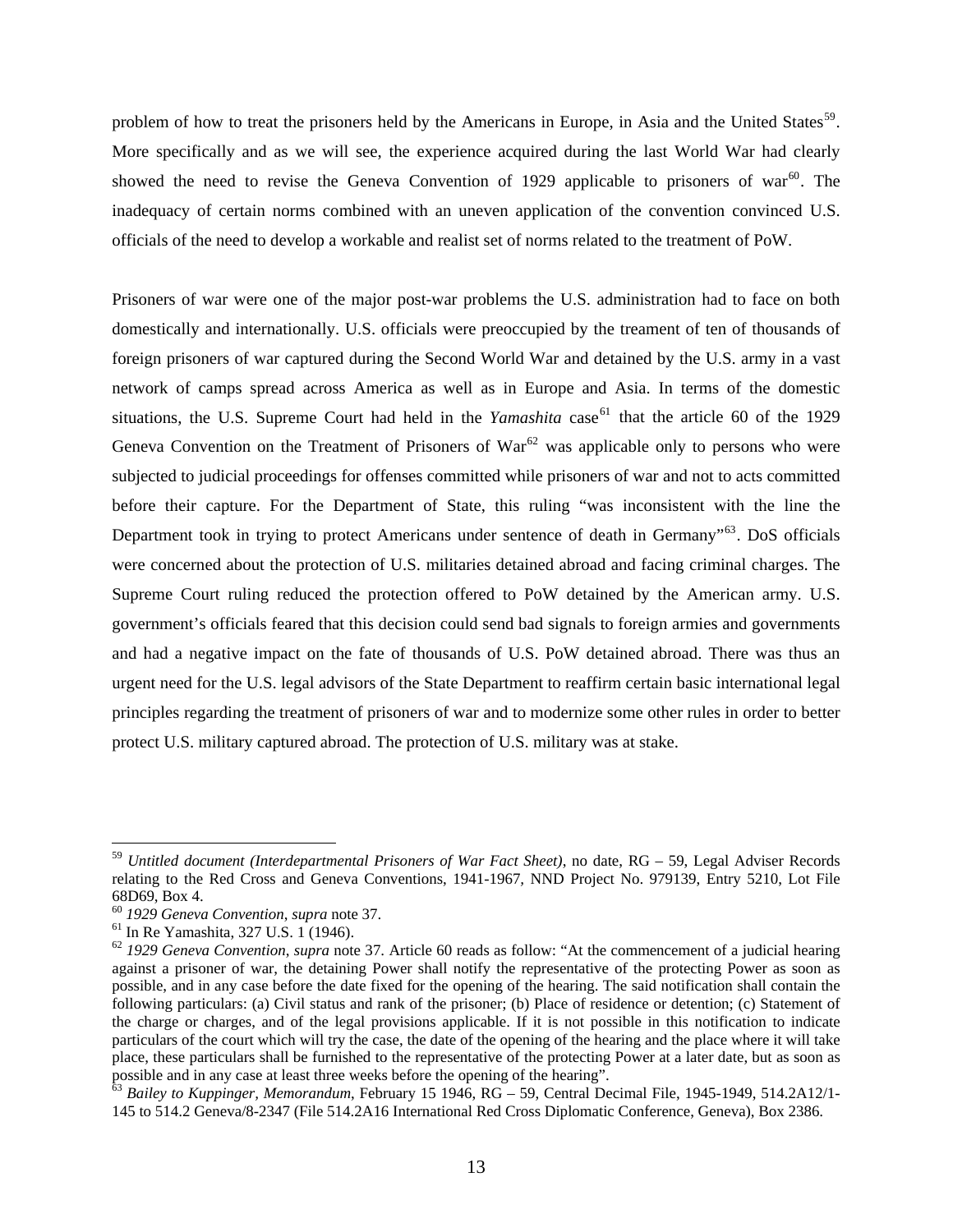It is important to note that the discussions leading up to the Geneva Conference of 1949 did not attract the attention of senior policymakers in the Truman administration, with the notable exception of Dean Acheson, then Undersecretary of State who would later become the Secretary of State in 1949. The delegations that represented the United States government from 1945 to 1949 in the negotiations over the Geneva Conventions were composed of military officials from the Department of Defense and legal and political advisors from the DoS. Most of the delegates occupied minor positions within their respective departments. Given the importance of IHL nowadays in U.S. politics, it is rather surprising that the U.S. delegation was devoid of high ranking officials. This was probably due to the technical aspects surrounding the laws of war. Revising international law in the wake of the Second World War was not a top-priority of American foreign policy, reflecting the lack of interest shown by the Truman administration between 1945 and 1949. However, for the growing community of international lawyers and for international law as a whole, the Geneva diplomatic conferences were part of a greater scheme aimed at rebuilding the discipline and the fundamental structures of international law.

In the interim, the ICRC was tirelessly pursuing its work. After the sending of Huber's letter in the fall of 1945, the Red Cross Committee organized a preliminary conference in Geneva in the summer of 1946. More than 140 delegates from national Red Cross societies – with the notable exception of the Soviet, Japanese and German national Red Cross and Red Crescent societies – and the League of Red Cross societies – a distinct organization from the ICRC that was engaged in a covert battle against the ICRC for the control of the international humanitarian movement – gathered to discuss ICRC proposals for a future diplomatic conference. Overall, the various proposals submitted by the ICRC were well received by the national delegations<sup>[64](#page-16-0)</sup>. Following this conference, the ICRC worked on new projects of humanitarian conventions and continued exchanging information with national governments. The ICRC, national delegations and national Red Cross societies will finally gather for another round of diplomatic negotiations at the Seventeenth International Red Cross Conference held in Stockholm at the end of August 1948.

Under the Presidency of Folke Bernadotte<sup>[65](#page-16-1)</sup>, President of the Swedish Red Cross society, the Swedish Conference brought together representatives from 52 national Red Cross societies and 50 governments<sup>[66](#page-16-2)</sup>. The Soviets refused to participate in the Conference because the ICRC had failed to denounce fascists war

<span id="page-16-1"></span><span id="page-16-0"></span><sup>&</sup>lt;sup>64</sup> Catherine Rey-Schyrr, *supra* note 50, 218.<br><sup>65</sup> Bernadotte will later be assassinated in Jerusalem in September 1948 by a zionist terrorist group while he was acting as a diplomatic envoy for the Security Council in the Arab-Israeli conflict of 1947-1948. 66 Catherine Rey-Schyrr, *supra* note 50, 229.

<span id="page-16-2"></span>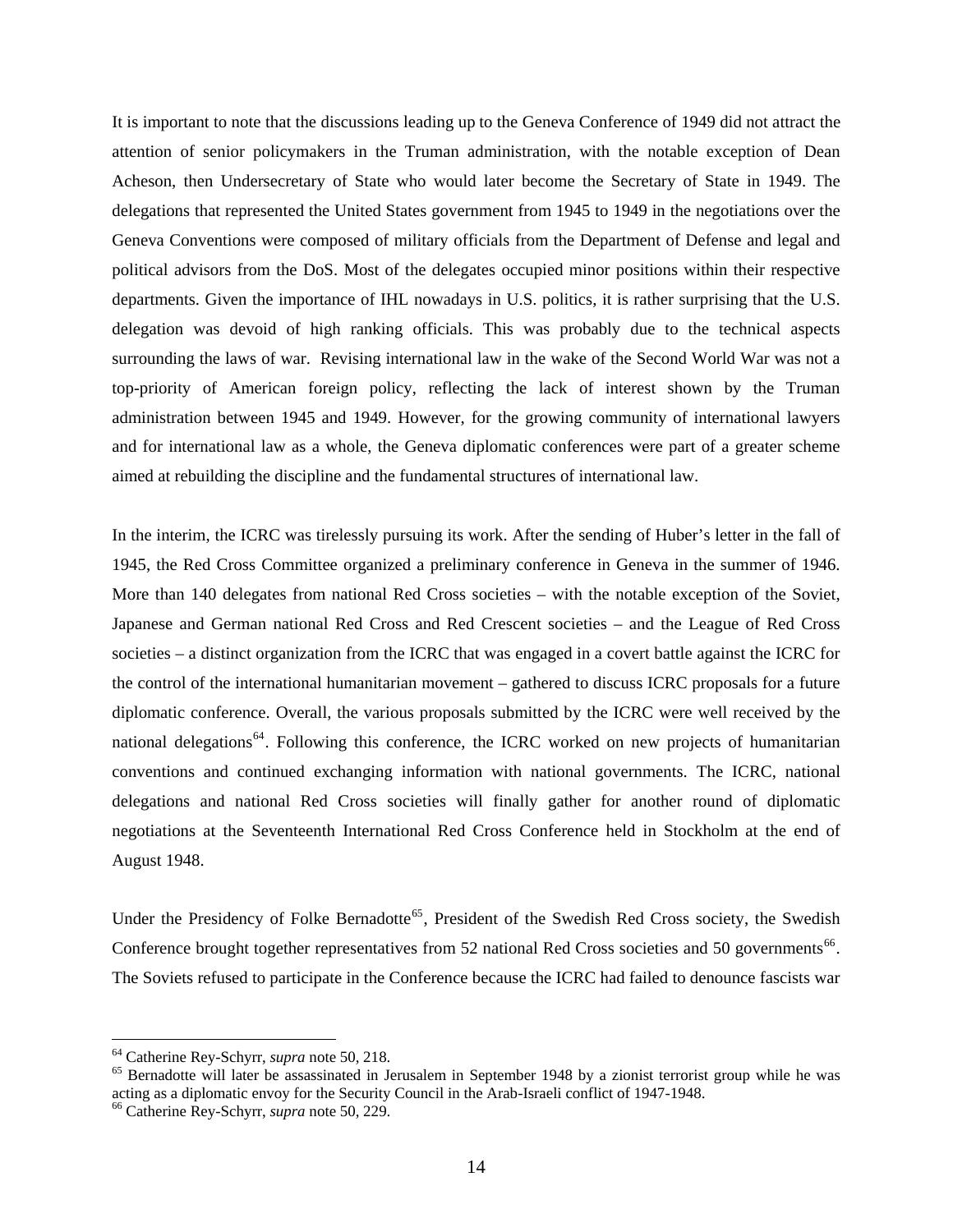crimes, Nazi concentration camps and for its involvement in the Spanish civil war<sup>[67](#page-17-0)</sup>. Soviet dislike of the ICRC dated back from the Bolschevik Revolution when the ICRC helped people seeking asylum outside Russia to escape the country and protect others from summary execution or some other forms of reprisals by the Bolscheviks<sup>[68](#page-17-1)</sup>. Other communist satellites such as Bulgaria and Hungary followed the Soviet example and refused to participate in the Stockholm conference<sup>[69](#page-17-2)</sup>. The Conference nonetheless adopted projects for four conventions and asked the ICRC to submit them to governments in anticipation of a final conference that would adopt the definitive texts and submit them to states for ratification. Less than a year later, the ICRC held the Geneva Conference which began on April 21 1949.

The conventional narrative of the Geneva process tells us a story in which states were generally sharing a common vision for the humanization of warfare, despite the little difficulties and misunderstanding that arose during a diplomatic conference. This account gives the impression that the different national delegations worked together in an environment free of political and ideological tensions. To a certain extent, these assertions are valid<sup>[70](#page-17-3)</sup>, but the American archival documents consulted reveal a different story. One in which political, ideological and legal considerations were intertwined. For the American administration, the laws of war were integrated into a broader scheme aimed at defending Western values and international law against the spread of Communist ideology. The laws of war became an important tool for legitimizing in the public opinion Cold War military decisions and operations conducted by the U.S. government and for criticizing Communist military practices on the battlefield.

<span id="page-17-0"></span><sup>67</sup> *Embassy of the Union of Socialist Soviet Republics to Count Bernadotte, President of the Central Committee of the Swedish Red Cross*, August 17 1948, RG – 59, Bureau of Security and Consular Affairs. Records Relating to the Prisoners of War Conference of the International Red Cross Committee, Entry 1555, Lot 59D539, Box 5; François Bugnion, *The Geneva Conventions of 12 August 1949: From the 1949 Diplomatic Conference to the Dawn of the New Millenium, 76:1 INT'L AFF. 41, 43 (2000).*<br><sup>68</sup> *Albert Clattenburg Jr., Chairman of the American Delegation, to the Secretary of State, August 26 1947, supra* 

<span id="page-17-1"></span>note 52, 9.

<span id="page-17-2"></span><sup>69</sup> *Seventeenth International Red Cross Conference at Stockholm, Sweden, August 20-30, 1948. Report of the United States Delegation compiled by William McCahon, Division of Protective Services, Department of State*, December 15 1948, RG – 59, Bureau of Security and Consular Affairs. Records Relating to the Prisoners of War Conference of the International Red Cross Committee, Entry 1555, Lot 59D539, Box 5. [*Seventeenth International Red Cross Conference at Stockholm, Sweden, August 20-30, 1948. Report of the United States Delegation*]. 70 For instance, see the story told in Geoffrey Best, *War and Law*, *supra* note 43.

<span id="page-17-3"></span>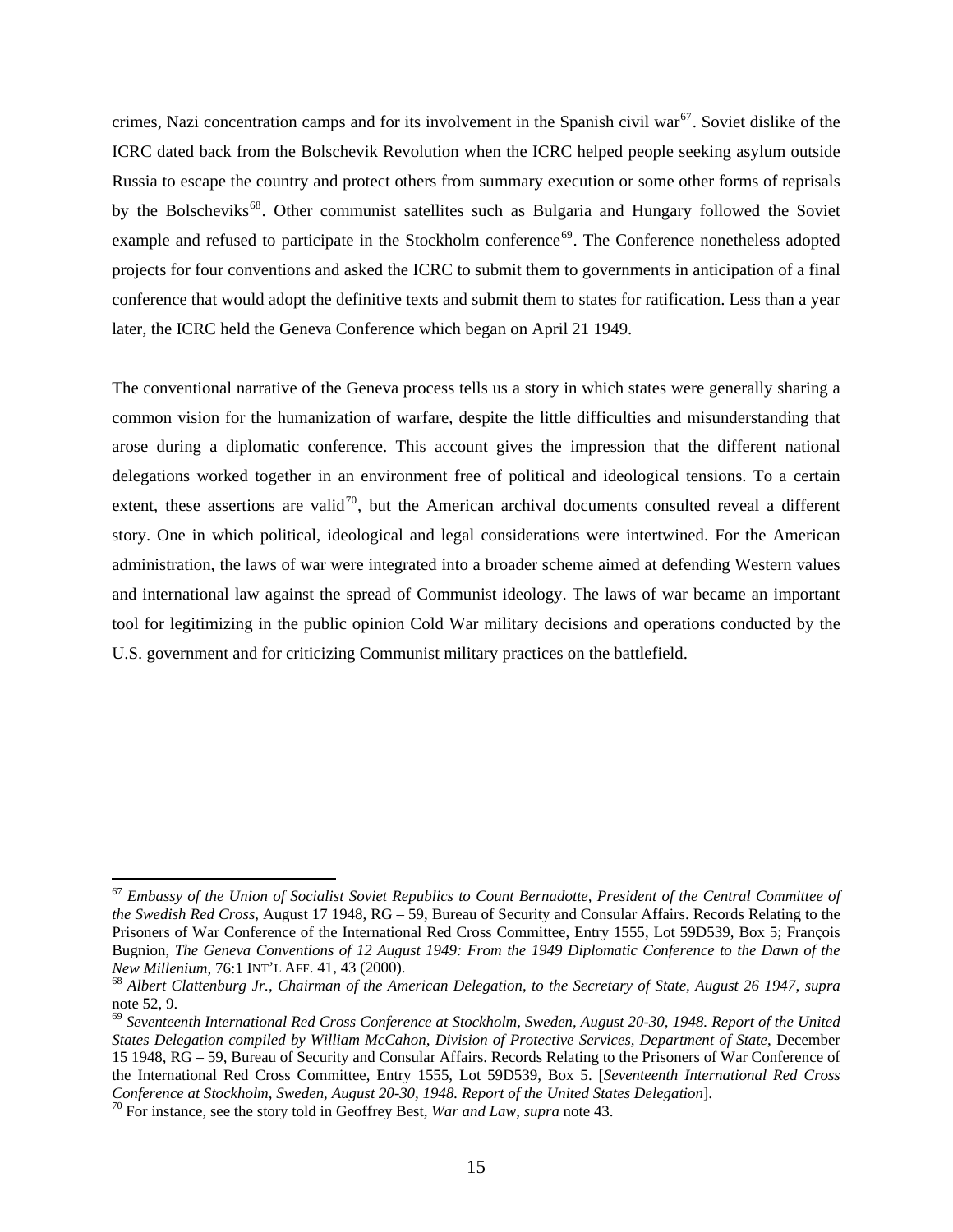#### *2. The U.S. Attitude at the Geneva Conference of 1949*

#### *A. A scientific Approach to the Laws of War?*

 $\overline{a}$ 

The American delegation defended a fairly humanitarian and legalistic vision of the laws of war in the preparatory conferences leading to the Geneva conference of 1949. They, with many other national delegations and representatives, intended "to mitigate individual suffering in the event of future wars"<sup>[71](#page-18-0)</sup>.

This legalistic *façade* however hid deeply entrenched fears within the American administration that the negotiations over the Geneva conventions would become politicized. For example, the Department of State urged the U.S. delegation representing the United States in Stockholm in August 1948 to focus on the traditional humanitarian work performed by the Red Cross and to strongly oppose any move to discuss what it deemed "political questions"<sup>[72](#page-18-1)</sup>. However, what the DoS defined as "political questions" remains a mystery since the U.S. archives are silent on this point.

Euqally mysterious is the fact that the final report of the U.S. delegation on the Geneva Conference did not discuss important question being raised by the arrival of the Cold War. The neutral tone of the report seemed to have followed the instruction given for the Conference of Stockholm held the previous year: not a single word in the report is dedicated to U.S. – Communist issues, despite the fact that Moscow had become a central preoccupation for the U.S. delegation's legal advisors  $\frac{73}{3}$  $\frac{73}{3}$  $\frac{73}{3}$ .

This seemingly apolitical approach makes for a stark contrasts with the eloquent report prepared by Albert H. Clattenburg, who was then the Chairman of the American delegation to the first Conference of Governmental Experts held in Geneva in 1947. In this secret and illuminating report, Clattenburg provided the Secretary of State with a detailed description of the various issues that could not be included in the official unclassified official report. According to Clattenburg, the American delegation had adopted a realist and pragmatic approach to the laws of war. Contrary to their Europeans counterparts coming from the liberated countries bearing a conventional wisdom on the history of the laws of war, the

<span id="page-18-0"></span><sup>71</sup> *Seventeenth International Red Cross Conference at Stockholm, Sweden, August 20-30, 1948. Report of the United States Delegation*, *supra* note 69, Bureau of Security and Consular Affairs. Records Relating to the Prisoners of War Conference of the International Red Cross Committee, Entry 1555, Lot 59D539, Box 5.

<span id="page-18-1"></span><sup>72</sup> *Annex C – Position Paper* in *Seventeenth International Red Cross Conference at Stockholm, Sweden, August 20-*

<span id="page-18-2"></span>*<sup>30, 1948.</sup> Report of the United States Delegation*, *supra* note 69. 73 *Diplomatic Conference for the Establishment of International Conventions for the Protection of War Victims at Genava, Switzerland, April 21 – August 12, 1949. Report of the United States delegation prepared by William McCahon*, October 3 1949, RG – 59, Bureau of Security and Consular Affairs. Records Relating to the Prisoners of War Conference of the International Red Cross Committee, Entry 1555, Lot 59D539, Box 5.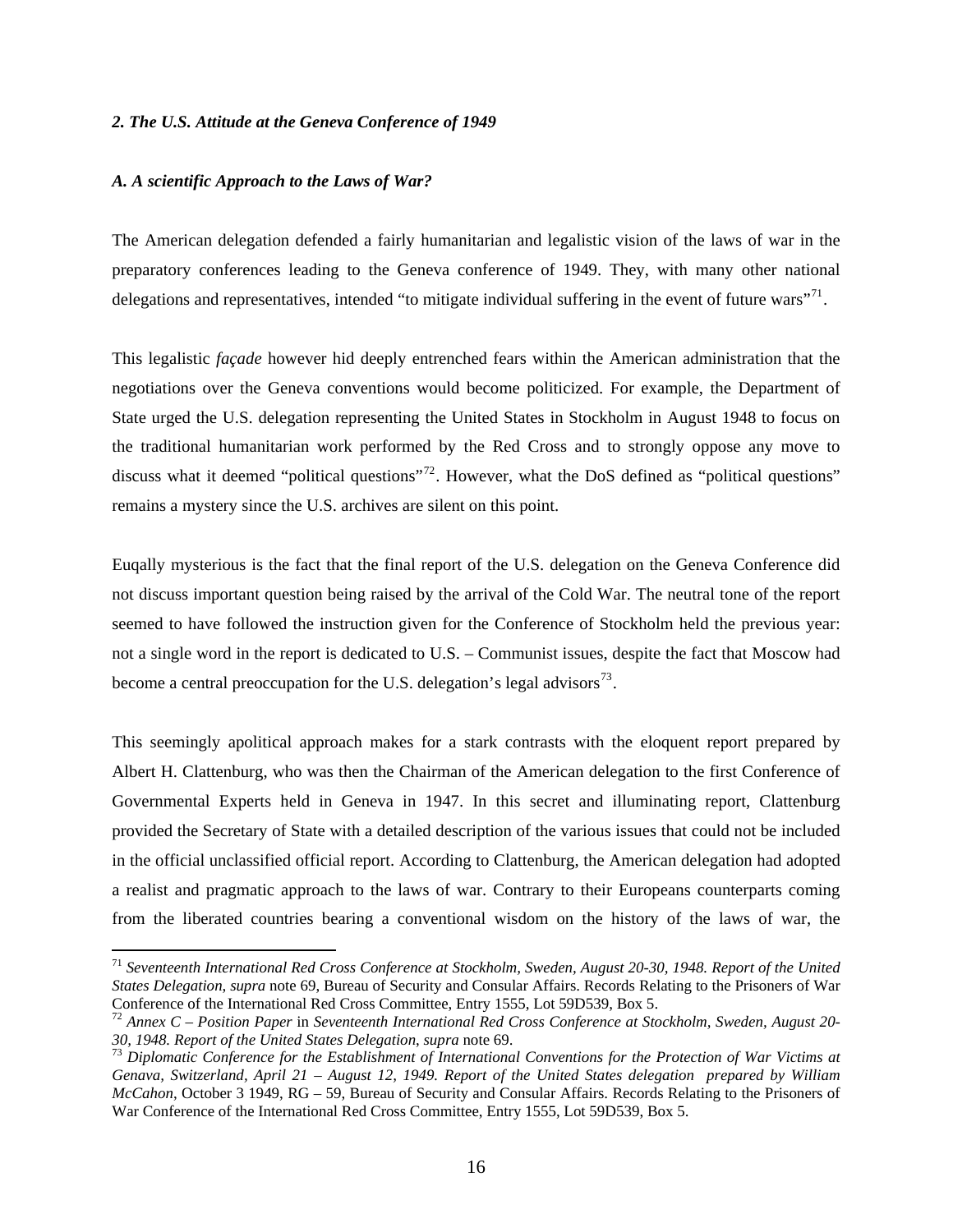American delegation seemed to never have considered international humanitarian law as a panacea in times of conflict.

> These [Europeans from liberated countries] delegates exhibited to a surprising degree reliance upon international legislation as a means of eliminating evil from the minds of man, and of confidence that precisely the correct formula would prevent a dishonorable enemy from warning [sic] the interpretation of such legislation to mean whatever might suit  $him<sup>74</sup>$  $him<sup>74</sup>$  $him<sup>74</sup>$ .

For the American administration, the revision of the Geneva conventions was serving two purposes. Firstly, there was the tradional humanitarian commitment. U.S. officials shared the opinions of theur foreign counterparts on the humanitarian purposes of the conventions under discussions. However, the American delegation's humanitarian "convictions" were imbued with a strong dose of realism. The purposes of such conventions were to effect some mitigation, "even if slight, in the suffering of individuals by setting up a standard of decency which no government will want to openly violate"<sup>[75](#page-19-1)</sup>. This official (but secret) position adopted by the American delegation at the Geneva conference of governmental experts in 1947 openly contradicts the conventional wisdom on the origins and purposes of the laws war. In fact, Clattenburg seems to recognize that violence in times of war remained taboo, and that there was nothing international law could do about it. At best, it was able to compel states and armies to hide their wartime violence from public scrutiny.

Secondly, the laws of war were also important in maintaining the morale of soldiers, prisoners of war and civilian populations in times of conflict. Clattenburg's thoughts are worth quoting at length:

> To the weaker nations, to the members of the armed forces, to populations in areas likely to be overrun by hostile troops, the humanitarian conventions represent a sort of insurance policy. They hope not to collect on it but it helps allay fears. The negotiation of such agreements has become part of the normal pattern of behaviour of governments. To proclaim that it is futile to follow this standard or to attempt to renegotiate the insurance will not only heighten the impact of the fear [...] but might add to those of desperation. And certainly professed failure in the lesser field would impair confidence in the possibility of success of the United Nations in the larger field of trying to forestall entirely any war more serious than a local revolution or a tribal dispute<sup>[76](#page-19-2)</sup>.

Contrary to the official report on the 1949 Geneva Conference forwarded to the Secretary of State in the fall of the same year, the Soviet Union and its Eastern European satellites were already key players in the mind of the American representatives. From 1947 onward, the Communist bloc representatives

<span id="page-19-0"></span><sup>74</sup> *Albert Clattenburg Jr., Chairman of the American Delegation, to the Secretary of State, August 26 1947*, *supra*  note 52, 7.

<span id="page-19-1"></span><sup>75</sup> *Albert Clattenburg Jr., Chairman of the American Delegation, to the Secretary of State, August 26 1947*, *supra*  note 52, 15.

<span id="page-19-2"></span><sup>76</sup> *Ibid*, 15-16.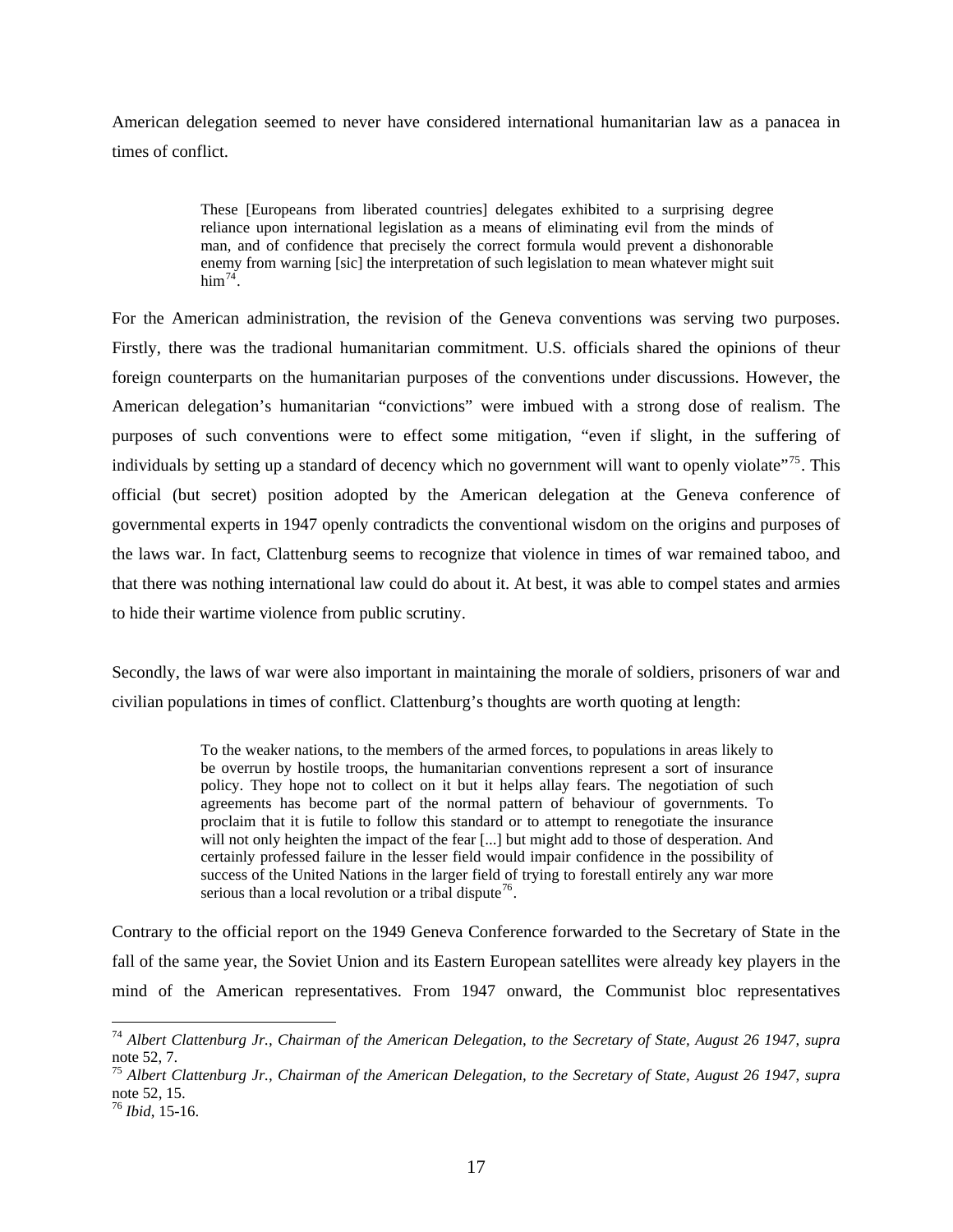participating in the preparatory conferences tried to pass a resolution, the so-called "peace resolution", aiming at prohibiting the use of war as a means of settling dispute and the use of weapons of massdestruction. Even though this might be considered as a strategic move by the Communist bloc in 1947 – the Soviet Union exploded its first atomic bomb only in 1949 – discussions on these issues nonetheless created some important diplomatic problems for the U.S. government. The Communist argument underlying this resolution was relatively simple and straight-forward: why is it necessary to discuss prisoners of war and civilians' protection since the United Nations organization was established to prevent war<sup>[77](#page-20-0)</sup>? The American delegation was facing a dilemma. On the one hand, a vote against the resolution would obviously be interpreted as a vote for the continuance of war as a political weapon. On the other hand, allowing such an important "political issue" to be dragged into the discussions over the revision of the laws of war might derail the negotiations and prevent states from reaching an agreement. "The basic, continuing problems involved in the humanitarian conventions are legal, military, administrative and, of course, humanitarian. In other words, they are intrinsically technical, not political"<sup>[78](#page-20-1)</sup>.

Clattenburg's assertion reveals two important and closely related things on American attitude. Firstly, the U.S. representatives wanted to keep a positivistic, indeed scientific approach to the negotiations of the Geneva, since, it was the view of many American representatives, practical military problems required pratical legalistic solutions Secondly and consequently, the American delegation hoped to avoid any "political" interferences within the negotiations process. Communist ideology and anti-universalistic philosophies had to be kept away from the table of negotiations in order to preserve the "neutrality" and the objectivity of the whole diplomatic process.

U.S. officials seemed to have considered international law as a pure and abstract form of normativity, detached from social realities and that can be modelled according to certain needs and purposes. This technical – or positivistic – view of international law was precisely the idea of international humanitarian law that the U.S. legal advisors defended throughout the whole diplomatic negotiation leading up to the adoption of the Geneva Conventions. In arguing from an objective "technical" and even a "scientific" standpoint, the American government was conceptually placing its arguments outside the realm of the conference, i.e. outside the reach of political subjectivity. Rejections of Soviet arguments were based on

<span id="page-20-0"></span><sup>&</sup>lt;sup>77</sup> For a similar reason, the International Law Commission of the United Nations refused to add the laws of war on its agenda the day before the opening of the Geneva Conference of 1949 *in* Hersch Lauterpacht, *supra* n

<span id="page-20-1"></span> $^{78}$  Albert Clattenburg Jr., Chairman of the American Delegation, to the Secretary of State, August 26 1947, supra note 52, 9.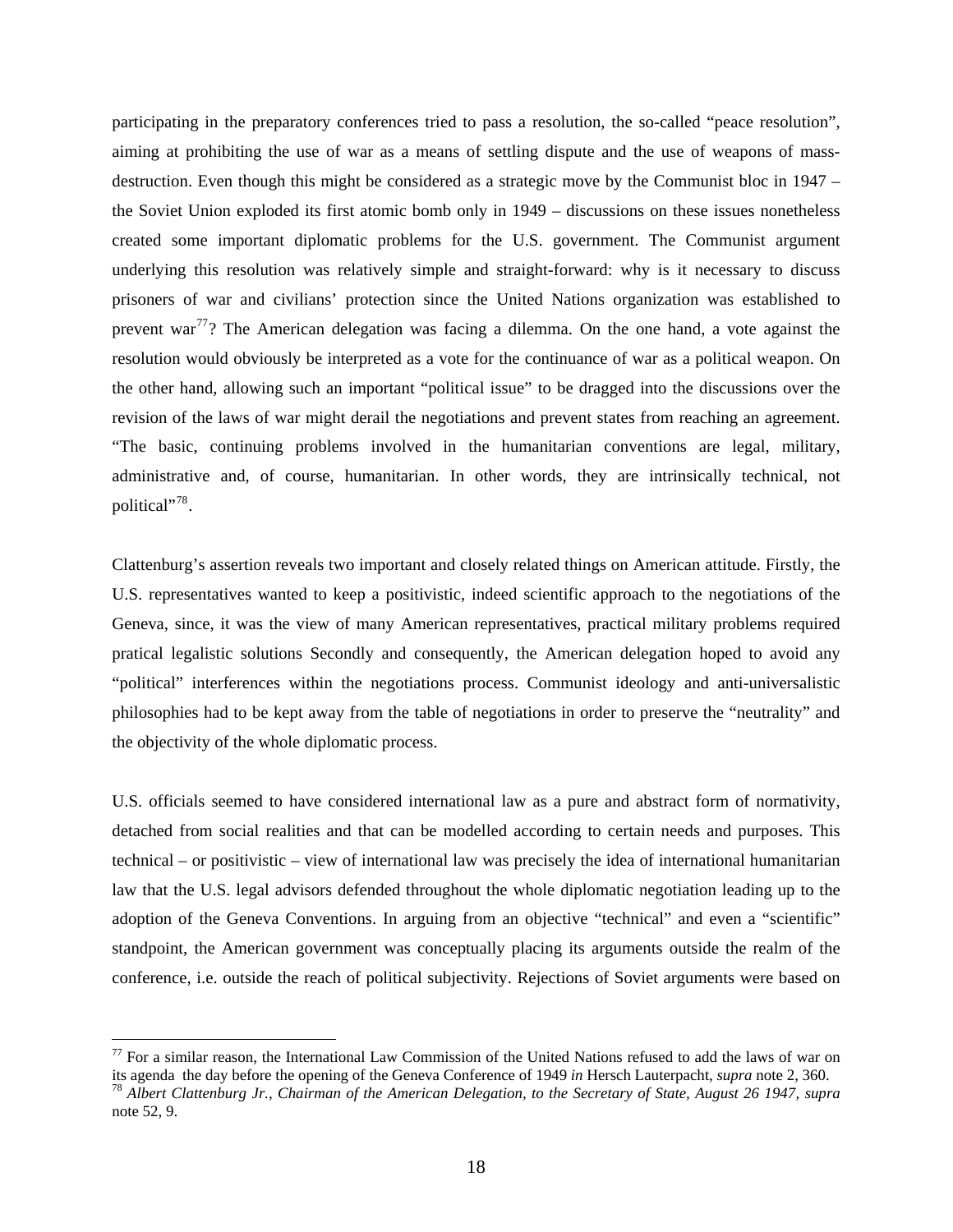the idea that the U.S. government was arguing from a truly universal position free from subjectivity<sup>[79](#page-21-0)</sup>. It was defending a "true" international law against the Soviet vision of international humanitarian which was, according to U.S. officials, dogmatic, ideological and openly anti-universal. In that sense, technical and positivistic international humanitarian law was construed as a liberal and anti-ideological answer to a different and competing vision about the laws of war proposed by the Soviet Union. In other words, the "science" of international humanitarian law objectified U.S. ideological vision and Cold War anxieties during the Geneva Conference. To Soviet dogmatism, the U.S. government, in spite of itself, developed its own ideological – scientific and positivistic – vision of international humanitarian law. However, throughout the diplomatic process, the American government will discover its Soviet "Other". In this process, it will refine and reinforce its ideological vision about the future international humanitarian law. This hardening of the American attitude toward the Soviet Union and *vice-versa* at the Geneva Conference evolved in parallel with the hardening of East-West relations on the global stage. In other words, the rise of the Cold War informed the conception of international humanitarian law of the American delegation. As a result, the Geneva Conventions incorporated U.S. Cold War anxieties.

The British delegation shared a common vision of IHL with the U.S. legal advisors despite the fact that the British government had its own, though unclear, agenda oon the issue of IHL. The similarity of the views between the two allies contributed to the consolidation of America's vision of the Soviet "Other" during the negotiations.

#### *B. American Attitude toward the British Ally*

 $\overline{a}$ 

During the preparatory meetings leading to the Geneva Conference of 1949, the U.S., British, and Canadian governments<sup>[80](#page-21-1)</sup> shared their thoughts on several issues, in particular the questions of the treatment of prisoners of war. However, the three allies disagreed on many substantive issues $81$ . They were far from acting as a uniform bloc. For example, the U.S. delegation didn't share the view of their British colleagues on the responsibilities of a transferring power towards prisoners of war. The Americans

<span id="page-21-0"></span> $79$  Three contemporary commentators – Gutteridge, Kunz, and Pictet – shared this highly technical and even scientific vision of IHL in their early comments – which were consequently extremely descriptive – on the conventions. See Joyce A. Gutteridge, *The Geneva Conventions of 1949*, 26 BRIT. Y.B. INT'L L. 294 (1949); Jean S. Pictet, *The New Geneva Conventions for the Protection of War Victims*, 45 AM. J. INT'L L. 462 (1951); Josef L. Kunz, *The Geneva Conventions, supra* note 38.<br><sup>80</sup> *McCahon, Department of State, to Hebert, Counselor at the Canadian Embassy, Memorandum of Conversation,* 

<span id="page-21-1"></span>October 7 1946, RG – 59, Central Decimal File, 1945-1949, 514.2A12/1-145 to 514.2 Geneva/8-2347 (File 514.2A16 International Red Cross Diplomatic Conference, Geneva), Box 2386.

<span id="page-21-2"></span><sup>81</sup> *Prisoners of War Committee, Informal Exchange of Views between POWC and British Experts*, May 17 1948, RG – 389, Records of the Department of Defense, Department of the Army, Office of the Provost Marshal General. Subject Files Relating to the Preparation of the Geneva Convention, 1946-1949, Box 678.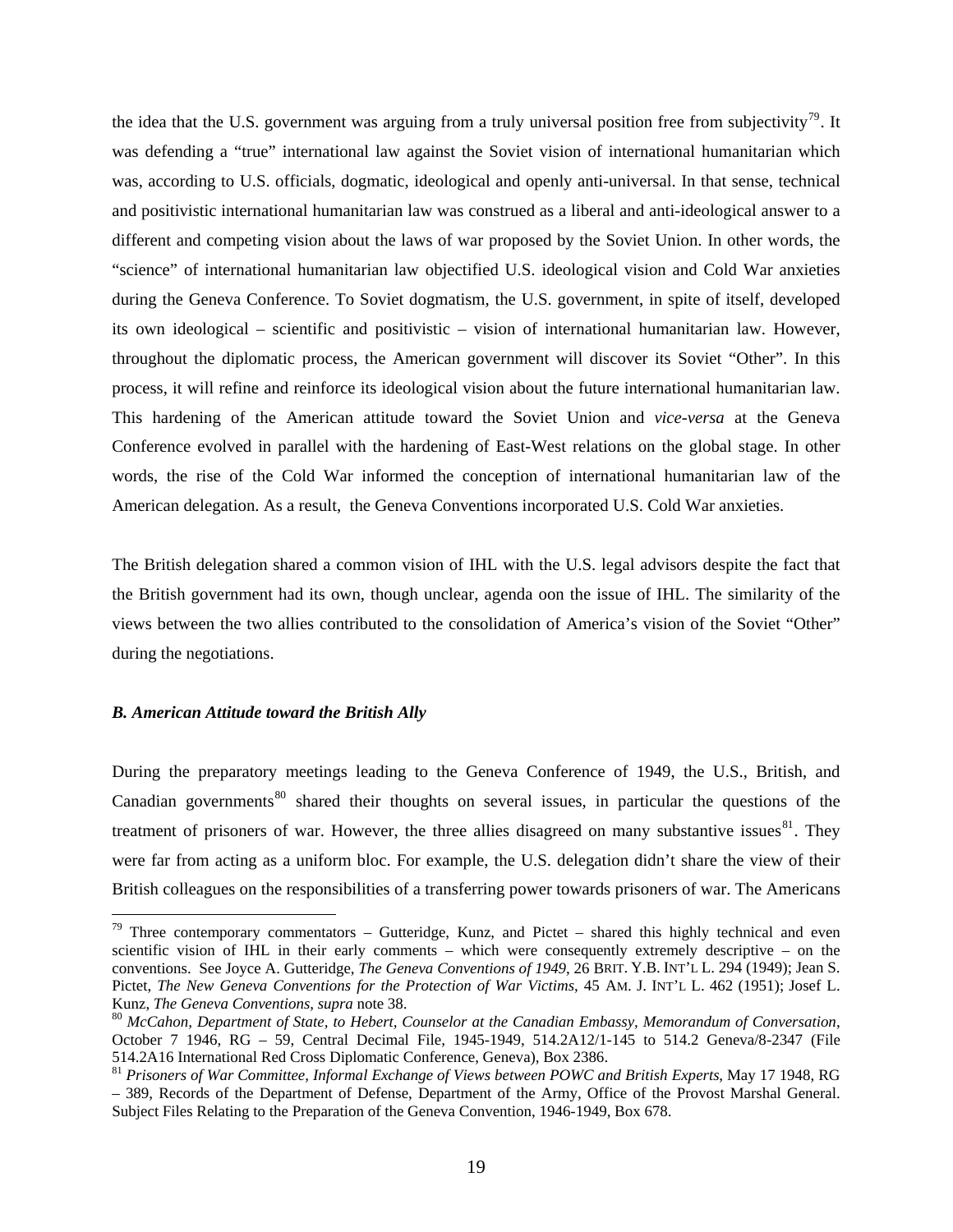believed that in cases where PoWs were transferred by the captor to an associated belligerent, the captor state retained responsibility for the proper application of the Geneva Conventions towards those transferred. The British disagreed with that position, since U.S. proposal required some kind of international supervision to assess the legality of the transfer. From a technical standpoint, it was almost impossible for a state to monitor adequately the behaviour of an other state. From a more legalistic viewpoint, the British simply argued that this kind of monitoring also implied going against the sacrosanct principle of state sovereignty $82$ .

Difference of opinion of specific legal issues were of no concern for the American governments compared to the behaviour of the British delegation during the whole diplomatic process. Whitehall adopted a damaging attitude for its diplomatic interests throughout the whole process of preparation of the Geneva Conventions. In the course of events, British delegates revealed themselves to be inelastic and to have adopted a "self-damaging legalism which was to persist, increasingly, almost to their end"<sup>[83](#page-22-1)</sup>. The meticulousness, inflexibility, and intransigeance of British delegates was criticized by all the other delegations. The British were, in the opinion of U.S. delegates, the principal factor delaying the committees' work. They were ignoring decisions reached at Stockholm in August 1948. In addition, during the conference, they submitted numerous amendments to almost every article. Amendments that often argued for extensive redrafting and major changes. Many delegations were irritated by this behaviour<sup>[84](#page-22-2)</sup>. The Americans were worried by the unilateralist position adopted by the British Foreign Office. "Their [British] efforts during [the] week which in effect was [an] attempt [to]substitute British position for [the] Stockholm draft met with complete setback. Apparent[ly], British [delegates are] losing votes, thus reducing the [ir] potential to help us on some major points we were relying on<sup>35</sup>. The matters were further complicated by the uneasiness of the British government to collaborate with the International Committee of the Red Cross. Whitehall believed that the laws of war were only matters of high politics. The ICRC action on the ground and growing diplomatic role was considered as an interference, moreover

<span id="page-22-0"></span><sup>82</sup> *Gallman, American Embassy in London, to the Secretary of State*, February 18 1948, RG – 389, Records of the Department of Defense, Department of the Army, Office of the Provost Marshal General. Subject Files Relating to the Preparation of the Geneva Convention, 1946-1949, Box 678.

<span id="page-22-1"></span><sup>83</sup> Geoffrey Best, "Making the Geneva Conventions of 1949: The View from Whitehall" *in* Christophe Swinarski, ed., *Études et essais sur le droit international humanitaire et sur les principes de la Croix-Rouge en l'honneur de Jean Pictet*, The Hague, Martinus Nijhoff, 1984, 5, 6 [*View from Whitehall*].<br><sup>84</sup> *U.S. Consulate in Geneva to the Secretary of State*, May 2 1949, RG – 389, Records of the Department of

<span id="page-22-2"></span>Defense, Department of the Army, Office of the Provost Marshal General. Executive Division, 1920-1975, Box 3 [*U.S. consul to the Secretary of State, May 2 1949*]. 85 *Ibid.*.

<span id="page-22-3"></span>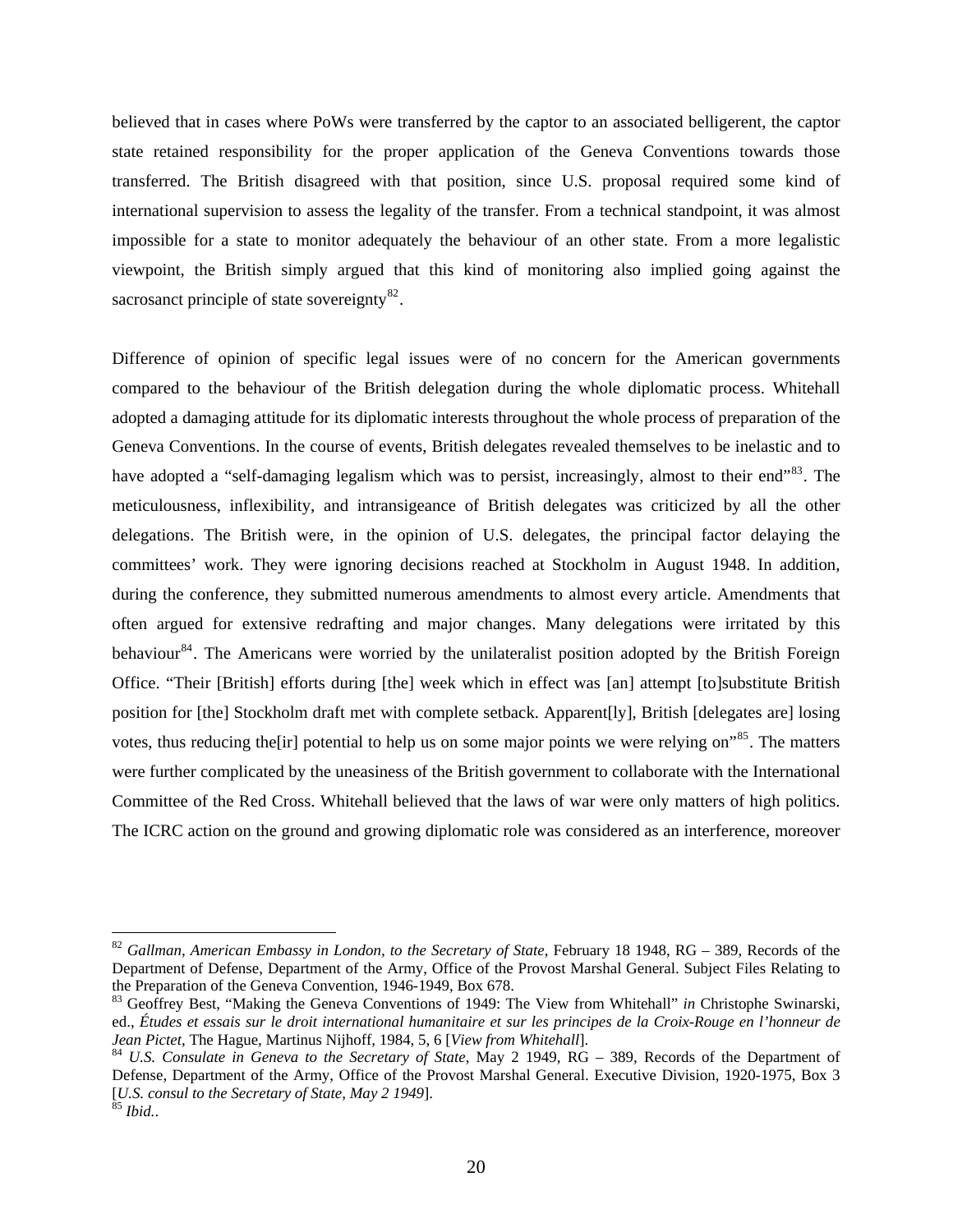by a non-British private entity, in the management of alien prisoners of war and national security matters $^{86}$  $^{86}$  $^{86}$ .

However, notwhitstanding these critics, the British government remained the most important ally of the United States throughout the negotiation process. They shared a similar attitude of suspicion toward the U.S.S.R. and worked in close collaboration on important issues such as the treatment of prisoners of war, the use of weapons of mass-destruction and indiscriminate bombings.

## *3. American Attitude toward the Soviet Union*

International law was split between two universalistic competing ideologies $^{87}$  $^{87}$  $^{87}$ . This was the conclusion that Professor Quincy Wright, advisor to Justice Jackson at the Nuremberg trials, reached in 1954. His remarks were sound to the extent that they shed some light on a trend that would have deep influence on the construction of international law during the Cold War era. However, for the legal advisors working for the DoS and the Department of Defense, the ideological antagonism identified by Wright was already the intellectual environment within which they were working on international legal issues since the end of the Second World War.

The discussions over the Geneva Conventions did not occur in a political vaccuum. On the contrary, the Geneva Conventions reflected the emerging ideological battle between the Western and the Communist blocs. International humanitarian law became a problem that had reached beyond the mere issues of international legal techniques and vocabulary. The emerging world of the Cold War introduced a new question into the discussions over the negotiations of the Geneva Conventions : what kind – Western or Communist – of laws of war will be incorporated in these international conventions? This historical context marked by an ideological rivalry constituted the juridical, political, and intellectual environment in which the new laws of war were negotiated and developed before being introduced into the Conventions. In that sense, the Cold War colonized the whole diplomatic process as well as the norms that were included into the Conventions<sup>[88](#page-23-2)</sup>.

<span id="page-23-2"></span><span id="page-23-1"></span>

<span id="page-23-0"></span><sup>&</sup>lt;sup>86</sup> Geoffrey Best, *View from Whitehall*, *supra* note 83, 7-8.<br><sup>87</sup> Quincy Wright, *International Law and Ideologies*, 48:4 AM. J. INT'L L. 616 (1954).<br><sup>88</sup> For similar reflections with regard to the colonization of hum *Interview with Durward V. Sandifer*, May 29<sup>th</sup> 1973, Harry S. Truman Library, 100. Sandifer believed "that the cold war did color the nature of the debate that took place [in the United Nations Human Rights Commission] »; Rein Müllerson, *Human Rights Diplomacy*, Londres, Routledge, 1996, 116; Louis Henkin, *The Universal Declaration and the Cold War*, 97:2 AM. PHIL. ASS'N NEWSL. 90 (1998).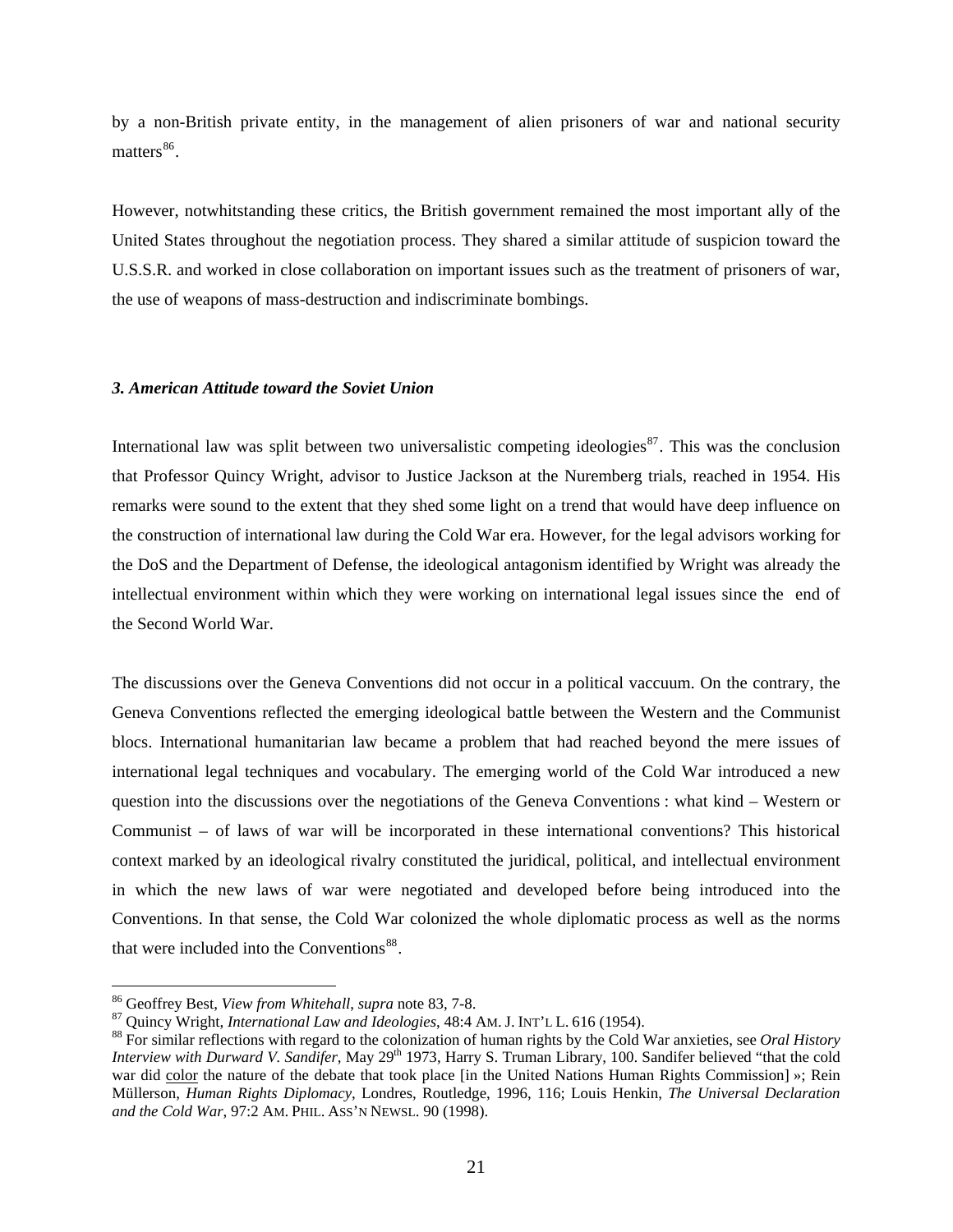The encounter with the Soviet "Other" was decisive in how the American government defined international humanitarian law and deployed this vision throughout the diplomatic process leading to the adoption of the Geneva Conventions. Soviet law, as well as the political and military power of the USSR, was challenging American and Western values and legal systems<sup>[89](#page-24-0)</sup> by promoting what was considered by many U.S. legal advisors as a non-universal international legal system based on Marxist states sharing common values and ideology<sup>[90](#page-24-1)</sup>. As Professor Kurt Wilk put it in one of the rare article on the impact of the Cold War on the system of international law, "confronted with these challenges, the universal validity of international law appears no longer as an existing phenomenon that may be traced back to its origins and on to its eventual completion"<sup>[91](#page-24-2)</sup>. Although they had inherited humanitarian tradition associated with the laws of war, the norms finally included in the Geneva Conventions of 1949 were also the product of contingencies. Post-1945 international humanitarian law thus stemmed from a particular historical context squeezed between the traumatism of two world wars and the advent of the Cold War. The challenge that the American delegation faced in Geneva was to guarantee the development and the modernization of the laws of war while preventing communist ideology from penetrating and polluting the international humanitarian law of the future.

The expansion of Soviet totalitarianism in Europe and Asia in the years following the end the Second World War became a permanent source of anxieties for the U.S. government as well as for American political and juridical institutions and values<sup>[92](#page-24-3)</sup>. Domestically, the nature of the Soviet regime became closely associated with the Nazi system<sup>[93](#page-24-4)</sup>. In the U.S. legal community, these two menacing totalitarian, coercive and arbitrary regimes were considered as the antithesis of the American constitutional system<sup>[94](#page-24-5)</sup>. "The Nazi example implied that the road to hell is always there, always possible"<sup>[95](#page-24-6)</sup>. The mere existence of the Soviet regime constituted a potential threat to the American institutions that needed to be fought domestically.

<span id="page-24-0"></span><sup>89</sup> Harold J. Berman, *The Challenge of Soviet Law*, 62:2 HARV. L. REV. 220 (1948) and Harold J. Berman, *The Challenge of Soviet Law: III. Law of New Type*, 62:3 HARV. L. REV. 449 (1949).

<span id="page-24-1"></span><sup>90</sup> *Ibid.* à la p. 668.

<span id="page-24-2"></span><sup>91</sup> Kurt Wilk, *International Law and Global Ideological Conflict: Reflections on the Universality of International Law*, 45 A.J.I.L. 648, 648 (1951).

<span id="page-24-3"></span> $92$  For example, Fritz Morstein Marx – a specialist of totalitarian regime and legal commentator – believed that the imminence of a Third World War created a sense of anxiety that made him feared an anti-democratic drift in the U.S. *in* Fritz Morstein Marx, *Effects of International Tension on Liberty under Law*, 48 COLUM. L. REV. 555 (1948). 93 Les K. Adler and Thomas G. Paterson, *Red Facism: The Merger of Nazi Germany and Soviet Russia in the American Image of Totalitarianism, 1930's – 1950's*, 75:4 AM. HIST. REV. 1046 (1970).

<span id="page-24-5"></span><span id="page-24-4"></span><sup>94</sup> Herman Belz, *Changing Conceptions of American Constitutionalism in the Era of World War II and the Cold War*, 59:3 J. AM. HIST. 640, 641 (1972)..

<span id="page-24-6"></span><sup>95</sup> Carl Landauer, *Deliberating Speed: Totalitarian Anxieties and Postwar Legal Thought*, 12 YALE J.L. & HUMAN. 171, 219 (2000).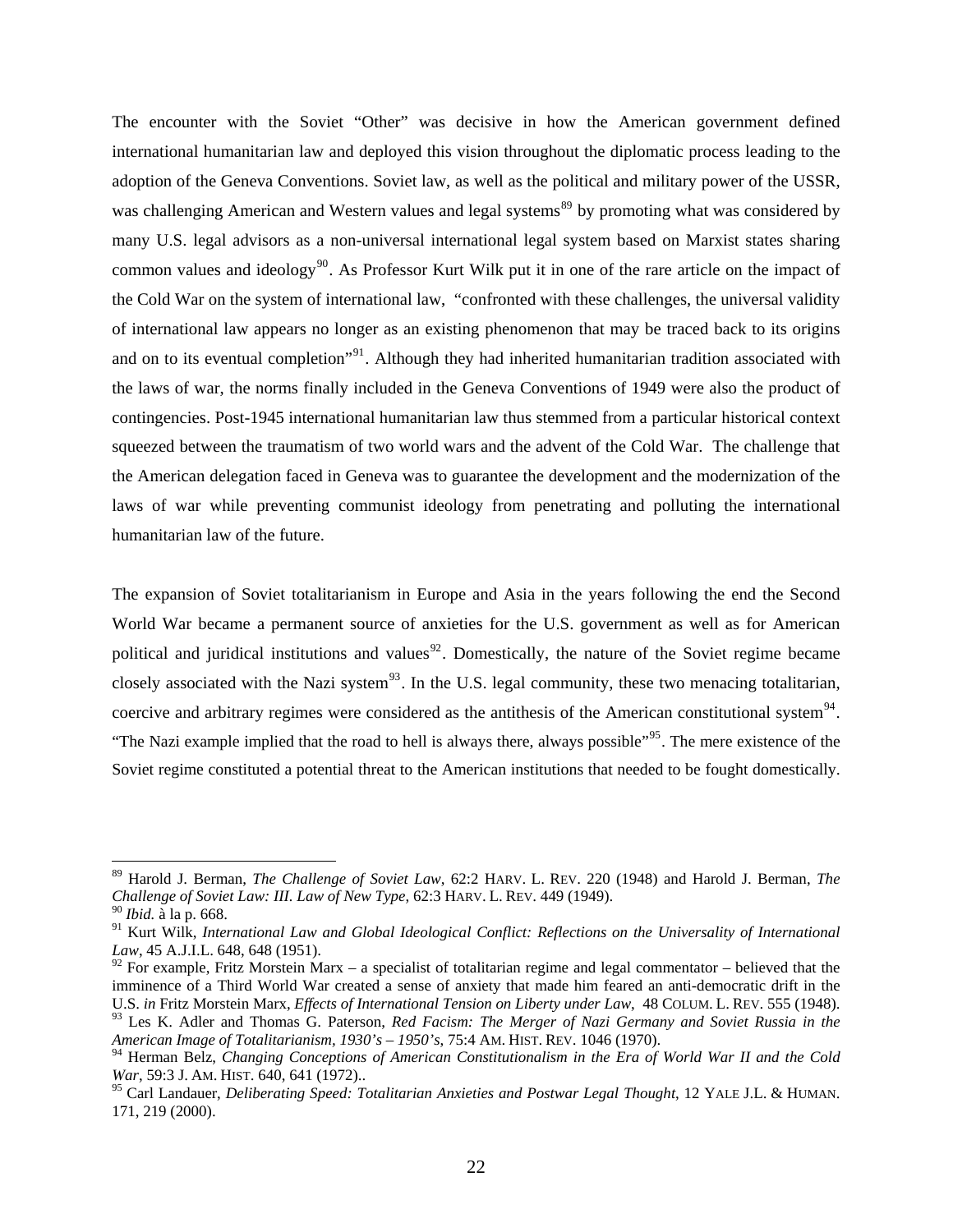U.S. juridical, political and social institutions needed to adapt themselves to the Communist "Other", for the shadow of totalitarianism was always there, even in the United States<sup>[96](#page-25-0)</sup>.

Domestic anxieties were also shared by the American foreign policy-makers. The Soviet Union represented a double-menace for the American government<sup>[97](#page-25-1)</sup>. U.S. officials feared the spread of Soviet military power as well as Moscow's appeal for revolution in the non-communist world<sup>[98](#page-25-2)</sup>. According to American officials, Western values were under a state of global siege. Taking the example of the United Nations, the Secretary of State, George C. Marshall, feared the weakening of U.S. leadership in world politics, the postwar allied unity and the newlt established United Nations.

> …the warmongering campaign in the UN [of the USSR] is designed to weaken our world leadership and to prevent the UN from being effectively used as a means of pressure against communistic expansion. It is intended to arouse fears and develop indecision and hesitation on our part.<sup>[99](#page-25-3)</sup>

A firm response against the global threat of communism was required and international law constituted one of the medium that could be used to carry this message around the world. The American government was the only possible leadero for this mission. "Since it so, a first phase of our quest for peace must be to restore our moral influence […] We [the United States] shall, I hope, continue to be imbued with a righteous faith and a sense of mission in the world"[100](#page-25-4). In dealing with its Cold War anxieties, the U.S. government contributed to the insertion of "ideology" into the Geneva Conventions and to frame the debate over the renewal of the laws of war in Cold War terms.

In the early days of the Geneva Conference of 1949, the U.S. delegation was surprised by "Soviet behaviour". They did not object to the draft articles under discussions and even agreed to work in

<span id="page-25-0"></span><sup>96</sup> David Cipley, *Liberalism in the Shadow of Totalitarianism*, Cambridge, Harvard University Press, 2006; Margaret Raymond, *Rejecting Totalitarianism: Translating the Guarantees of Constitutional Criminal Procedure*, 76 N.C.L. REV. 1193 (1998); Richard, *A Brooding Omnipresence: Totalitarianism in Postwar Constitutional Thought*, 106

<span id="page-25-1"></span>YALE L.J. 423 (1996).<br><sup>97</sup> Address to Be Made by John Foster Dulles before the National Publishers Association, January 17<sup>th</sup> 1947, Papers of Benjamin V. Cohen, Library of Congress, Box 8, Folder: John Foster Dulles.

<span id="page-25-2"></span><sup>&</sup>lt;sup>98</sup> For Michael Hunt, American officials feared communist revolution, because it was carrying a radically different political project than the one that guided the American revolution. "Revolution was a solemn affair, to be conducted with a minimum of disorder, led by respectable citizens, harnessed to moderate political goals, and happily concluded only after a balanced constitution, essential to safeguarding human and property rights, was securely in place. In other words, a successful revolution was inextricably tied in the minds of Americans to methods and goals familiar from their own revolution and their own political culture" *in* Michael Hunt, *Ideology and American Foreign* 

<span id="page-25-3"></span>*Policy*, New Haven, Yale University Press, 1988, 116 and 124.<br><sup>99</sup> *Memorandum for the Secretary of Agriculture – Resume of World Situation (prepared by Secretary Marshall)*,<br>November 12<sup>th</sup> 1947, RG – 59, Decimal File, 1

<span id="page-25-4"></span><sup>&</sup>lt;sup>100</sup> Northwestern University Commencement Address to Be Delivered by John Foster Dulles at Evanston, Illinois, on *June 18th 1947*, Papers of Benjamin V. Cohen, Library of Congress, Box 8, Folder: John Foster Dulles,.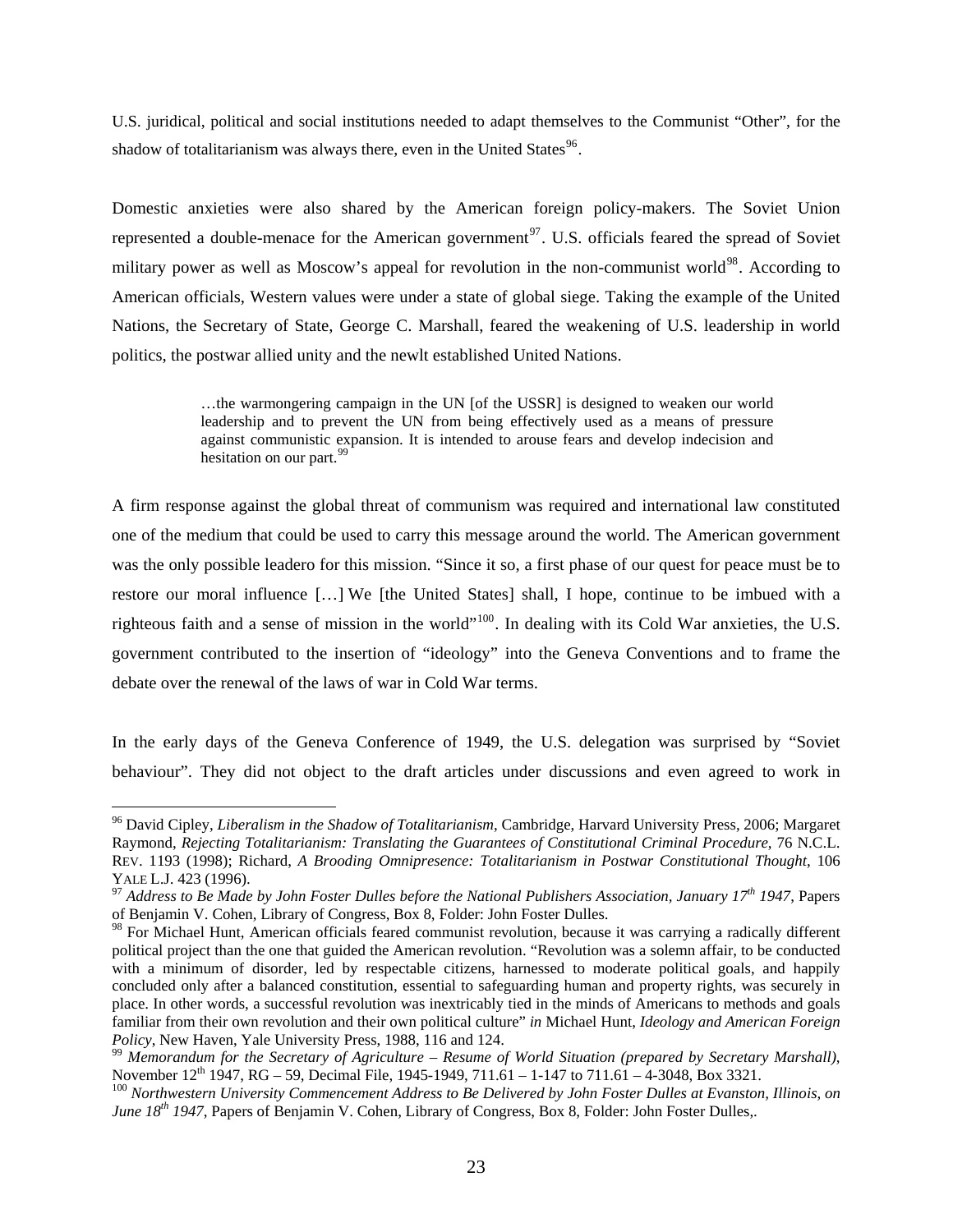collaboration with the Spanish. As it will be confirmed later on, the American delegates had anticipated that the Soviet delegation would play the role of the "great humanitarians and possibly endeavor to embarrass those who oppose working drafts on practical and legal ground"<sup>[101](#page-26-0)</sup>.

The American attitude towards the Soviet Union was firmly in place before the conference even started. Acheson was convinced that the Soviet delegate would use the Conference as a "sound board [for] call[ing] further attention to East-West controversial issues"<sup>[102](#page-26-1)</sup>. On the one hand, all the delegations knew that the Conventions would have any value without Soviet participation. On the other hand, the Soviet absence from the negotiating table at the two previous conferences of 1947 and 1948 greatly increased, in the opinion of U.S. legal advisors, Soviet bargaining power at the Geneva conference of 1949 "by putting a premium on their mere attendance and sharpening up the necessity of their concurrence in the final drafts".<sup>[103](#page-26-2)</sup>.

Despite the cordial tone that seems to have characterized the discussions between Soviet and American representatives<sup>[104](#page-26-3)</sup>, there were tensions between the two delegations. For example, on May 13 1949, in an article published in *Pravda*, the official newspaper of the Soviet communist party, a journalist strongly criticized British and American positions. The former was decribed as a colonialist and imperialist state striving to limit the conventions while the latter was qualified as uncooperative and systematically opposed to all Soviet proposals that "one would think [...] would [have] receive[d] support [sic] all civilized honest people"<sup>[105](#page-26-4)</sup>. Diplomatic euphemisms hid a deeper ideological division between Washington and Moscow. According to the archives of the American delegation, three issues were at the heart of American foreign policy during the diplomatic negotiations that led to the adoption of the Geneva conventions and their subsequent implementation: the legal constraints on aerial bombardments

<span id="page-26-1"></span><span id="page-26-0"></span><sup>&</sup>lt;sup>101</sup> *U.S. Consulate to the Secretary of State, May 2 1949, supra* note 84.<br><sup>102</sup> *Dean Acheson to Berlin and London (secret telegram)*, March 30 1949, RG – 59, Legal Adviser Records relating to the Red Cross and Geneva Conventions, 1941-1967*,* NND Project No. 979139, Entry 5210, Lot File 68D69, Box 4.

<span id="page-26-2"></span><sup>103</sup> *Albert Clattenburg Jr., Chairman of the American Delegation, to the Secretary of State, August 26 1947*, *supra*  note 52, 11.

<span id="page-26-3"></span><sup>104</sup> *American Consulat in Geneva to the Secretary of State*, July 3 1949, RG – 389, Records of the Department of Defense, Department of the Army, Office of the Provost Marshal General. Subject Files Relating to the Preparation of the Geneva Convention, 1946-1949, Box 677. The Soviet behaviour was described as follow: "more significant was approach Soviet followed endeavor gain point. Most cordial. No desk pounding. Referred to the fact that on most issues this Conference US-USSR together particularly effort maintain so far as possible Stockholm draft. General Slavine [Soviet Chief of Mission] in almost pleading tone urged in closing remarks mutual appreciation and respect for other all future dealings".

<span id="page-26-4"></span><sup>105</sup> *American Embassy in Moscow to the Secretary of State*, May 13 1949, RG – 389, Records of the Department of Defense, Department of the Army, Office of the Provost Marshal General. Subject Files Relating to the Preparation of the Geneva Convention, 1946-1949, Box 677.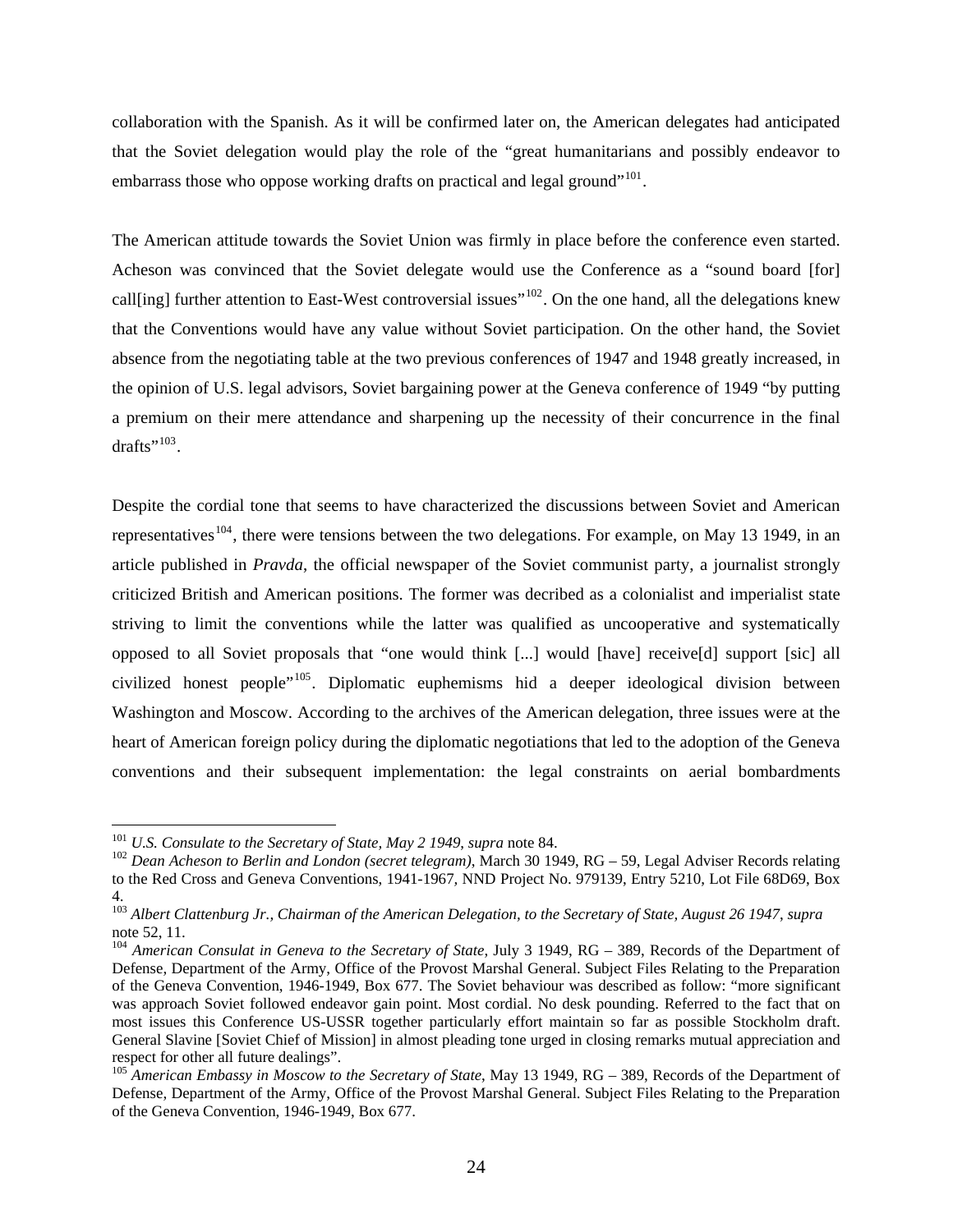considering the advent of the atomic bomb during the Second World War, the problem of repatriating of prisoners of war, and the U.S. ratification of the Geneva Conventions.

## *4. The Geneva Conventions Enter in the Cold War*

#### *A. Aerial Bombardments and the Atomic Bomb*

The arrival of air power radically modified the way military strategists thought about the war. The advent of aerial bombardment was accompanied by a sense of awe and foreboding, for technology had transported the war behind enemy lines<sup>[106](#page-27-0)</sup>. New technology of war was eroding the distinction between the military and the civilian. For example, the Zeppelin raids over London during the First World War put the legality of aerial bombardments and the relationship between civilian populations and war<sup>[107](#page-27-1)</sup> at the forefront of the discussion on IHL.

In an era of total war and aerial bombardments, we witnessed in the first half of the twentieth century two contradictory reconceptualizations of the population located behind the enemy's lines. On the one hand, since the civilian populations were essential to the war effort, they could consequently be conceived as a potential target. On the other hand, civilian populations were, in the aftermath of the First World War, conceptually feminized and described by lawyers as a vulnerable and powerless mass of indistinct people deserving protection<sup>[108](#page-27-2)</sup>. But, for the military and politicians, this new reality was simply incorporated in their strategy for war under expressions such as air defence, strategic bombing. This contested picture of civilian populations in times of war would permeate the Geneva Conventions and will be defended by the American delegation throughout the negotiation process. Nazi attack on international law during Second World War will become all more powerful when harnessed to the Soviet threat<sup>[109](#page-27-3)</sup>.

International law was – and still is – caught between the opposing doctrine of military necessity and humanitarian ideals. Military officials often blurred the frontiers between military necessity and humanitarianism by justifying less accurate bombings – the question whether the bombings were really

<span id="page-27-0"></span><sup>106</sup> Tami Davis Biddle, "Air Power" *in* Michael Howard, George J. Andreopoulos and Mark R. Shulman, eds., *supra*  note 28, 140, 140.

<span id="page-27-1"></span><sup>&</sup>lt;sup>107</sup> Charles S. Maier, *Targeting the Cities: Debates and Silences about the Aerial Bombing of World War II*, 87:859 INT'L REV. OF THE RED CROSS 429, 434 (2005).

<span id="page-27-2"></span><sup>&</sup>lt;sup>108</sup> Amanda Alexander, *The Genesis of Civilian*, 20 LEIDEN J. INT'L L. 359 (2007).

<span id="page-27-3"></span><sup>109</sup> Mark Mazower, *Dark Continent: Europe's Twentieth Century*, New York, Vintage, 2000.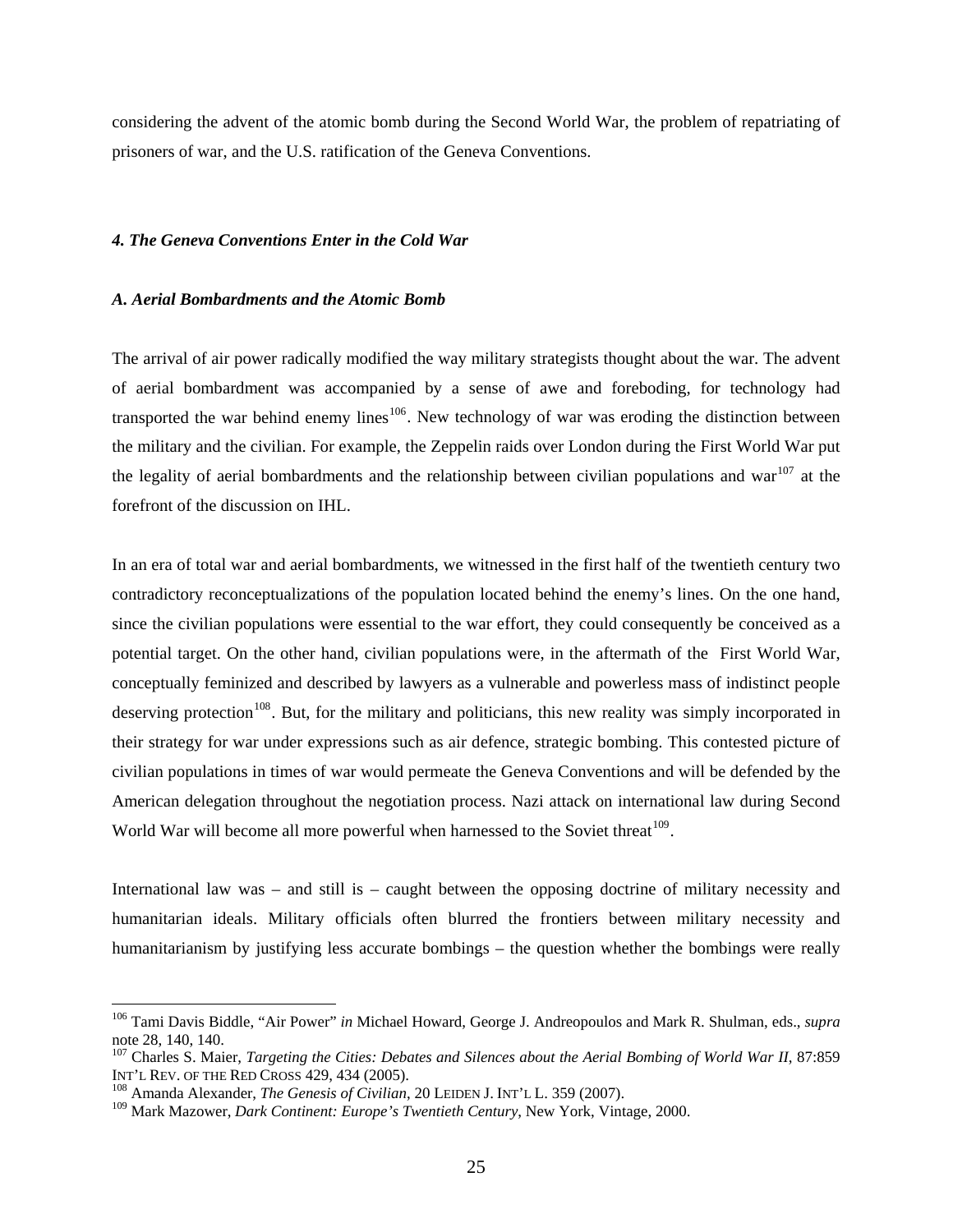accurate or was thought to be remained open – on the need to undermine enemy's population morale<sup>[110](#page-28-0)</sup>. This problem was already evident during the First World War. It became salient during the Second World War which took to a new level aerial bombardments, their impacts on civilian population and consequently, the demand for new international norms to regulate them. As Chris Af Jochnik and Roger Normand recognized it, "if civilian morale was a justifiable target, then in practical terms, no bombing could be legally condemned"<sup>[111](#page-28-1)</sup>.

To avoid this legal deadlock, the American government introduced during the Second World War the idea of precision bombings targeting industrial and other "strategic" or "sensitive" areas considered as necessary to the enemy's war effort<sup> $112$ </sup>. This modification in the legal terminology employed to describe aerial bombardments did not really change the nature of these attacks. It simply created room for the apparition of new legal vocabulary, such as "collateral damage", to describe "accidental" deaths occuring in the civilian populations. However, "precision bombings" subtly shifted the terms of the debate on aerial bombings and more globally, on the use of indiscriminate bombardments in times of warfare. While initially aerial bombings were subjected to the tests of necessity and proportionality, the idea of "precision bombings" shifted the emphasis of the analysis. Implict in the concept of "precision bombings" – precision was a relative term during the Second World War – is the idea that the belligerent has made everything possible to mitigate the effects of his aerial bombardments on the civilian populations. For the military, these bombings are, thus, "necessary" and "proportional" before the occurence of the bombings. In that sense, "precision bombings" seem to be at first sight acceptable within the narrow military context, since it creates a disjuncture between the cause – "good" bombing – and the effects – indiscriminate killings within the civilian populations. Since the bombings are inherently "good", the deaths can only be attributed to human, mechanical and/or technical errors occuring *during* the bombing, not to the military planners as such. Because the terminology of "precision bombings" implictly confers a sense of legality or at least, of legitimacy, to the actual bombings, these bombings are not submitted to the same scrutiny of the "regular" aerial bombardments. They are evaluated within their narrow and technical context.

This is the vision that the U.S. government and its allies of the Second World War defended during the negotiations over the Geneva Conventions. This point was crucial, for the U.S. government – among others – had made extensive use f incendiary bombs against German and Japanese cities causing

<span id="page-28-0"></span> $110$  This led Lester Nurick to affirm, in 1945, that the noncombatant "is legally subject to almost unrestricted artillery and naval bombardment" *in* Lester Nurick, *The Distinction between Combatant and Noncombatant in the Law of War*, 39:4 AM. J. INT'L L. 680, 696 (1945).<br><sup>111</sup> Chris Af Jochnik and Roger Normand, *supra* note 24, 88. <sup>112</sup> Charles S. Maier, *supra* note 107, 434.

<span id="page-28-2"></span><span id="page-28-1"></span>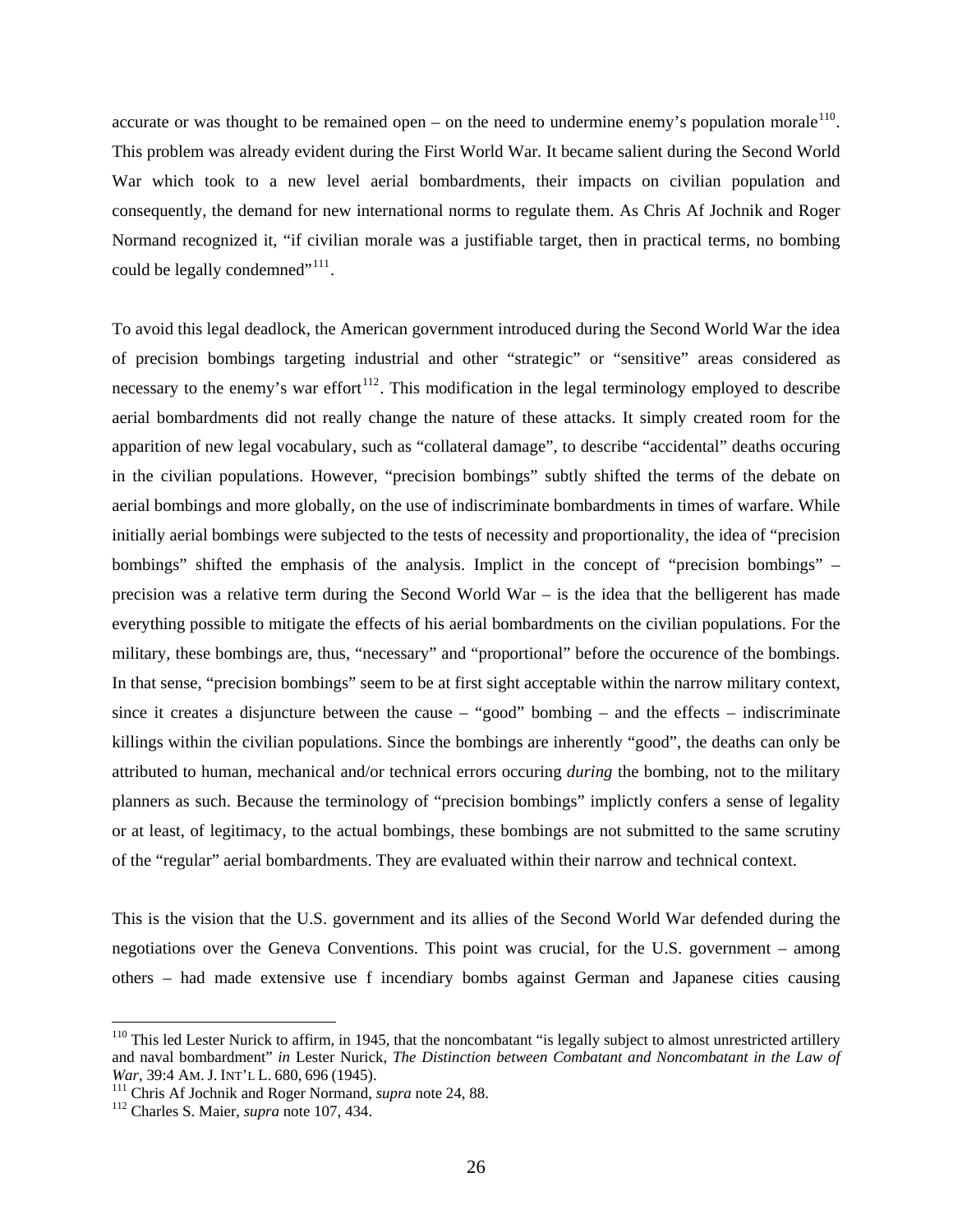widespread devastatation and condemning tens of thousands of people to incineration<sup>[113](#page-29-0)</sup>. The American government appeared to want to avoid an open condemnation of its practices during the Second World War. As Leaster Nurick of the Judge Advocate General's Department put it in 1945, "when it [aerial bombardment] was profitable to do so, belligerents have not generally refrained from bombing because of vague doubts as to legality"<sup>[114](#page-29-1)</sup>. This was important since the Nazi were being tried for war crimes in Nuremberg during the drafting of the Geneva Conventions, although not for indiscriminate bombings. Professor Dunbar recognized that "it is significant that no attempt was made by the Allies at Nuremberg to stigmatise as unlawful the method of aerial bombing employed by Germany which included the indiscriminate use of flying bombs and rockets"<sup>[115](#page-29-2)</sup>. Also, it is probable that the American certainly wanted to keep its military options opened in future wars: strategic bombings had become incredibly important and constituted the main way to deploy nuclear weapons.

The Soviet delegation, as the U.S. representatives had anticipated, introduced at the Geneva Conference a proposed resolution condemning weapons of mass-extermination, and by extension aerial bombings. The Soviet Union and its allies never stopped condemning and criticizing the fact that the Conference limited itself to the revision of the rules for the protection of war victims (prisoners of war, civilians, wounded, etc.) without revising the rules pertaining to the general conduct of hostilities as such  $^{116}$  $^{116}$  $^{116}$ .

American delegates didn't really know whether the expression "mass-extermination" included the atomic bomb or not.

> Although SOVDEL [Soviet Delegation] avoided direct reference to secret weapon and refused to give concrete examples of cases intended to be covering [sic] by phrases "means of exterminating the civilian population", it is abundantly clear from debate on article 29A that Soviet [sic] is seeking to outlaw aerials [sic] bombardment by characterizing [sic] as a serious crime $117$

U.S. position on the issue "of means of exterminating the civilian population" became deeply entrenched and were in open opposition to Soviet views. This created a feeling of uneasiness among the delegations present at the Conference about how should the International Committee of the Red Cross handle the

<span id="page-29-0"></span><sup>&</sup>lt;sup>113</sup> Ibid., 439.

<span id="page-29-2"></span><span id="page-29-1"></span><sup>114</sup> Lester Nurick, *supra* note 110, 689.<br><sup>115</sup> N.C.W. Dunbar., *The Legal Regulation of Modern Warfare*, 40 TRANSACTIONS OF THE GROTIUS SOCIETY 83, 89 (1954).

<span id="page-29-3"></span><sup>116</sup> François Bugnion, *Droit de Genève et droit de La Haye*, 83 INT'L REV. OF THE RED CROSS 901 (2001) (FR.)

<span id="page-29-4"></span><sup>[</sup>*Droit de Genève et droit de La Haye*]. 117 *American Consulate in Geneva to Secretary of State*, June 18 1949, RG – 389, Records of the Department of Defense, Department of the Army, Office of the Provost Marshal General. Executive Division, 1920-1975, Box 3.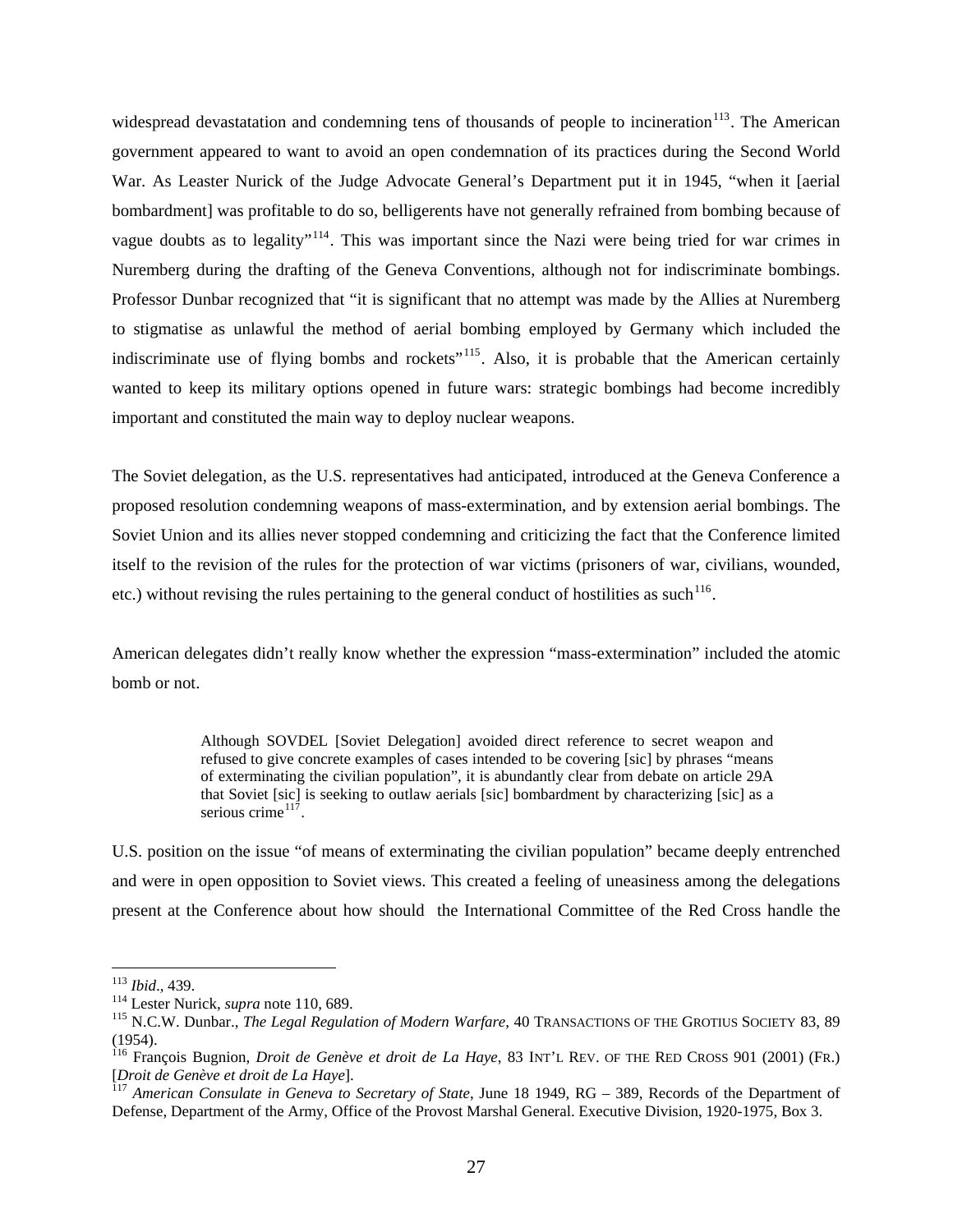issues of indiscriminate bombings and the use of atomic weapons<sup>[118](#page-30-0)</sup>. In a long memorandum, Dean Acheson, the U.S. Secretary of State, in 1949, urged the American delegation to "kill" the highly anticipated Soviet resolution on this issue.

Nonetheless, Acheson strongly believed and urged the U.S. delegation to reject the Soviet proposal since the control of atomic energy was already under the jurisdiction of the UN Commission of Atomic Energy<sup>[119](#page-30-1)</sup>. He wanted to avoid what international legal scholars nowadays call the fragmentation of international law through the multiplication of international organizations for the control<sup>[120](#page-30-2)</sup>. However, the Soviet stance on the issue would prove to be somehow contradictory because, few weeks after the adoption of the Conventions, on August 29 1949, Moscow executed its first official atomic test. U.S. foreign policy was caught between between an internationalization that threatened to undermine the primacy of their position in the field of nuclear energy and the desire to internationalize in order to maintain their supremacy in this field. This echoed back to the wartime problems and the making of the first American nuclear bomb which was developed without the cooperation of Moscow. In addition, American suspicions toward Soviet intent on nuclear issues were further reinforced by the disclosure of Soviet penetration of the Manhattan project.

Acheson argued that a convention on the prohibition of atomic weapons, standing alone, provided no assurances that the Soviet or any other country would develop its own atomic weapon. He doubted that nations possessing atomic weapons would effectively destroy all its arsenal. Furthermore, Acheson doubted "that nations not known to have atomic weapons, but who might have them, would carry out their obligations" or even, that nations would be prevented from manufacturing those weapons<sup>[121](#page-30-3)</sup>. He was worried about the security needs of the United States – and the firm opposition of the Joint Chief of Staff to any prohibition on the use of the atomic bomb<sup>[122](#page-30-4)</sup> – since such a ban on nuclear weapons "would not

<span id="page-30-0"></span><sup>&</sup>lt;sup>118</sup> In April 1950, the ICRC confirmed its uneasiness in dealing these two subject-matters in an "appeal" to the parties to the Geneva Conventions while the ICRC revealed that it wasn't competent and that the laws of war are the responsibility of states *in* François Bugnion, *Droit de Genève et droit de La Haye*, *supra* note 116, 912.

<span id="page-30-1"></span><sup>119</sup> *Dean Acheson to the American Consulate in Geneva*, July 8 1949, RG – 389, Records of the Department of Defense, Department of the Army, Office of the Provost Marshal General. Subject Files Relating to the Preparation of the Geneva Convention, 1946-1949, Box 677 [Dean Acheson to the American Consulate in Geneva, July 8 1949]

<span id="page-30-2"></span><sup>&</sup>lt;sup>120</sup> Mario Prost and Paul Kingsley Clarke, Unity, Diversity and the Fragmentation of International Law: How Much *Does the Multiplication of International Organizations Really Matter?*, 5:2 CHINESE J. INT'L L. 341 (2006) (Arguing that international organizations are more "shapers" that "makers" of international law and their multiplication is therefore not a source of fragmentation).<br><sup>121</sup> Dean Acheson to the American Consulate in Geneva, July 8 1949, supra note 119.

<span id="page-30-3"></span>

<span id="page-30-4"></span><sup>&</sup>lt;sup>122</sup> Minutes of Conference Held in State Department at 4:00 P.M., July 7, 1949, RG – 389, Records of the Department of Defense, Department of the Army, Office of the Provost Marshal General. Subject Files Relating to the Preparation of the Geneva Convention, 1946-1949, Box 669 [*Minutes of Conference Held in State Department at 4:00 P.M., July 7, 1949*].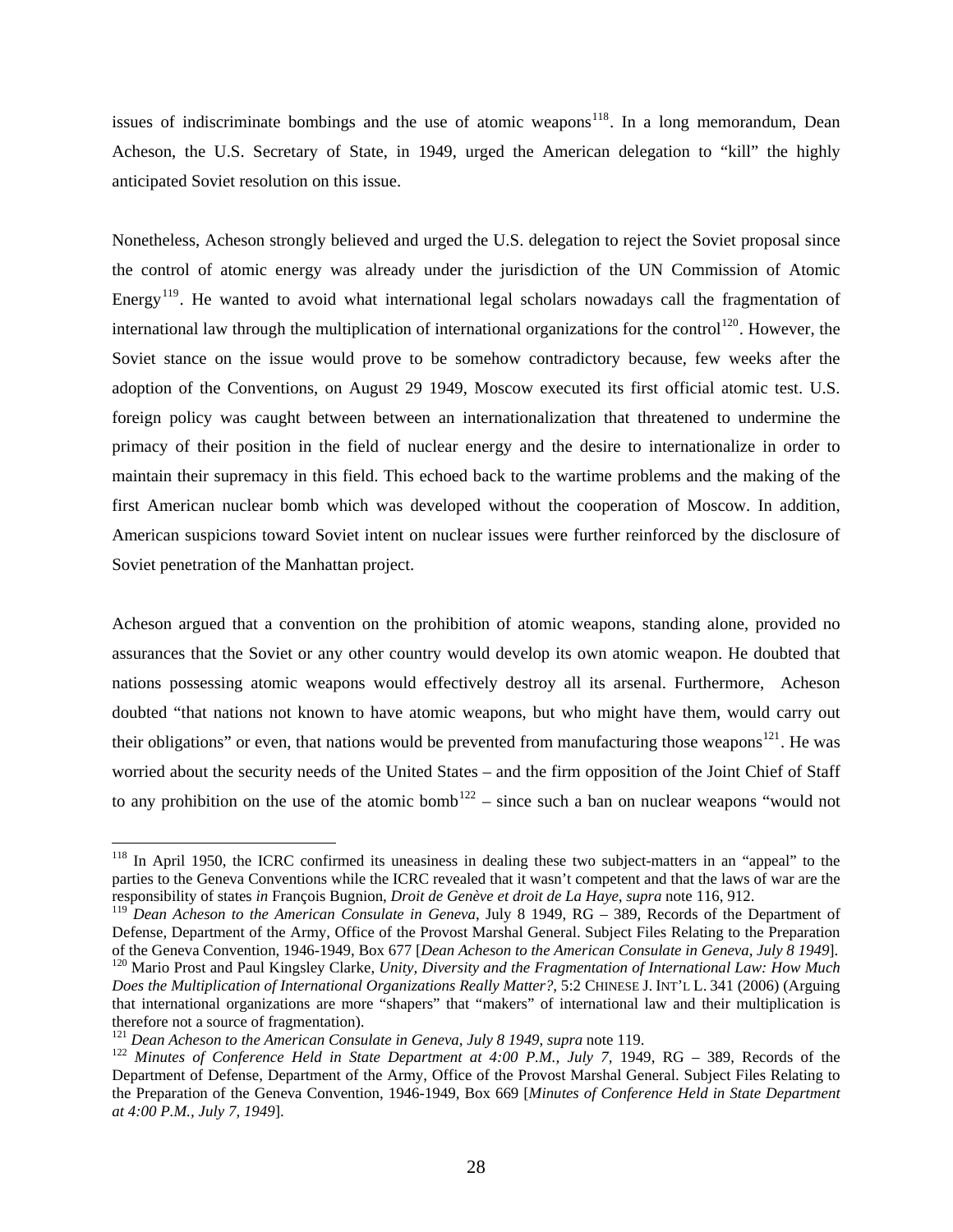protect the world against atomic warfare". The Secretary of State rejected the failure in reaching an agreement over the control of atomic weapons onto Moscow's shoulders. Acheson believed that the Soviet resolution was an obvious attempt to seek endorsement of the repeatedly rejected Soviet position in a forum where the members did not have the necessary technical competence to discuss atomic energy related issues. More troublesome for the Americans, this resolution was the fact that the resolution aimed at publicly embarrassing them<sup>[123](#page-31-0)</sup>.

Following Acheson's intervention, the American delegation became more anxious about the Soviet proposal to ban atomic weapons. The American consulate in Geneva began to probe the views of other delegations participating at the conference. Extensive discussions were held with French, British and Latin American representatives in order to secure their support for an eventual vote against the Soviet resolution to ban weapons of mass-extermination<sup>[124](#page-31-1)</sup>. Few days before the closing of the diplomatic conference, the American delegation was still anxiously preparing its argument against the Soviet proposal. The emphasis was not put on its legality as such but rather, on the fact that the United Nations had already inherited the responsibility to manage atomic energy and that the "curtain countries' had stubbornly refused to cooperate with the rest of world. American delegates needed to avoid giving the impression that responsibility for failing to reach an agreement on the use of these weapons was shared. Soviet Union had to be the only bearer of the failure to reach an agreement on this issue<sup>[125](#page-31-2)</sup>.

The Soviet resolution was finally submitted to the plenary meeting on August 9, three days before the closing of the Conference. In his speech, the Soviet representative, General Slavine, remarked that the "draft Civilian Convention does not protect the civilian population against the effect of modern weapons of warfare, such as the atomic bomb, and bacteriological, chemical, and other means of mass destruction<sup>"[126](#page-31-3)</sup>. Slavine called upon national delegates to condemn the use of such methods of warfare and to declare that these weapons of mass extermination were contrary to elementary principles of

<span id="page-31-0"></span> $123$  Ibid..

<span id="page-31-1"></span><sup>&</sup>lt;sup>124</sup> American Consulate in Geneva to the Secretary of State, July 11 1949, RG – 389, Records of the Department of Defense, Department of the Army, Office of the Provost Marshal General. Subject Files Relating to the Preparation of the Geneva Convention, 1946-1949, Box 677

<span id="page-31-2"></span><sup>125</sup> *Dean Acheson to the American Consulate in Geneva (for Yingling)*, August 5 1949, RG – 59, Records of the Department of Defense, Department of the Army, Office of the Provost Marshal General. Subject Files Relating to the Preparation of the Geneva Convention, 1946-1949, Box 677.

<span id="page-31-3"></span><sup>126</sup> *Verbatim Report of the Thirty-Four Plenary Meeting held on August 9 1949 at 10 a.m. Draft Resolution*  Porposed by the Delegation of the Union of Soviet Socialist Republics (CDG/PLEN.131) and motion of *inadmissibility of that draft (CDG/PLEN.177)*, August 9 1949, Legal Adviser Records relating to the Red Cross and Geneva Conventions, 1941-1967*,* NND Project No. 979139, Entry 5210, Lot File 68D69, Box 7 at p. 3 [*Draft Resolution Porposed by the Delegation of the Union of Soviet Socialist Republics*].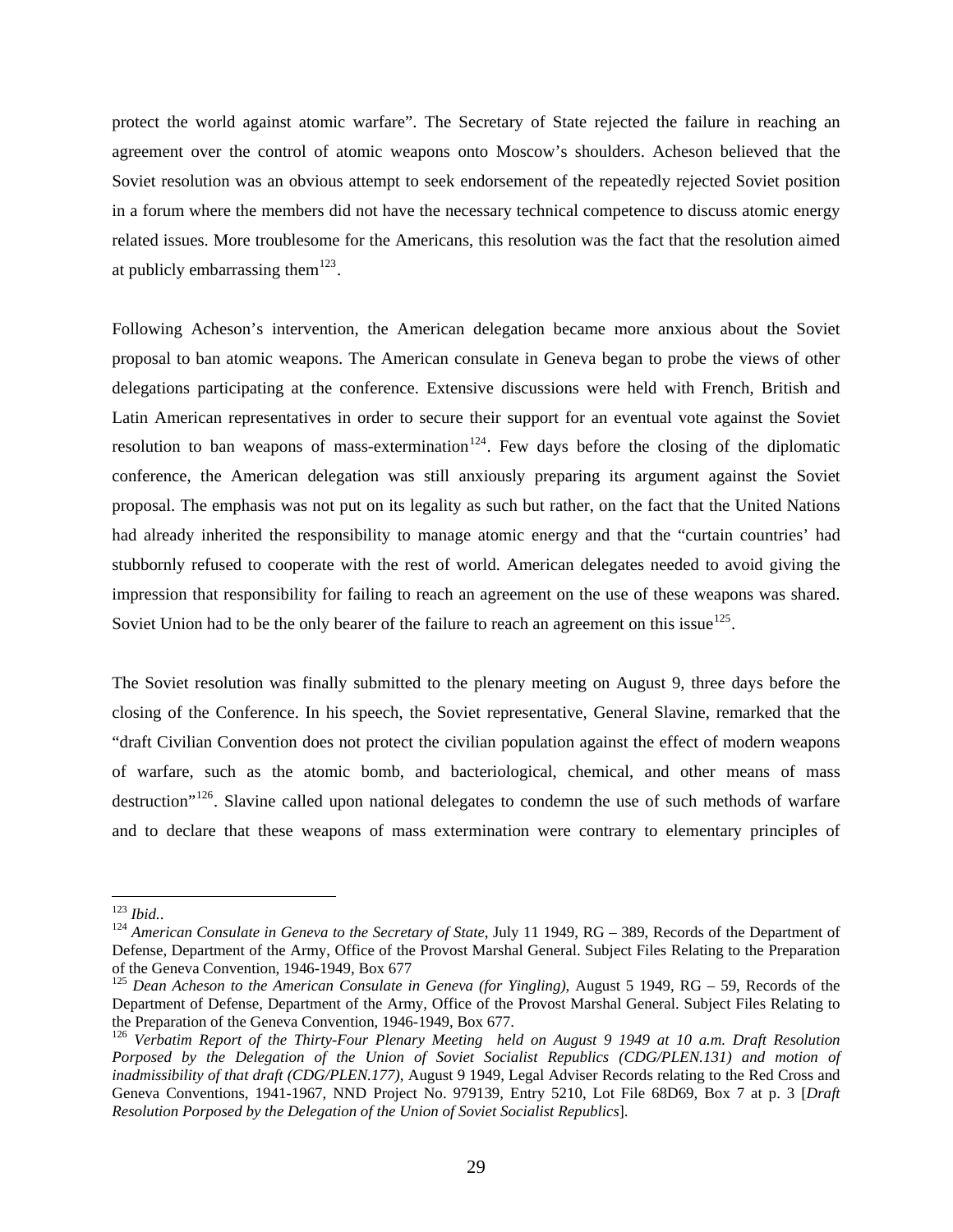international law<sup>[127](#page-32-0)</sup>. What seemed to be clear for Moscow, at least in appearance, divided international lawyers of that time and still today. While almost every international lawyers had condemned the use by Nazi Germany of V1 and V2 missiles against the civilian population of London, the same international lawyers remained silent or at least nebulous and vague on the legality of the use of the nuclear weapons<sup>[128](#page-32-1)</sup>. Josef Kunz provided the readers of the *American Journal of International Law* with a rather provocative response as to why international lawyers had refused to condemn the use of the atomic bomb. "The reason for this silence seems to be the fact the atomic bombs were first used by the United States"<sup>[129](#page-32-2)</sup>.

Hersch Lauterpacht, one of the most prominent human rights lawyers of that period, expressed mixed feelings on the issue. He linked the use of atomic weapons to the question of aerial bombardments. He concluded that the legality both were beyond a categorical answer. International law was powerless to prevent the use of the weapons and that their regulation was the responsibility of governments<sup>[130](#page-32-3)</sup>. Even the International Court of Justice (ICJ) was forced to face this question. It struggled with the issue and in the end, the Court failed to reach a satisfying answer from an international legal standpoint<sup>[131](#page-32-4)</sup>. Even the ICJ could not escape the conundrum that the American delegation had to face during the Geneva Conference. With the Cold War and the communist challenge, U.S. legal advisors succeeded in defusing the crisis over weapons of mass extermination. Particularly, they came off with a simple solution: qualifying the issue as political and excluding it from the realm of international humanitarian law. In that sense, by refusing to incorporate any reference to weapons of mass extermination such as nuclear armaments in the Geneva conventions, the United States government contributed to the colonization of the Geneva conventions by its Cold War anxieties.

The American delegation along with British and Commonwealth countries support, strongly opposed the Soviet draft. Lieutenant Colonel Hodgson, the Australian representative, rejected the resolution on procedural grounds, arguing that it had not been previously submitted to the Bureau of the international conference and was not within the ambit of the original invitation from the Swiss Federal Council. He also reminded the members that this resolution had been rejected at the meeting held in Stockholm in 1948. According to Hodgson, the Soviet delegation was using a "back-door method [for] getting the

<span id="page-32-0"></span> $127$  *Ibid.*, 3.

<span id="page-32-1"></span><sup>&</sup>lt;sup>128</sup> Josef L. Kunz, *The Laws of War*, 50 AM. J. INT'L L. 313, 333 (1956).<br><sup>129</sup> *Ibid.* 

<span id="page-32-2"></span>

<span id="page-32-4"></span><span id="page-32-3"></span><sup>&</sup>lt;sup>130</sup> Hersch Lauterpacht, *supra* note 2, 369-373.<br><sup>131</sup> Legality of the Threat or Use of Nuclear Weapons (Advisory Opinion), 1996 I.C.J. 226 (July 8 1996). See also the comment of Martti Koskenniemi, *Faith, Identity and the Killing of the Innocent: International Lawyers and Nuclear Weapons*, 10:1 LEIDEN J. INT'L L. 137 (1997).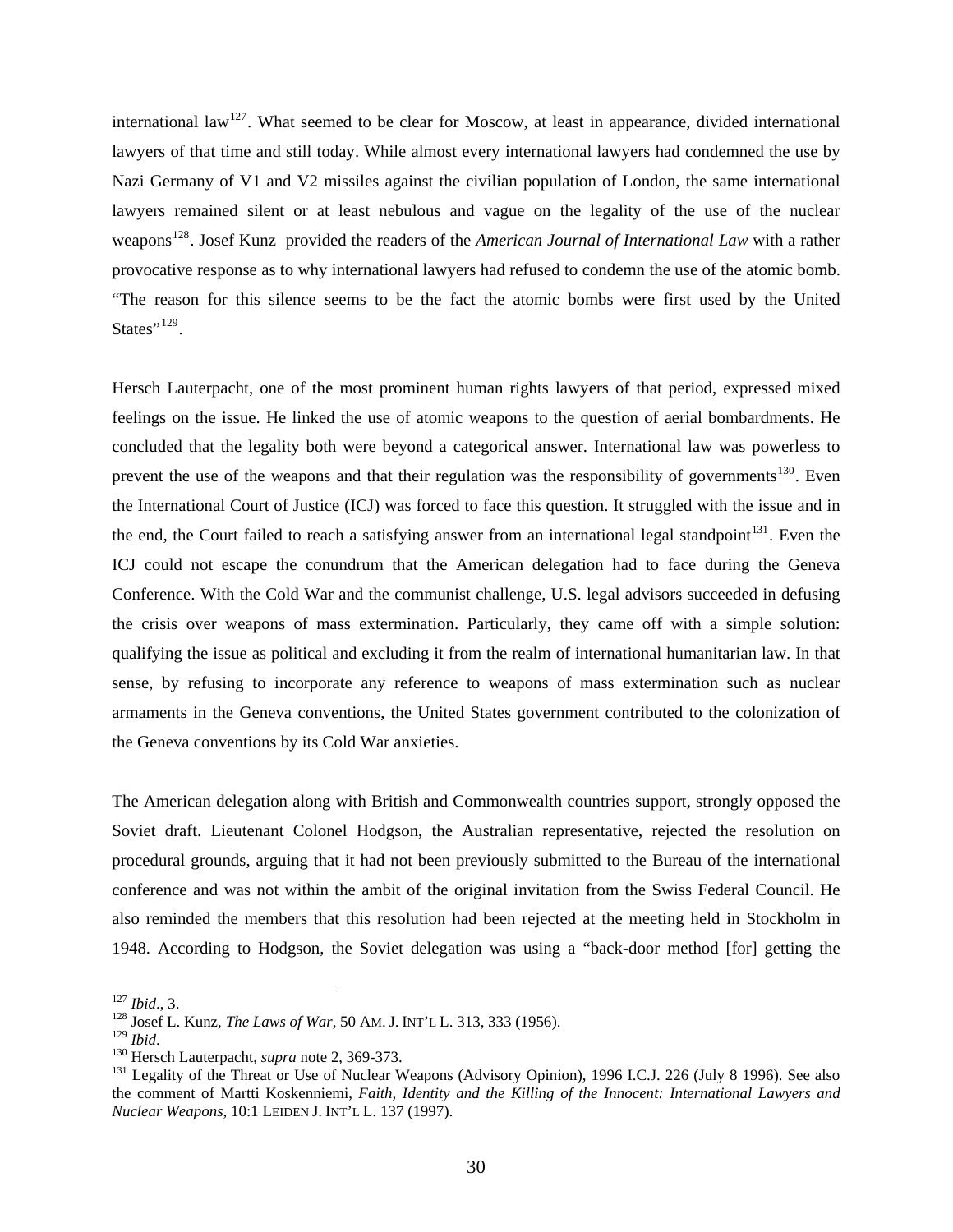conference to accept something which is completely unacceptable"<sup>[132](#page-33-0)</sup>. After heated discussions, the draft was declared inadmissible by a vote of thirty-five against nine and 5 abstentions.

This situation had created anxieties within the American administration. A ban on aerial bombardments or even an international prohibition on the use of the atomic bomb in future conflicts was a direct challenge to U.S. military doctrine and force structure. The proposal also worked for Soviet Union conventional strenght stationed in Europe and Asia. At the request of the Policy Planning Staff and the Office of the Secretary of State, an important study of the practice of bombing civilian populations was prepared in order to provide legal and policy advisors with a clearer picture of aerial bombardments since 1937<sup>[133](#page-33-1)</sup>. The subject of atomic weapons was considered to be outside the scope of this study. The author's conclusions defended allies bombings of Germany, Italy and Axis occupied countries. "When the United States Air Forces commenced operations in Europe, they directed their attacks at specific industries and services, particularly at those contributing to the support of the enemy's armed forces [...] In the course of these operations, civilian casualties were inevitable"<sup>[134](#page-33-2)</sup>. But, the most interesting conclusion developed by the author of this report is the *ex post facto* justification for the bombardments of civilian populations. According to the report, the legality of aerial bombardments could be legally justified if analyzed in conjunction with the idea of total war.

> World War II contributed to the classic understanding of the art of war of [sic] a new principle, namely, the principle of capacity for war. Gradually during World War II it came to be recognized that the enemy's economy and industry, from which the enemy's armed drew their strenght and substance, were essential parts of the enemy's capacity for waging war and that as such they were valid and important objectives of attack in the all-out effort to win the war $^{135}$  $^{135}$  $^{135}$ .

U.S. government advisors were slowly preparing their country for a war against the Soviet Union. The fate of the free world was in the hands of the American government<sup>[136](#page-33-4)</sup>. The Cold War was thus, in the mind of many American officials, a sort of global state of exception where there was no room for international law, at least, with regards to indiscriminate bombardments and atomic weapons. DoS legal advisors opposition to Soviet proposal on the ban of weapons of mass extermination appeared to be the right decision, for the

<span id="page-33-0"></span> $^{132}$  Draft Resolution Porposed by the Delegation of the Union of Soviet Socialist Republics, supra note 126, 11.

<span id="page-33-1"></span><sup>&</sup>lt;sup>133</sup> Richard S. Paterson, *Bombing of Civilians. A Survey of Policy and Practice since 1937*, Research Project No. 156, May 24, 1950, Division of Historical Policy Research, Office of Public Affairs, Department of State, RG – 59, International Organization Files of Herbert A Fierst, 1946-1954, Entry 697, Lot File 55D560, Box 5 [*Bombing of* 

<span id="page-33-4"></span><span id="page-33-3"></span>

<span id="page-33-2"></span>Civilians. A Survey of Policy and Practice since 1937].<br><sup>134</sup> Ibid., 90.<br><sup>135</sup> Ibid., 91.<br><sup>136</sup> Public Papers of the Presidents, Harry S. Truman, 1945-1953, Remarks to a Group of New Democratic Senators *and Representatives*, April 6 1949, online : Harry S. Truman Library

<sup>&</sup>lt;http://www.trumanlibrary.org/publicpapers/index.php?pid=1087&st=&st1=>.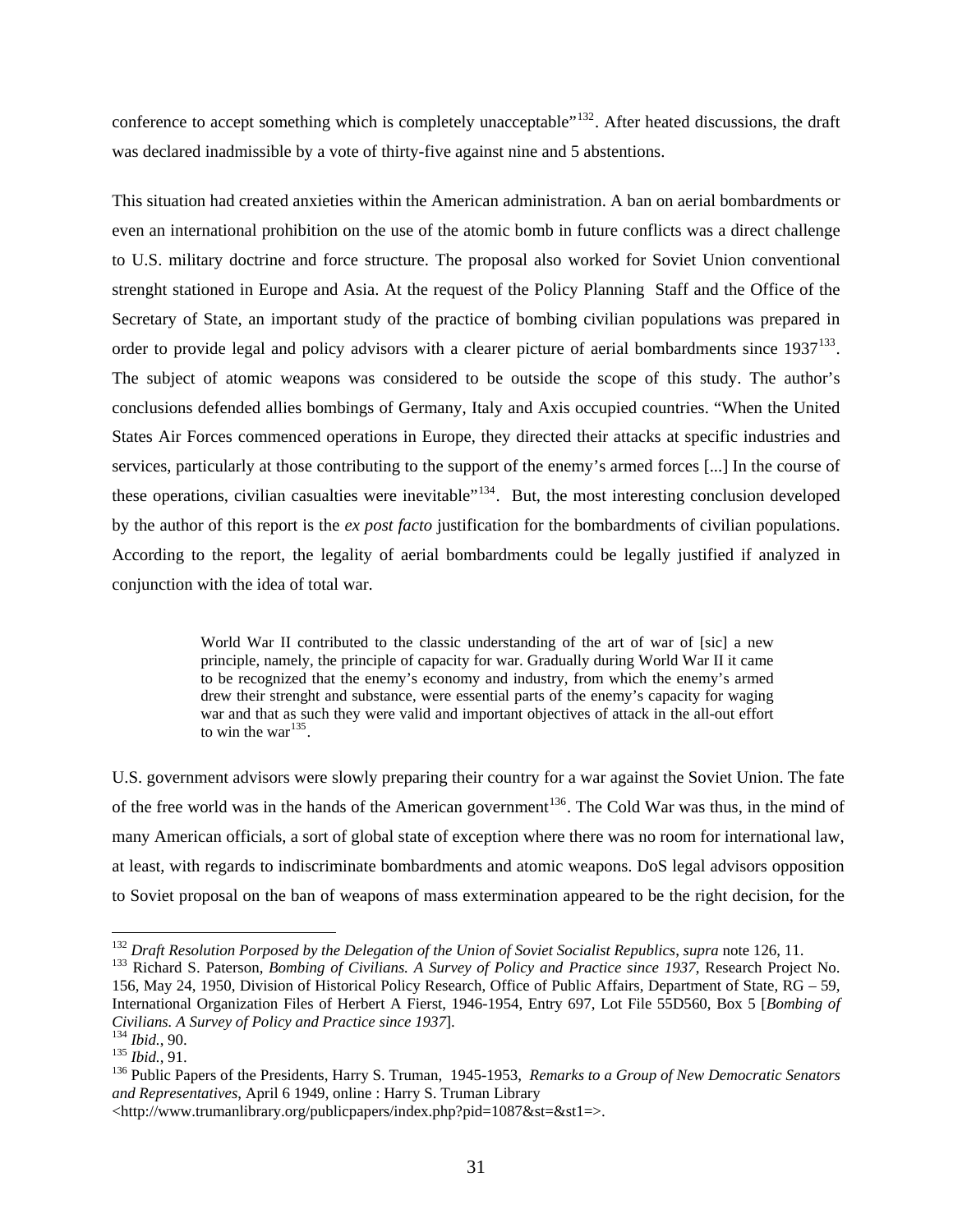U.S. government still had room for using its tactical and strategic weapons without being constrained by IHL. The anxieties were multiplied exponentially later in August 1949 when the Soviet Union exploded their first atomic bomb, *First Lightning*, a replica of *Fat Man*, the American atomic bomb that had exploded over Nagasaki four years earlier.

However, the use of indiscriminate bombings and atomic weapons were not the only Cold War subjects over at the Geneva Conference of 1949. In the aftermath of the Second World War, the repatriation of prisoners had become an urgent problems for all the conflict's combattants. With the increasing tensions between the Western and Communist blocs, this issue would sonner or later become another major bone of contention between Moscow and Washington.

#### *B. Repatriation of Prisoners of War*

 $\overline{a}$ 

The repatriation of war was a major for the U.S. administration and military. It was a major issue in U.S. public opinion and with the rise of the Cold War, the issue became intermingled with the deeper ideological confrontation with the communists. As with the questions of aerial bombardments and weapons of mass extermination, the Soviet threat and Cold War anxieties provided the ideological context for U.S. legal advisors analysis and dictated the American delegation's legal standing on PoW issues at the Geneva Conference.

The U.S. army captured more than 7 000 000 prisoners of war during the Second World War<sup>[137](#page-34-0)</sup>. It did not base its wartime prisoners of war policy upon reciprocity or the threat of retaliation against American prisoners of war detained in belligerents countries<sup>[138](#page-34-1)</sup>. Notwithstanding, prisoners have always been in a peculiar legal situation in times of warfare caught in an intractable conundrum between the need to secure their protection as prisoners of war and the imperative of achieving war for the detaining army<sup>[139](#page-34-2)</sup>. Consequently, there is always a possibility that the detaining power contravenes the basic rules related to their treatment.

The American army had been generally respectful of the old and established rules of international humanitarian law related to the treatment of prisoners of war. Whereas the Red Army's behaviour during

<span id="page-34-0"></span><sup>&</sup>lt;sup>137</sup> Paul Joseph Springer, American Prisoner of War Policy and Practice from the Revolutionary War to the War on Terror (May 2006) (Unpublished Ph.D. dissertation, Texas A&M University), 169. <sup>138</sup> *Ibid*., 201.

<span id="page-34-2"></span><span id="page-34-1"></span><sup>139</sup> Joan Baumont, *Review Article – Prisoners of War in the Second World War*, 42:3 J. CONTEMP. HIST. 535, 536 (2007).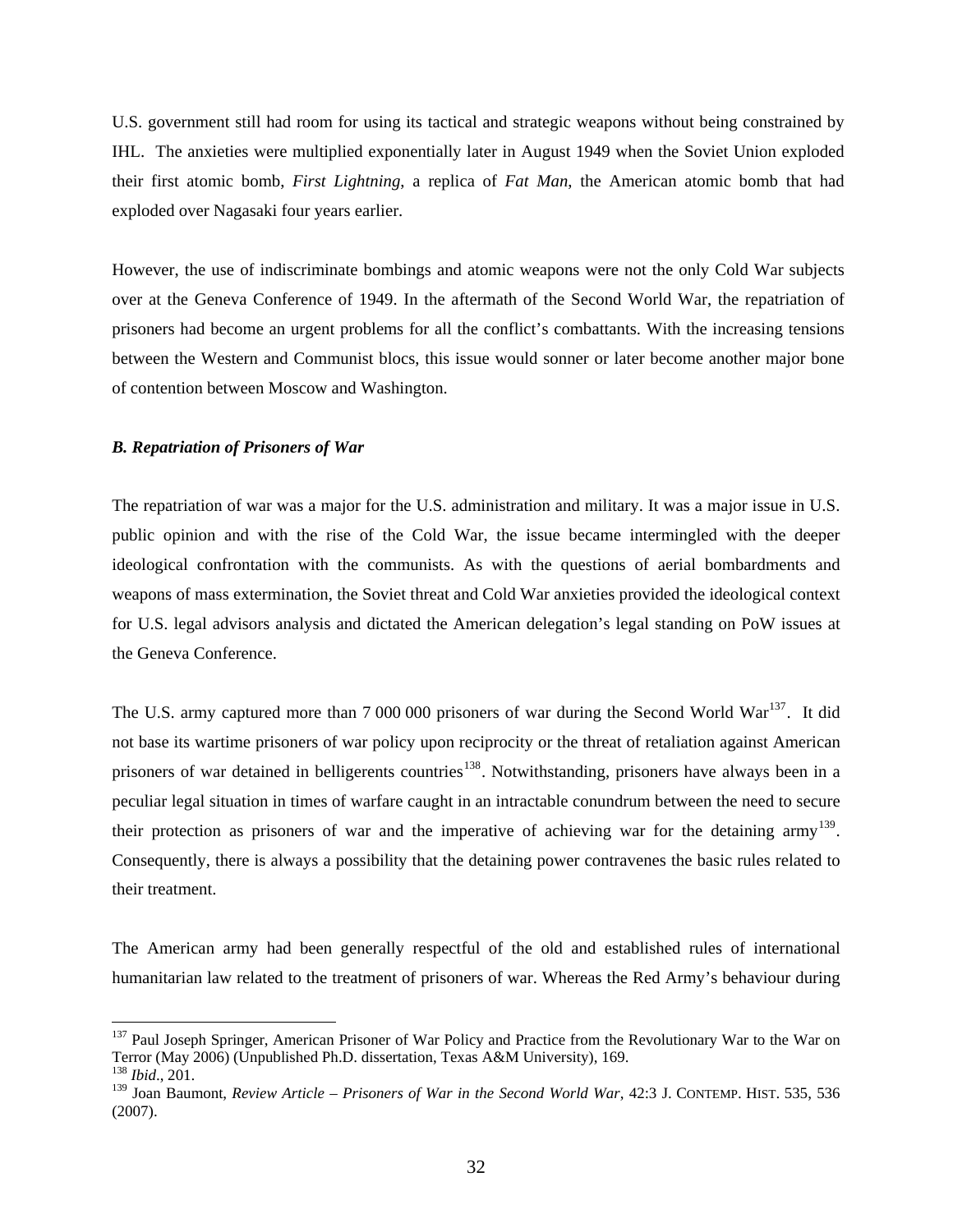the Second World War rarely bothered about respecting customary international humanitarian law in the treatment of  $PoW<sup>140</sup>$  $PoW<sup>140</sup>$  $PoW<sup>140</sup>$ . At the Yalta Conference, held in February 1945, the U.S. and Soviet governments agreed to repatriate all citizens, not just prisoners of war, at the end of the war. This encounter with the Soviet "Other" over repatriation shaped the prisoners of war policy that would adopt the American government at the Geneva Conference of 1949 and applied during the Korean war. In the last weeks of the Second World War, the first problems between the U.S. government and Stalin came to light. Moscow was pretending that it was not detaining American PoW while the Americans were arguing that more than 23 000 American PoW were being detained by the Red Army. Although this account remains unsettled<sup>[141](#page-35-1)</sup>, the treatment of the PoW issue by the Soviet Union left a strong impression from 1945 onward on U.S. policy-makers about the nature of the Communist regime<sup> $142$ </sup>. On the other hand, the Soviet Union demanded for its own PoWs to be returned and this included the return of East Europeans combatants to the Red Army.

However, up until the 1949 Geneva Conference, the U.S. government duly applied the repatriation rule contained in article 75 of the 1929 Geneva Convention on the treatment of prisoners of war which provides that every PoW will be repatriated at the end of the conflict. The provision nevertheless remained silent on the country of repatriation. State parties to the Convention seemed to have tacitly agreed that the country of repatriation will be the country of origin of the prisoner of war $143$ . However, in Geneva, this question became another important bone of contention between the USSR and the United States.

<span id="page-35-0"></span><sup>&</sup>lt;sup>140</sup> The Red Army killed, tortured, raped or enslaved thousands of Germans, Eastern Europeans and Japanese PoW during and after the Second World War. For an historical account, see Norman Naimark, *The Russians in Germany: A History of the Soviet Zone of Occupation, 1945-1949*, Cambridge, Harvard University Press, 1995; Bernard Wasserstein, Barbarism and Civilization: A History of Europe in Our Time, Oxford, Oxford University Press, 2007, 356-357. For the official view, see George Ginsburgs, *Laws of War and War Crimes on the Russian Front During World War II: The Soviet View*, 11:3 SOVIET STUD. 253, 278-279 (1960) (Arguing that the Red army was generally respectful of the old and established rules warfare while on controversial issues (guerrillas, resistance, etc.) of international law of warfare, Soviet Union has generally disagreed with its Western counterparts). 141 Timothy K. Nenniger, *United States Prisoners of War and the Red Army, 1944-1945: Myths and Realities*, 66:3

<span id="page-35-1"></span>J. MIL. HIST. 761 (2002). 142 Russell D. Buhite*, Soviet-American Relations and the Repatriation of Prisoners of War, 1945,* 35:3 HISTORIAN

<span id="page-35-2"></span><sup>384, 396 (1973).</sup>

<span id="page-35-3"></span><sup>&</sup>lt;sup>143</sup> The case of the French "Malgré-Nous" ("despite us") is in this regard very interesting. The "Malgré-Nous" were French from the region of Alsace-Lorraine who were forcibly incorporated in the Wehrmacht right after the annexion of the territory by the Nazi regime. To fill the losses on the Eastern front and in Soviet Union, the authorities of occupation implemented a mandatory draft regime for all young male of the two regions. Those captured by the Red Army were initially considered as German soldiers. It was only after several months of captivity in Soviet gulag that Moscow finally decided to recognize their status of prisoners of war. Their story is told in Gaël Moullec, *Alliés ou ennemis? Le GUPVI-NKVD, le Komintern et les "malgré-nous": le destin des prisonniers de guerre français en URSS (1942-1955)*, 42:2/4 CAHIERS DU MONDE RUSSE 667 (2001) (Fr.).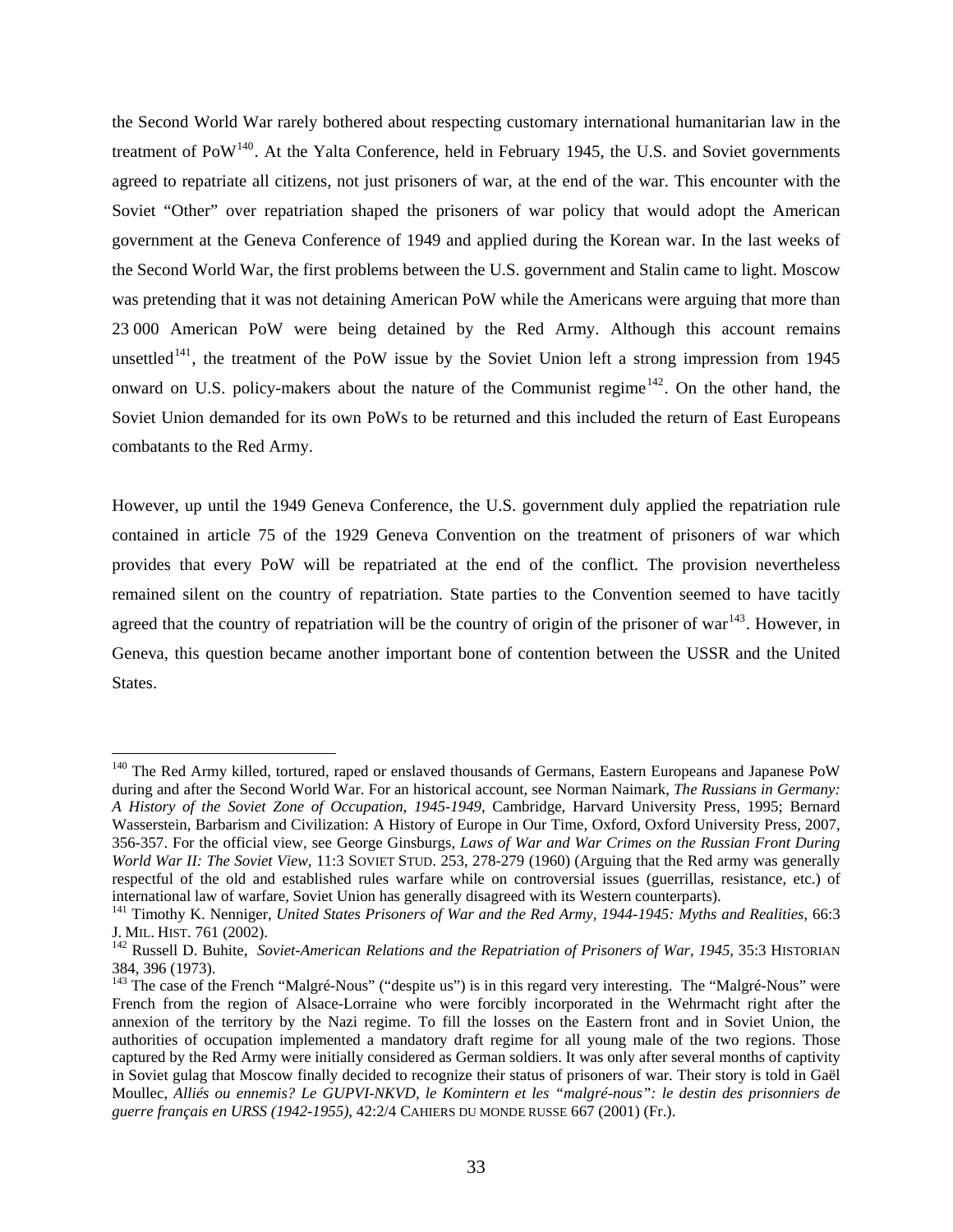It was only at the Geneva Diplomatic Conference of 1949 that the American government and its Western allies slowly changed their minds on the issue of repatriation. With the advent of the Cold War and the decline of collaboration between Soviet Union and the United States, many U.S. officials began to fear an imminent war with the Soviet Union. When this possibility became clear in the minds of the U.S. policymakers, they sought to introduce more protection for prisoners of war in the Third Geneva Convention of 1949 by broadening the responsibilities of the detaining state toward PoW.

American prisoners of war protection was not the only issue that the American government had to address. As an occupying power in Germany and in Japan, the U.S. administration was also responsible for the security of German and Japanese prisoners of war held, among others, in Soviet labour camps dissiminetad across the country. In that sense, the dispute over PoW between the Soviet Union and the United States was taking a worldwide dimension. The interpretation of international humanitarian law thus became dominated by this vision of a Cold War. According to U.S. figures, there were approximately 375 000 Japanese prisoners of war being held in Soviet prisons more than four years after the end of the Second World War in the Pacific<sup>[144](#page-36-0)</sup>. The American government sought the help of its British ally and of the ICRC in reaching a satisfactory agreement over the repatriation of these prisoners of war. The Soviet government was apparently using these PoWs as free labour and for propaganda purposes. This further undermined the view that the Soviet Union was respecting the rights of PoWs. For example, Moscow tried some of these prisoners for having allegedly participated in bacteriological warfare against the Red Army<sup>[145](#page-36-1)</sup>.

Moscow contested U.S. figures and evidence. TASS, the Soviet news agency, indicated in a press release that the repatriation of Japanese prisoners of war from the U.S.S.R. had been completed in full and accused the United States of detracting the attention of world opinion from the U.S. policy directed "toward the economic and political enslavement of Japan"[146](#page-36-2). As it was stated in an unsigned report, there was a "startling discrepancy" of more than 300 000 men between the Supreme Commander of the Allied

<span id="page-36-0"></span><sup>144</sup> *Memorandum of Conversation between Mr. Graves (Counsellor, British Embassy), Mr. Allison (Dept. of State) and Mr. Green (Dept. of State)*, December 30 1949, RG – 59, Legal Adviser Records relating to the Red Cross and

<span id="page-36-1"></span><sup>&</sup>lt;sup>145</sup> American Embassy in Tokyo to the Secretary of State, December 27 1949, RG – 59, Legal Adviser Records relating to the Red Cross and Geneva Conventions, 1941-1967*,* NND Project No. 979139, Entry 5210, Lot File 68D69, Box 4.

<span id="page-36-2"></span><sup>146</sup> *Communication of TASS Concerning the Completion of Repatriation of Japanese Prisoners of War from the Soviet Union*, June 9 1950, RG – 59, Bureau of Security and Consular Affairs. Records Relating to the Prisoners of War Conference of the International Red Cross Committee, Entry 1555, Lot File 59D539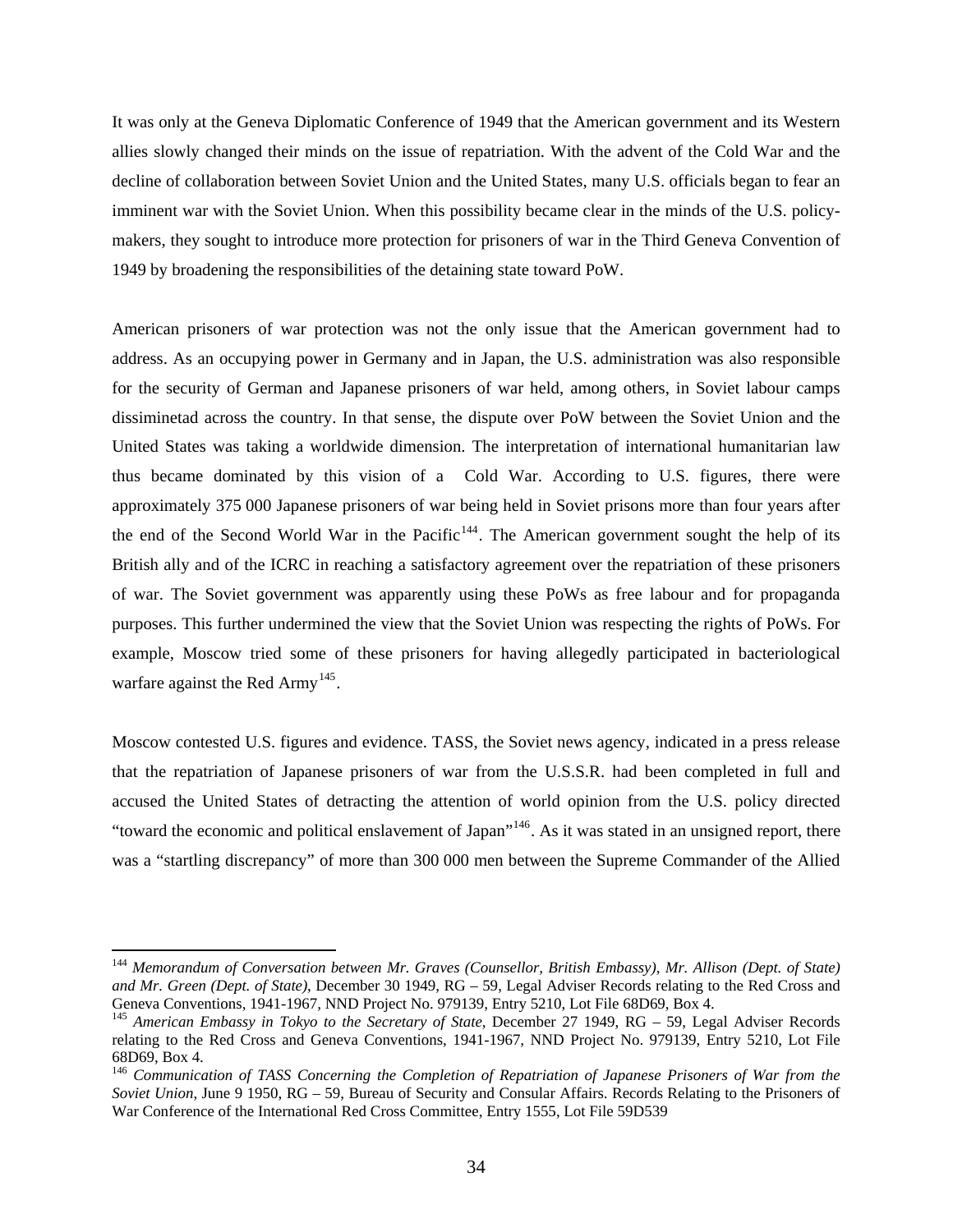Powers (SCAP) and Japanese government statistics and the TASS statement<sup>[147](#page-37-0)</sup>. Similarly, treatment of German prisoners of war by the Soviet governement was also extremely problematic. Thousands of Germans PoWs were held in labour camps in Soviet Union, tortured and condemned to death following fake criminal procedures<sup>[148](#page-37-1)</sup>. This added to U.S. distrust and fears and did not say anything about Soviet adherence and compliance with IHL.

In both cases – German and Japanese – ideology and practical motives played a fundamental role in the treatment of prisoners of war<sup>[149](#page-37-2)</sup>. On the Eastern Europe front, ideological, racial considerations (like the enslavement of soldiers for labour) determined the fate of thousands of German – in the case of Germans, the motives were pragmatic – and Soviet prisoners of war<sup>[150](#page-37-3)</sup>. For example, thousands of German prisoners of war were used to built the metro in Moscow, construct power plants, railway tracks, and the defence industries located in the Ural mountains<sup>[151](#page-37-4)</sup>. In this de-humanization process of the enemy, international law and humanitarian consideration simply vanished. On the Western front, even in Germany, a humanitarian ethos survived the ideological considerations on the battlefield. As Professor Mackenzie put it, "the enemy was to a greater or lesser extent a comrade"<sup>[152](#page-37-5)</sup>. However, the Pacific war saw sharply different U.S. and Japanese PoW policies. The U.S. military generally respected the 1929 Geneva Conventions, while the Japanese exerted all kinds of violence (torture, enslavement, etc.) against American prisoners of war for pragmatic and xenophobic reasons<sup>[153](#page-37-6)</sup>.

The American government maintained a deeply ambivalent legal position on the issue of PoWs repatriation. In the early months following the end of the Second World War, the American administration agreed with the Soviet Union on repatriation issue – soldiers would be send back to their countries of origin regardless of their wishes. But, with the advent of the Cold War and the negotiation of the Geneva Convention on the Prisoners of War, U.S. legal advisors slowly realized that article 118 of the

<span id="page-37-0"></span><sup>147</sup> *The Repatriation of Japanese from Areas under the Control and Influence of the USSR*, no date, RG – 59, Bureau of Security and Consular Affairs. Records Relating to the PoW Conference of the International Red Cross Committee, Entry 1555, Lot 59D539, Box 4.

<span id="page-37-1"></span><sup>148</sup> *Documentation Concerning German Prisoners of War Sentenced in the USSR, Bonn*, September 1 1950, RG – 59, Bureau of Security and Consular Affairs. Records Relating to the Prisoners of War Conference of the International Red Cross Committee, Entry 1555, Lot 59D539, Box 3 at p. 4.<br><sup>149</sup> S. P. MacKenzie, *The Treatment of Prisoners of War in World War II*, 66:3 J. MOD. HIST. 487, 489 (1994).

<span id="page-37-4"></span><span id="page-37-3"></span><span id="page-37-2"></span><sup>&</sup>lt;sup>150</sup> Ibid., 511-512.<br><sup>151</sup> Stephanie Carvin, *Caught in the Cold: International Humanitarian Law and Prisoners of War During the Cold War*, 11:1 J. CONFLICT & SECURITY L. 67, 70 (2006).<br><sup>152</sup> S.P. MacKenzie, *supra* note 149, 504.<br><sup>153</sup> *Ibid.*, 513.

<span id="page-37-5"></span>

<span id="page-37-6"></span>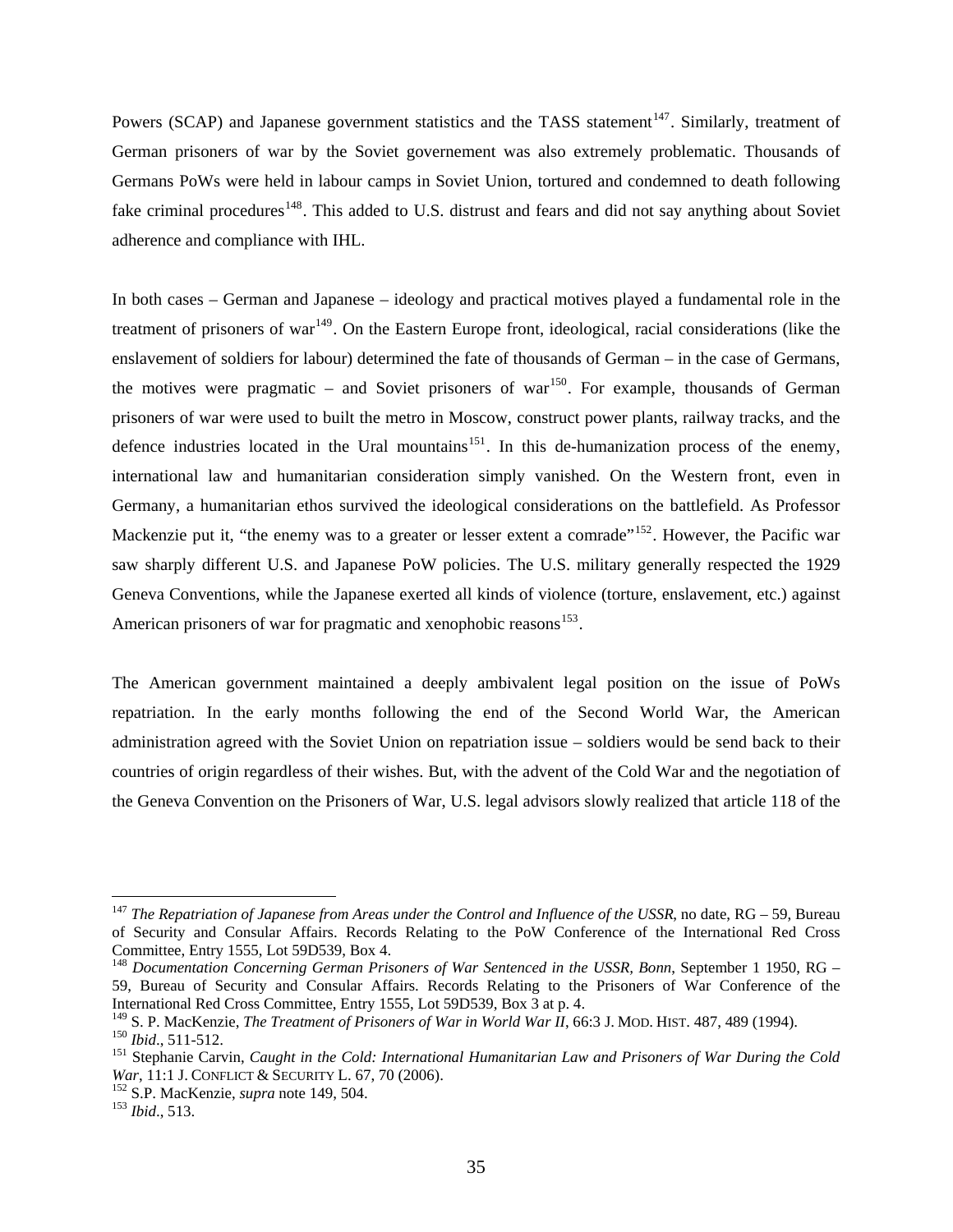Third Geneva Convention<sup>[154](#page-38-0)</sup> provides the right to a detaining power to grant asylum to a PoW or at least to offer him the choice of its destination. In a memorandum, U.S. legal advisors produced an extensive review of state practice and the historical development of the laws of war related to the treatment of prisoners of war. This memorandum concluded that prisoners of war had the right to refuse to be repatriated to their country of origin and consequently, they had the right to choose the country of repatriation<sup>[155](#page-38-1)</sup>. Some contemporary writers agreed with that position<sup>[156](#page-38-2)</sup>. This is a really interesting argument since "it seemed that the drafters of the Geneva Conventions had not considered the fact that some POWs may not wish to return home"<sup>[157](#page-38-3)</sup>. In that sense, the new position defended by the U.S. government in Geneva seemed to have been motivated more by Cold War politics and imperatives than by humanitarian considerations. The U.S. position defended by American governmental officials in the years following the adoption of the Geneva Conventions in 1949 starkly contrasts with the Geneva Conventions and its *travaux préparatoires*. However, this line of argument – the PoW has the right to choose where he will be repatriated – did not seem to convince everyone within the U.S. adminstration. For example, General Dillon, a former representative of the United States at the Geneva Conference of 1947, the Red Cross Conference of 1948 held in Stockholm and the Geneva Diplomatic Conference of 1949, was still arguing in 1951 that the Third Geneva Convention was more "logic[al]" and "clear" because it was establishing absolute standards for the treatment of prisoners of war and giving less latitude and discretion to the detaining power that the 1929 Geneva Convention<sup>[158](#page-38-4)</sup>. General Dillon's dissension from the official line of argument within the U.S. administration exposed the conundrum DoS legal advisors were facing: respecting international humanitarian law or diverting the norms so that they contribute to American effort in the global Cold War. U.S. legal advisors were convinced that they were still sticking to a formal positivistic analysis of international law, since their opinion stemmed from what they perceived to be common sense and reflecting world opinion. Their renewed interpretation of the

<span id="page-38-0"></span><sup>&</sup>lt;sup>154</sup> The first paragraph of Article 118 reads as follow : "Prisoners of war shall be released and repatriated without delay after the cessation of active hostilities. In the absence of stipulations to the above effect in any agreement concluded between the Parties to the conflict with a view to the cessation of hostilities, or failing any such agreement, each of the Detaining Powers shall itself establish and execute without delay a plan of repatriation in conformity with the principle laid down in the foregoing paragraph. In either case, the measures adopted shall be brought to the knowledge of the prisoners of war".

<span id="page-38-1"></span><sup>155</sup> *Memorandum. Legal Considerations Underlying the Position of the [sic (incomplete title)]*, September 1 1954, RG – 59, Legal Adviser Records relating to the Red Cross and Geneva Conventions, 1941-1967, NND Project No. 979139, Entry 5210, Lot 68D69, Box 9 [*Memorandum. Legal Considerations Underlying the Position of the [sic* 

<span id="page-38-2"></span><sup>&</sup>lt;sup>156</sup> Richard R. Baxter, *Asylum to Prisoners of War*, 30 BRIT. Y.B. INT'L L. 489 (1953) (Baxter was a member of the American delegation to the Geneva Conference of 1949); Carl E. Lundin Jr. *Repatriation of Prisoners of War: The Legal and Political Aspects*, 39 A.B.A. J. 559 (1953) (Lundin was a member of the Office of the Judge Advocate General of the Navy).<br><sup>157</sup> Stephanie Carvin, *Caught in the Cold*, *supra* note 151 at 81.

<span id="page-38-4"></span><span id="page-38-3"></span><sup>&</sup>lt;sup>158</sup> Gerald J.V. Dillon, *The Genesis of the 1949 Convention Relative to the Treatment of Prisoners of War*, 5 MIAMI L. Q. 40, 46 (1950).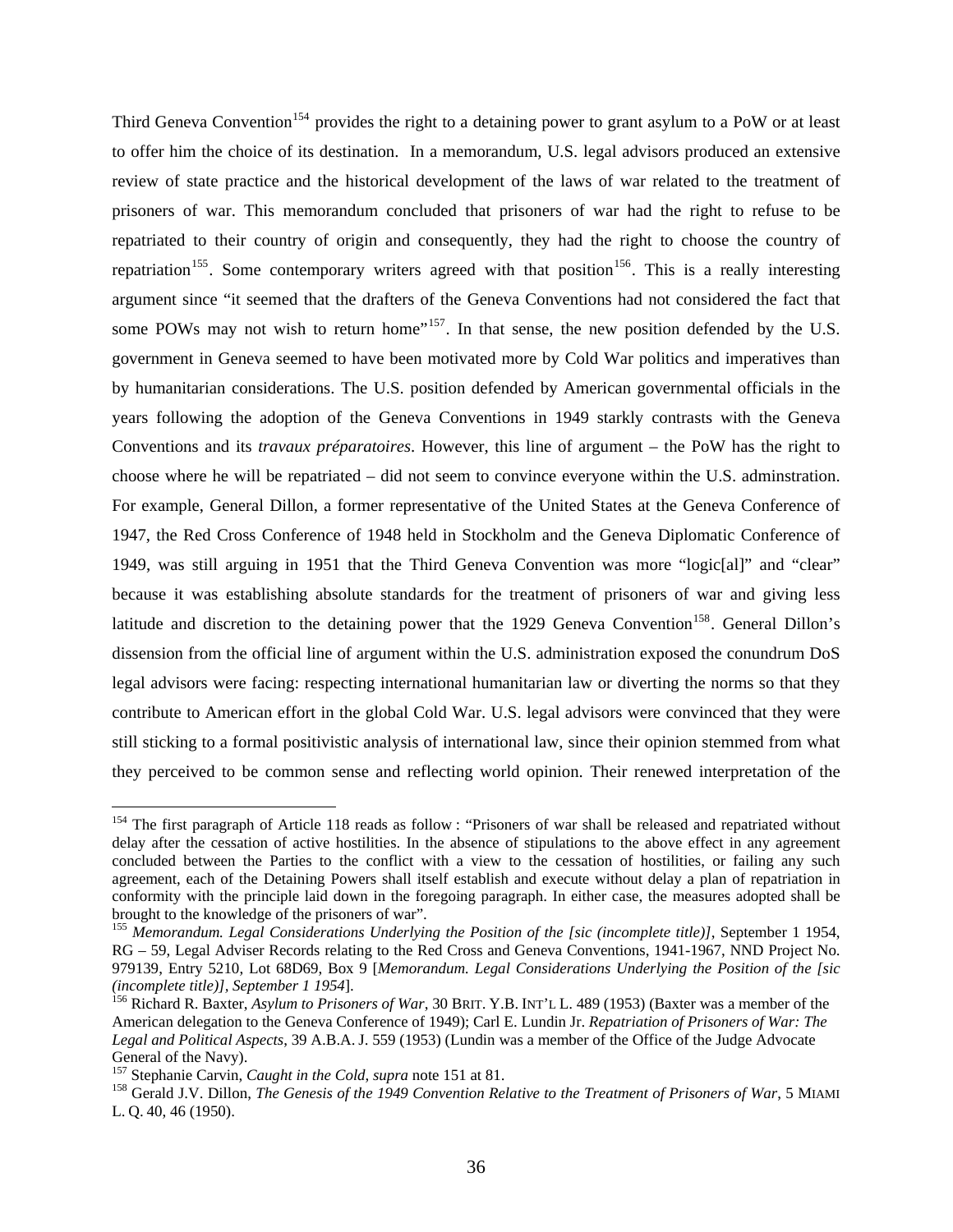Geneva Conventions enshrined U.S. conception of individual freedom and liberty while the Moscow's conservative interpretation – the PoW must be repatriated to his country of origin – negated these universal truths.

Moscow attitude toward PoW repatriation was criticized for its intransigeance and its literal and positivistic interpretation of article 118 of the Third Conventions<sup>[159](#page-39-0)</sup> which provides that "prisoners of war shall be released and repatriated without delay after the cessation of active hostilities"<sup>[160](#page-39-1)</sup>. According to Soviet reading of the article, every prisoner, without exception, had to be repatriated, with the logical consequence that this might include forcible repatriation for soldiers who resist repatriation. Moscow invoked three reasons to justify its claim<sup>[161](#page-39-2)</sup>. First, the language used in the Third Convention was peremptory and therefore, it didn't allow a "humanitarian" exception. Secondly, the 1949 Geneva Conference refuse to include in the final draft the Austrian amendment providing that "prisoners of war ... shall be entitled to apply for their transfer to another country which is ready to accept them". The rejection of the Austrian amendment made the demonstration that states were not willing to develop a different interpretation of the principle of repatriation that departed from the interpretation established in the Geneva Convention of 1929 and by state practice. Finally, article 7 of the Third Geneva Convention of 1949, which provides that no prisoner of war may renounce the rights secured to them inder the convention, didn't allow room for humanitarian considerations.

These arguments were contested. In an article published in 1953, Professor Gutteridge – who as member of the British delegation was one of the few women who participated at the Conference – summarized the counter-arguments that could be deployed against the Soviet reading of the Third Convention. First, forcible repatriation was not explicitly included in the Convention. States had the responsibility to repatriate every prisoner of war in is home country. But, in cases where a prisoner was obstinately refusing the repatriation, did the detaining state have the discretionary power to grant asylum to the said prisoner? Secondly, with regard to the Austrian amendment, the rejection of the amendment in 1947 by the Diplomatic Conference did not mean that states had excluded the possibility that individual consideration could, in exceptional case, never be envisaged. Thirdly, Gutteridge underlined the fallacy of the Soviet argument on article 7. It was designed to prevent situations where prisoners of war could forcibly be retained at the conclusion of hostilities on the pretext that they had renounced their rights to

<span id="page-39-0"></span><sup>&</sup>lt;sup>159</sup> Jan P. Charmatz and Harold M. Witt, *Repatriation of Prisoners of War and the 1949 Geneva Convention*, 62 YALE L.J. 391 (1952).

<span id="page-39-2"></span><span id="page-39-1"></span>

<sup>&</sup>lt;sup>160</sup> *Third Geneva Conventions, supra* note 15.<br><sup>161</sup> J.A.C. Guetteridge, *The Repatriation of Prisoners of War*, 2 INT'L & COMP. L.Q. 207, 212-213 (1953) [*Repatriation*].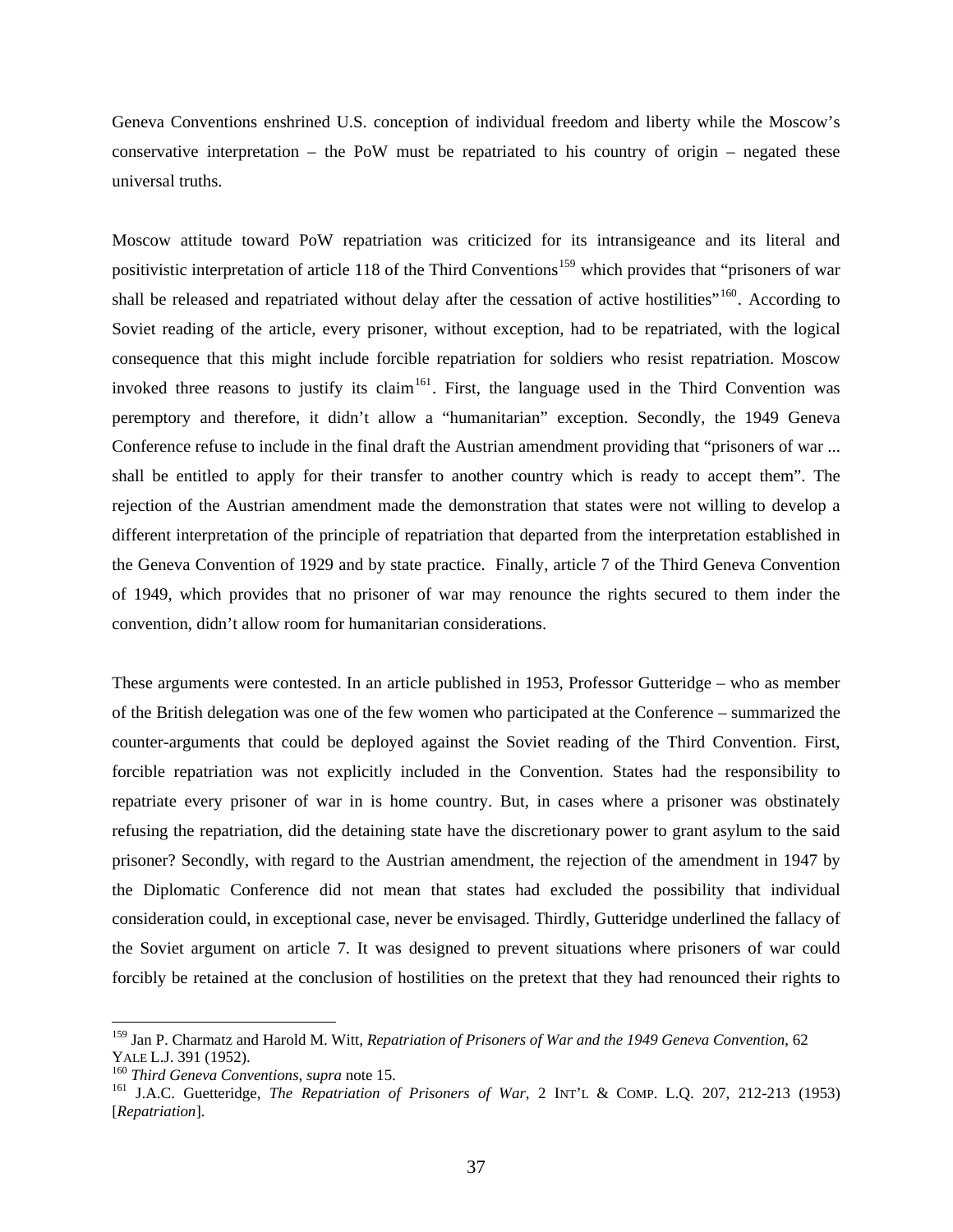repatriation. Article 7 was also drafted to prevent prisoners of war from seeking asylum in the detaining country or to ensure the forcible repatriation of PoW who had genuine reasons for fearing political persecution<sup>[162](#page-40-0)</sup>. Cold War anxieties and the Korean war convinced U.S. legal advisors and Western international lawyers of the need to develop alternative interpretations of the IHL concerning repatriation of prisoners of war. Firstly, the United States government wanted to protect its soldiers who were involved in the Korean war. Secondly, DoS advisors also wanted to win the battle over world public opinion by putting forward humanitarian arguments in order to discredit the Soviet Union. In that sense, the communist challenge and the rise of a global Cold War constrained the American administration to develop alternative legal arguments and doctrines in order to enable them to better manage the tensions between their responsibilities of leader of the "free world" and the need to adhere to a universal system of international.

The Soviet decision to favour forcible repatriation of its prisoners of war and citizens had important and compelling humanitarian consequences for the American government. First, the U.S. and Soviet governments did not define the meaning of "Soviet citizen" in the Yalta agreement. This created problems as to how to qualify a "Soviet citizen" as such. Those who resided in the territories annexed in 1939-1940 – the Baltic states and Poland – were also claimed by Moscow as Soviet citizens, but the United States never recognized *de jure* Soviet territorial claims in these areas<sup>[163](#page-40-1)</sup>. Thousands of so-called "Soviet citizens" were "repatriated" and sent directly to prisons in contravention of the Third Convention. Moscow appeared to have systematically sent its repatriated soldiers in Gulags<sup>[164](#page-40-2)</sup>. Following Stalin's Order 270 stated that every Red Army soldiers who allowed himself to be captured alive would be considered as a traitor to the motherland<sup>[165](#page-40-3)</sup>. These two facts constituted compelling reasons for the U.S. government to refuse to repatriate Communist prisoners of war who didn't want to go back in their home country. Soviet actions and arguments accentuated U.S. distrust and convinced DoS legal advisors of the need to find alternative legal interpretations and doctrines to fill the loopholes of the Third Geneva Conventions.

Those responsible for U.S. detention camps in Europe and on American soil were also facing major problems with the treatment of Soviet prisoners of war. Hundreds of PoWs detained in camps controlled by the Western allies killed themselves upon being notified of their repatriation to their impending

<span id="page-40-0"></span> $162$  Ibid., 215.

<span id="page-40-1"></span><sup>&</sup>lt;sup>163</sup> Cathal J. Nolan, *Americans in the Gulag: Detention of US Citizens by Russia and the Onset of the Cold War, 1944-1949*, 25 J. CONTEMP. HIST. 523, 532 (1990). 164 *Ibid*., 530. 165 Stephanie Carvin, *Caught in the Cold*, *supra* note 151, 71.

<span id="page-40-2"></span>

<span id="page-40-3"></span>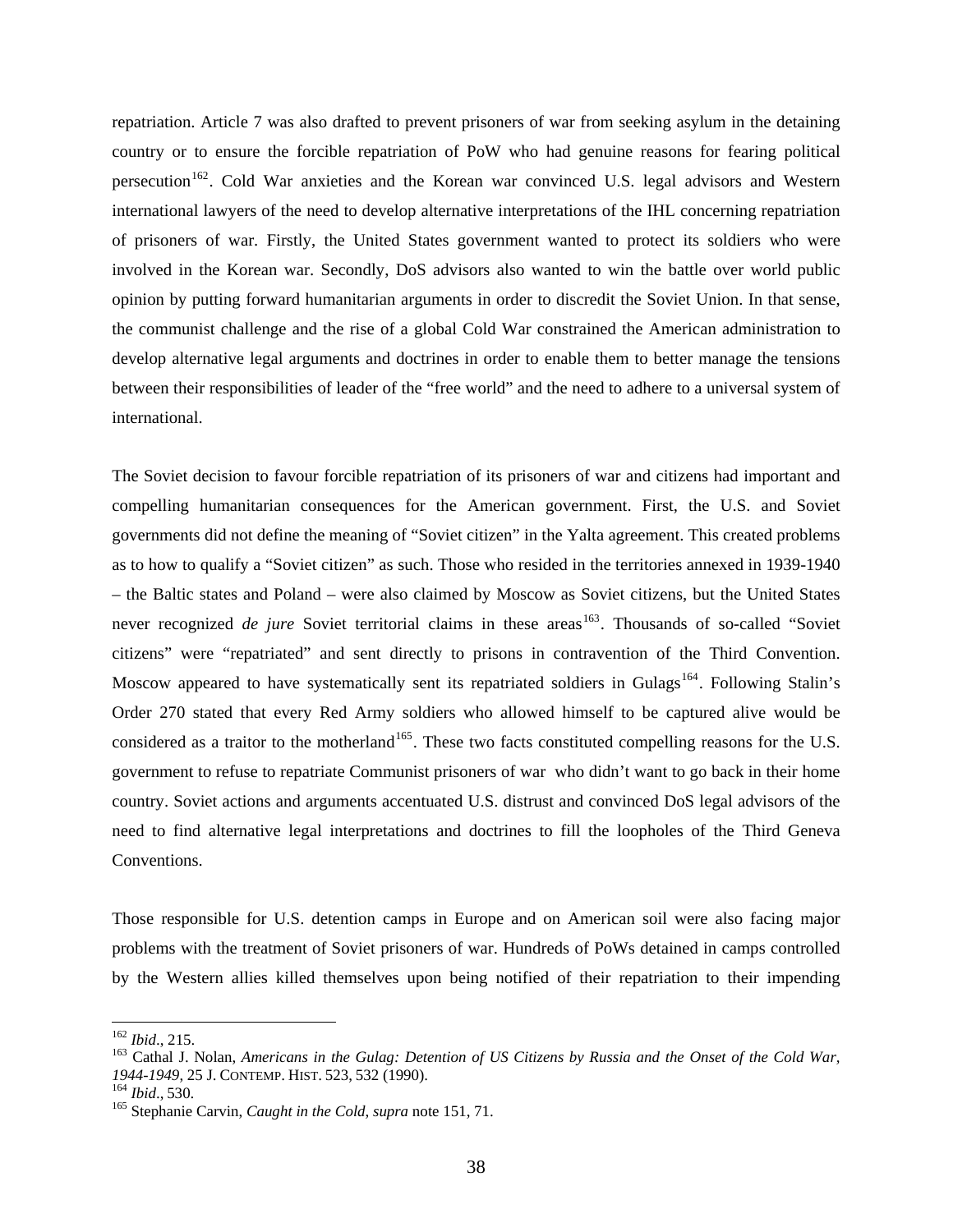repatriation home<sup>[166](#page-41-0)</sup>. For example, over two days in June 1945, 134 Soviet soldiers committed suicide in an Austrian PoW camp. This situation was echoing Marshal Zhukov who bluntly said to General Eisenhower in 1945 that "you have to be a brave man to be a coward in the Soviet army"<sup>[167](#page-41-1)</sup>. Discovery of Soviet "inhumanity" compelled many American officials to develop and deploy a new international legal vocabulary and framework to deal with the issue of prisoners of war repatriation. Humanitarianism slowly penetrated the military vocabulary. Admittedly, the American government modified its attitude for military, humanitarian and public opinion reasons. But, it is interesting to note that the encounter with the Communist "Other" on the Korean peninsula convinced the U.S. government to develop new legal arguments and doctrines.

The reality on the battlefields of the Cold War was slightly different from what states had known during World War II. During the Korean War, the American government developed an entirely new system for the confinement of prisoners of war with disastrous results<sup>[168](#page-41-2)</sup>. Because Korean and Chinese communists prisoners did not behave in the traditional or expected manner – numerous riots erupted in U.S. camps –, the United States was forced to create new methods of detention. The problem was that the prisoner of war treatment offered by the U.S. had no effect whatsoever upon the treatment of American PoW detained by the Communist armies. Communists seemed to be unconcerned by the fate of their own prisoners beyond their propaganda value. Consequently, any threat of retaliation against Communists PoW were useless $^{169}$  $^{169}$  $^{169}$ .

The complexity of this issue was further aggravated by the fact that the UN, not the United States army, assumed the responsibility for the international military intervention in Korea<sup>[170](#page-41-4)</sup>. The newly created United Nations military force further complicated the task of U.S. officials. They had to determine whether the U.N. – a new international legal actor<sup>[171](#page-41-5)</sup> – was a party to the Geneva Conventions and if it was the case, what were its duties and international obligations. There was another important problem, intimately related to the previous one, with which DoS lawyers had to deal with. Neither North Korea, Communist China, nor the Soviet Union had ratified the Geneva Convention of 1949. So, how would the Geneva Conventions be applied by the belligerents in the Korean conflict? This problem was partly

<span id="page-41-1"></span><span id="page-41-0"></span><sup>&</sup>lt;sup>166</sup> Cathal J. Nolan, *supra* note 163, 531-532.<br><sup>167</sup> G.I.A.D. Draper, *An Outline of Soviet Military Law*, 5 MIL. L. REV. 1, 11 (1959).<br><sup>168</sup> Paul Joseph Springer, *supra* note 137, 212.<br><sup>169</sup> Ibid., 229.

<span id="page-41-2"></span>

<span id="page-41-4"></span><span id="page-41-3"></span><sup>&</sup>lt;sup>170</sup> For further discussions, see Julian G. Verplaetse, *The Ius in Bello Military Operations in Korea 1950-1953*, 23 ZEITSCHRIFT FÜR AUSLÄNDISCHES ÖFFENTLICHES RECHT UND VÖLKERRECHT 679, 720-738 (1963); Jan Mayda, *The Korean Repatriation Problem and International Law*, 47 AM. J. INT'L L. 414 (1953).<br><sup>171</sup> Reparation for Injuries Suffered in the Service of the United Nations (Advisory Opinion), 1949 I.C.J. 174 (April

<span id="page-41-5"></span><sup>11 1949).</sup>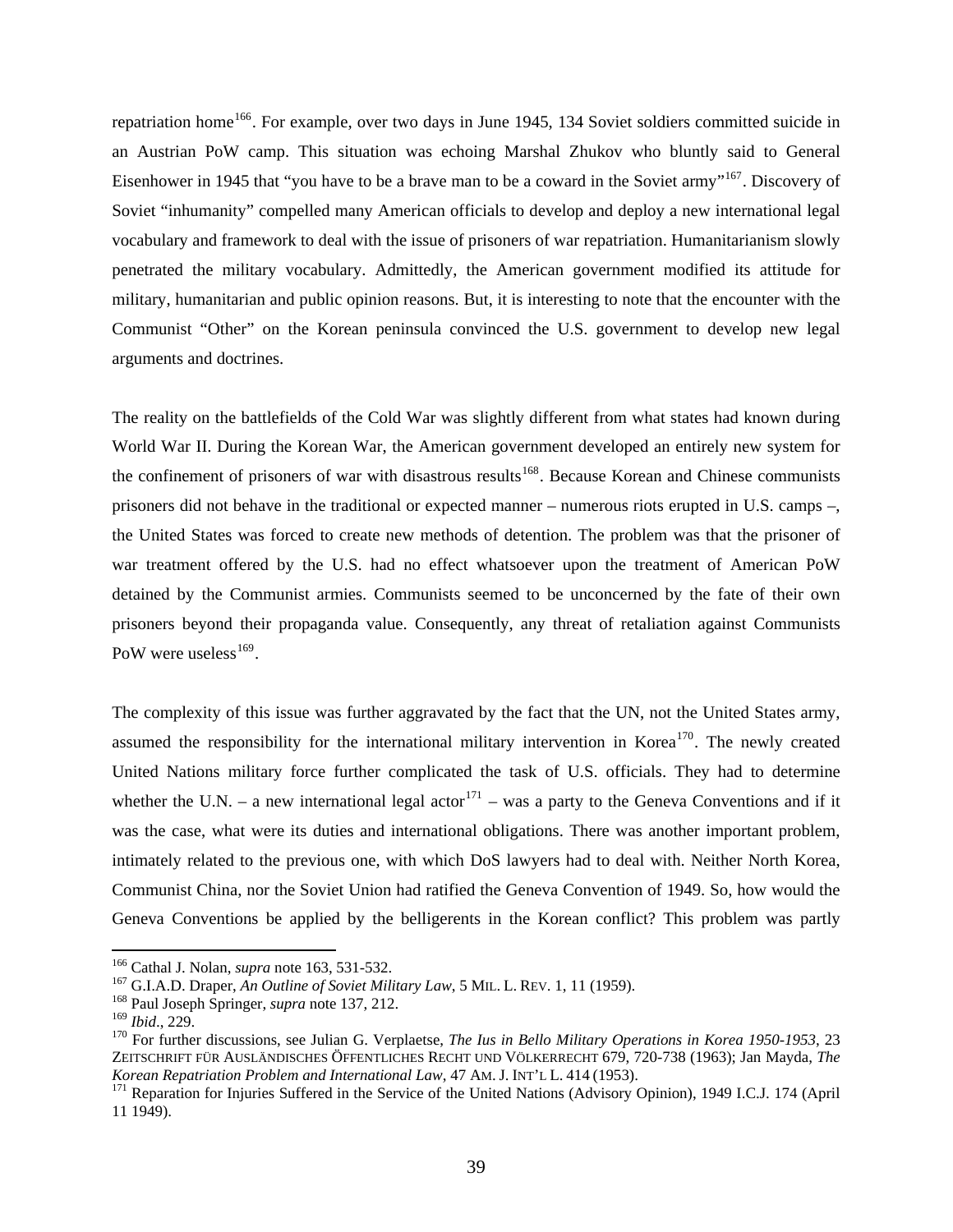resolved by the Chinese Communist regime, however, sent a note to the Swiss government, depositary of the treaties, in which they stated that they "recognized" the four Geneva Conventions. Even then, what did a "recognition" of the Geneva Conventions mean for the Chinese government, U.S. military and international law as a whole was extremely nebulous.

These two problems – whether the UN is a party or not to the Conventions and the non-ratification by the Communist belligerents involved in the Korean war – posited complex legal questions to DoS and Department of Defense legal advisors. Regarding the non-ratification of the Conventions by the "commies", as Dean Acheson used to call them, while they agreed in July 1950 to abide by the Third Geneva Convention on the Prisoners of War, they failed to live up to their international obligations. They refused to comply with the Convention and to cooperate with the ICRC which was charged with monitoring the application of the Convention during the conflict on the Korean peninsula<sup>[172](#page-42-0)</sup>. Beyond the ideological assumptions underlying Communist behaviour toward prisoners of war, the ill-treatment was also due to purely material considerations. For example, North Korea refused to comply with the Third Convention and to allow ICRC representatives on its territory simply because Korean authorities wanted to prevent their soldiers from discovereing that prisoners of war were receiving a better treatment than the one experienced by themselves $173$ .

With regard to whether the U.N. was party to the Geneva Conventions, the American government seemed to have eluded the question by relying on its previous opinion related to the repatration of prisoners of war. They repeated the argument that, according to the Third Convention, PoW have the choice to seek asylum in the detaining country and the latter has the right to grant the status or not. This was quite a surprising and simple answer to a far more complex issue, for it omitted two fundamental questions. First, who would be, in the end, responsible for the repatriation of the PoW: the international organization or the member states? Secondly, and closely related to the first question, if the responsibility to repatriate lied in the hands of the state party acting under the U.N. unified military command, how would the states share this responsibility. In addition, what would happen with the states involved in the intervention that had not ratified the Geneva Conventions? Were they bound by the Geneva conventions through their acceptance to participate in the conflict under the U.N. military command? These issues – still debated

<span id="page-42-0"></span><sup>172</sup> *Dean Acheson to the American Embassy in Moscow*, July 25 1952, RG – 59, International Organization Files of Herbert A Fierst, 1946-1954, Entry 697, Lot File 55D560, Box 5 [*Dean Acheson to the American Embassy in* 

<span id="page-42-1"></span><sup>&</sup>lt;sup>173</sup> Stephanie Carvin, *Caught in the Cold*, *supra* note 151, 80.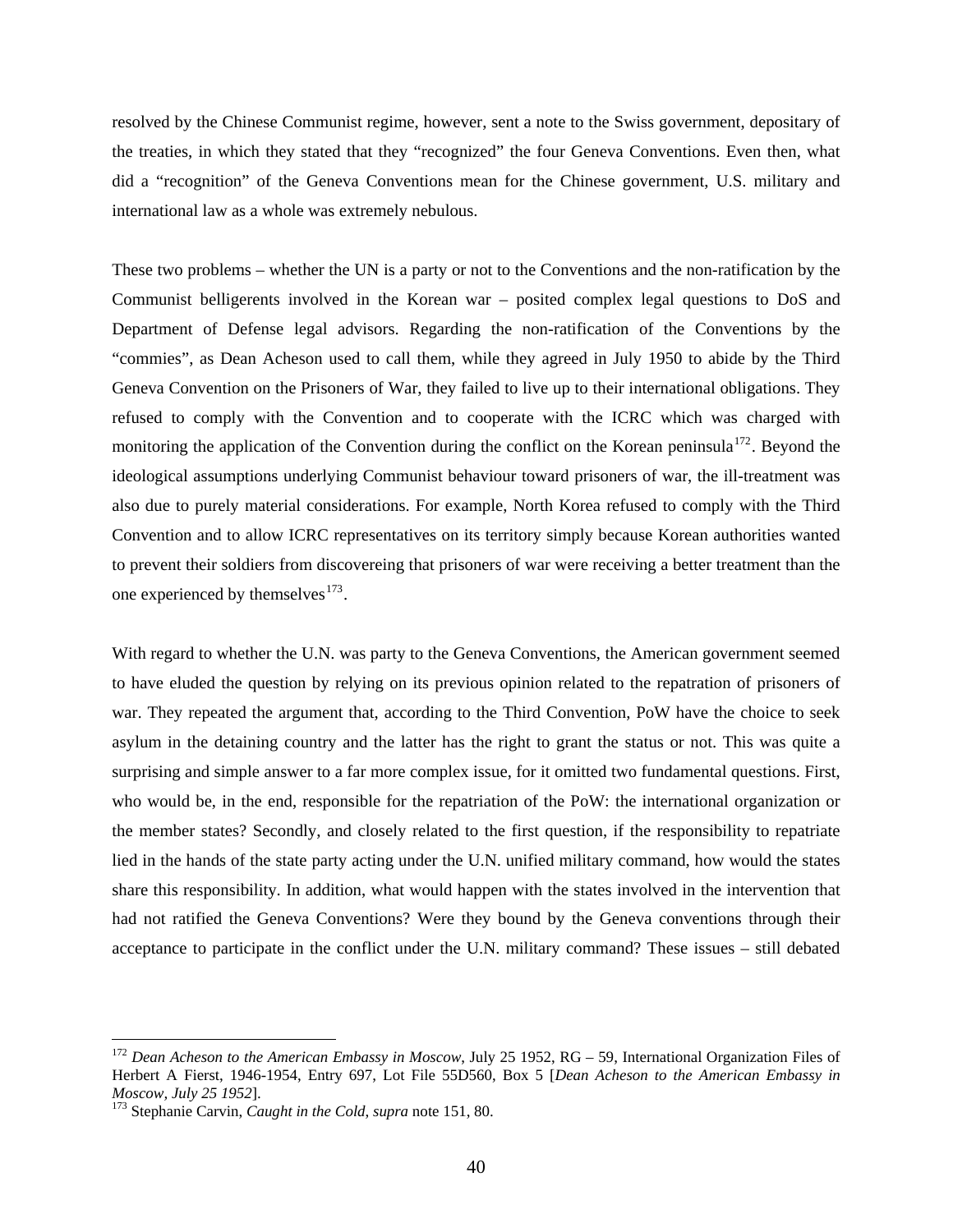today<sup>[174](#page-43-0)</sup> – were given only scarce attention by the American government which was rather trying to built a case in the public opinion against the "shocking position" adopted by the Communist countries on the issue of forcible/non-forcible repatriation<sup>[175](#page-43-1)</sup>. The US government brought the issue to the General Assembly in the fall of  $1952^{176}$  $1952^{176}$  $1952^{176}$  and in subsequent years<sup>[177](#page-43-3)</sup> without any significant result. Again, Soviet challenge and Cold War anxieties dictated the orientation of the reflection within the DoS. The focus was not put on the technical and legal aspect of whether the U.N. was a party or not to the Geneva conventions, but rather, on the ideological aspects of the question. The American government was involved in an ideological battle over the repatriation of PoW but also, over the meaning and purpose of international law. U.S. legal opinion had to prevail in order to protect the international society against anti-universalistic conceptions of international law.

The Department of States' lawyers discussed the whole legal issue *in abstracto* without paying attention to practical aspects of the legal conclusions they had reached. According to these legal advisors, the United Nations command appeared to have regarded itself as a detaining power. It is worth quoting at length the analysis of Charles Runyon, a legal advisor in the Department of State.

> Under Security Council resolutions, probably the most adequate description of the situation was that the Unified Command assumed the powers and responsibilities of a detaining power, deriving its authority from the resolutions of the Security Council and assuming an obligation to give effect in good faith to the rights bestowed on prisoners of war by the Geneva Conventions. Since the unified command was exercised over a number of different "military units" – American, British, French, etc. – it would [be] difficult to say that any of these units was a "detaining power". Neither does it appear possible to say that a mere military command – the UNC [United Nations Command] – could be a "detaining power" in the sense of a politically and internationally responsible entity $178$ .

<span id="page-43-0"></span> $174$  For instance, see (among a vast literature on the responsibility of international organizations), the current work of the Special Rapporteur of the International Law Commission on the Responsibility of International Organizations, Giorgio Gaja, and Jean D'Aspremont, *Abuse of the International Legal Personality of International Organizations and the Responsibility of Member States*, 4 INT'L ORG. L. REV. 91 (2007). 175 *Memorandum. Legal Considerations Underlying the Position of the United Nations Command Regarding the* 

<span id="page-43-1"></span>*Issue of Forced Repatriation of Prisoners of War*, not dated (estimated date: fall 1954), RG – 59, Legal Adviser Records relating to the Red Cross and Geneva Conventions, 1941-1967, NND Project No. 979139, Entry 5210, Lot 68D69, Box 9.

<span id="page-43-2"></span><sup>176</sup> *United States Delegation to the Seventh Session of the General Assembly. Issue of Non-Forcible Repatriation: Some Questions and Answers Regarding the Law*, November 3 1952, RG – 59, Legal Adviser Records relating to the Red Cross and Geneva Conventions, 1941-1967, NND Project No. 979139, Entry 5210, Lot 68D69, Box 9.

<span id="page-43-3"></span><sup>177</sup> *Position Paper for the Fourth Session of the United Nations Ad Hoc Commission on Prisoners of War, Geneva, August 21 to September 12, 1953*, RG – 59, International Organization Files of Herbert A Fierst, 1946-1954, Entry 697, Lot File 55D560, Box 5.

<span id="page-43-4"></span><sup>178</sup> *Some Problems in the Application of the Geneva Prisoners of War Conventions of 1949 Raised by Events of the Korean Conflict*, June 25 1954, RG – 59, Legal Adviser Records relating to the Red Cross and Geneva Conventions, 1941-1967, NND Project No. 979139, Entry 5210, Lot 68D69, Box 9 at p. 6 [*Some Problems in the Application of the Geneva Prisoners of War Conventions [sic] of 1949 Raised by Events of the Korean Conflict, June 25 1954*].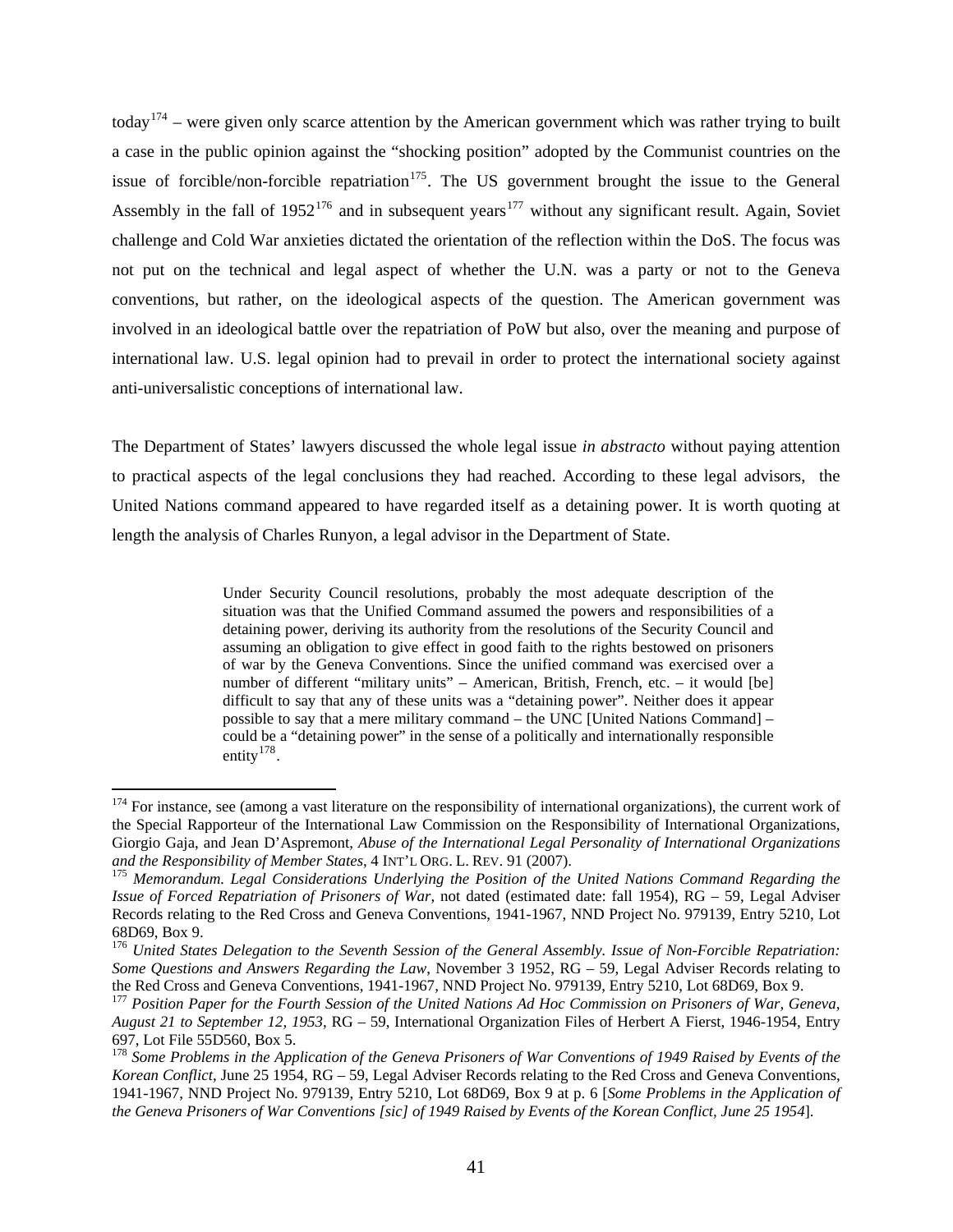The opinion did not clarify this important legal conundrum in the wake of the Korean war and simply added that "a satisfactory solution can be worked out as problems arise"<sup>[179](#page-44-0)</sup>. In the Korean case, the solution adopted was through administrative arrangements passed between the "detaining power" – the Unified Command – and the governments that had provided the U.N. with military units. The management of the prisoners of war problem became more acute for the U.N. and the US government when they discovered that hundreds of communists soldiers had surrendered to the U.N. forces and been brought to prison camps. Once over there, they were systematically organizing riots and creating disorder designed to undermine the U.N. prisoner regime $180$ .

In other cases, PoW detained by the U.S. whose country was now under the yoke of the communist regime obstinately refused to be repatriated to their "new" home country. Many of these PoW preferred committing suicide because they feared that they would be put on train and send to a labour camp in Siberia. For the American government, this was an important issue. "Defectors proved beyond question one of the major points of Communist vulnerability and presented the most difficult complex of policy and legal questions"<sup>[181](#page-44-2)</sup>. These defectors could obviously be used as propaganda tools by either Washington or Moscow. Legal advisors had to develop the necessary international legal vocabulary to justify the reconceptualization of the doctrine and the rejection of what was then an established principle of international law, namely the principle of repatriation at the end of an armed conflict. Under the pressure of the Cold War and the military encounter with the Communist "Other" on the Korean peninsula, U.S. legal advisors circumvented the doctrine by integrating humanitarian considerations into the principle of repatriation. However, American Cold War anxieties had a deeper impact on U.S. vision of international law. DoS legal advisors associated the defense of the free world with the defense of America's vision of international law.

#### *C. U.S. Ratification of the Geneva Conventions*

In the wake of the Geneva Conference and with the advent of the Korean war, many U.S. officials developed the view that their country was playing a crucial and exceptional role in the defense of Western civilization against the spread of communist ideology. With regard to IHL, this role was complicated the

.

<span id="page-44-0"></span> $179$  Ibid., 6.

<span id="page-44-2"></span><span id="page-44-1"></span><sup>&</sup>lt;sup>180</sup> According to Acheson, Communist prisoners of war captured in Korea even took the American General Dood in hostage before releasing him in Dean Acheson to the American Embassy in Moscow, July 25 1952, supra note 172.<br><sup>181</sup> Some Problems in the Application of the Geneva Prisoners of War Conventions of 1949 Raised by Events of th *Korean Conflict, June 25 1954*, *supra* note 178.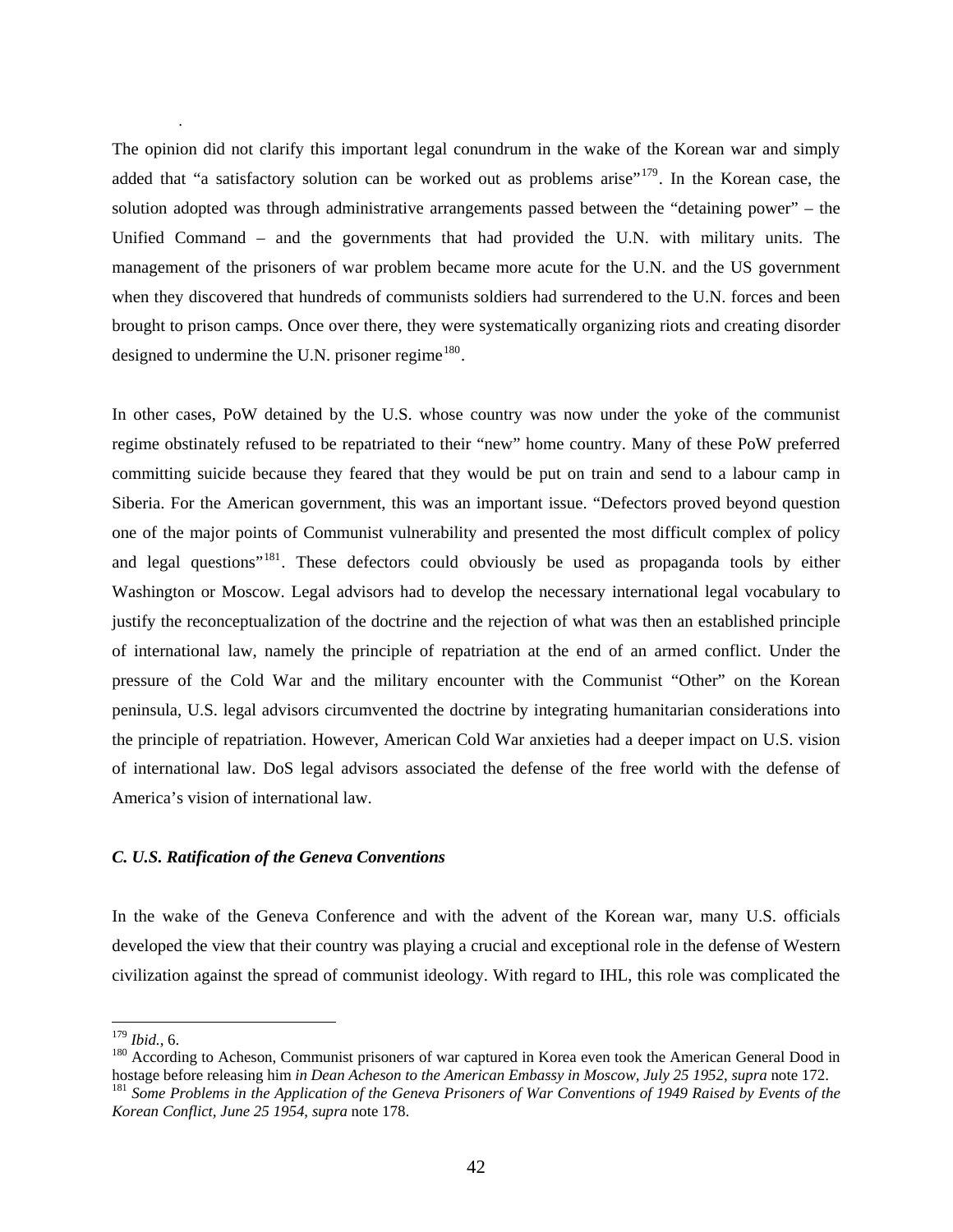necessity to respond to the Soviet challenge while at the same preserving the universal character of IHL. When came the time to ratify the Conventions, IHL and the Cold War became a matter of internal politics and foreign policy. To lead the free world and defend the interest of international law, the United States had to ratify the Conventions. However, the ratification also meant that the U.S. government would legally constrained itself in the conduct of its foreign policy. This tension between the needs of a realist foreign policy in the Cold War and the idealism associated with international law transpired from the whole process of ratification of the Geneva Conventions by the American government.

Many feared that American's leadership in the world might have adverse effect on the United States' capacity to lead the free world. This was the view of Aaron Bradshaw, Brigadier general of the U.S. Army. "It is believed that the United States, of all the Nations of the World, is in a most disadvantageous position and most liable to international embarrassment in the even of conflict"<sup>[182](#page-45-0)</sup>. This premise was based on two considerations. First, the United States had the highest (and still has) capability for support of an occupied territory and consequently, much more was expected from the United States than any other coutry. Secondly, there was this idea that the United States could, with few of other states, be considered as a potential occupying power<sup>[183](#page-45-1)</sup>. In this circumstance, the ratification of the Geneva Conventions became an important political – national and international – issue for the American government. Indeed, when the Korean war broke out, the United States were signatories, but not yet a party to the Geneva Conventions. This ambiguous legal situation was highly problematic for the armed forces. So long as the United States remains a signatory but not yet a party to the Geneva Conventions of 1949, it was difficult for the Armed forces to carry out planning in preparation for possible future hostilities. The Army needed certainty in the conduct of its operations.

The Korean problems was not the problem that the military planners had in mind in in the early fifties. The occupation of Germany also compelled American military officials to obtain legal certainty from the Department of State so as to allow them to develop firm plans for the handling of prisoner of wars and for the conduct of military government in occupied areas<sup>[184](#page-45-2)</sup>. There was disagreement within the American administration about how to handle the problem of ratification of the prisoners of war convention. Since

<span id="page-45-0"></span><sup>&</sup>lt;sup>182</sup> Aaron Bradshaw Jr., Brigadier General to the Provost Marshal General, November 2 1949, RG - 59, Legal Adviser Records relating to the Red Cross and Geneva Conventions, 1941-1967*,* NND Project No. 979139, Entry 5210, Lot File 68D69, Box 4 [*Aaron Bradshaw Jr., Brigadier General to the Provost Marshal General, November 2 <sup>1949</sup>*]. 183 *Ibid.*. 184 *Wilber N. Brucker, General Counsel, Department of Defense, to the Secretary of State*, May 5 1954, RG – 389,

<span id="page-45-1"></span>

<span id="page-45-2"></span>Records of the Department of Defense, Department of the Army, Office of the Provost Marshal General. Executive Division, 1920-1975, Box 3 [*Wilber N. Brucker, General Counsel, Department of Defense, to the Secretary of State, May 5 1954*].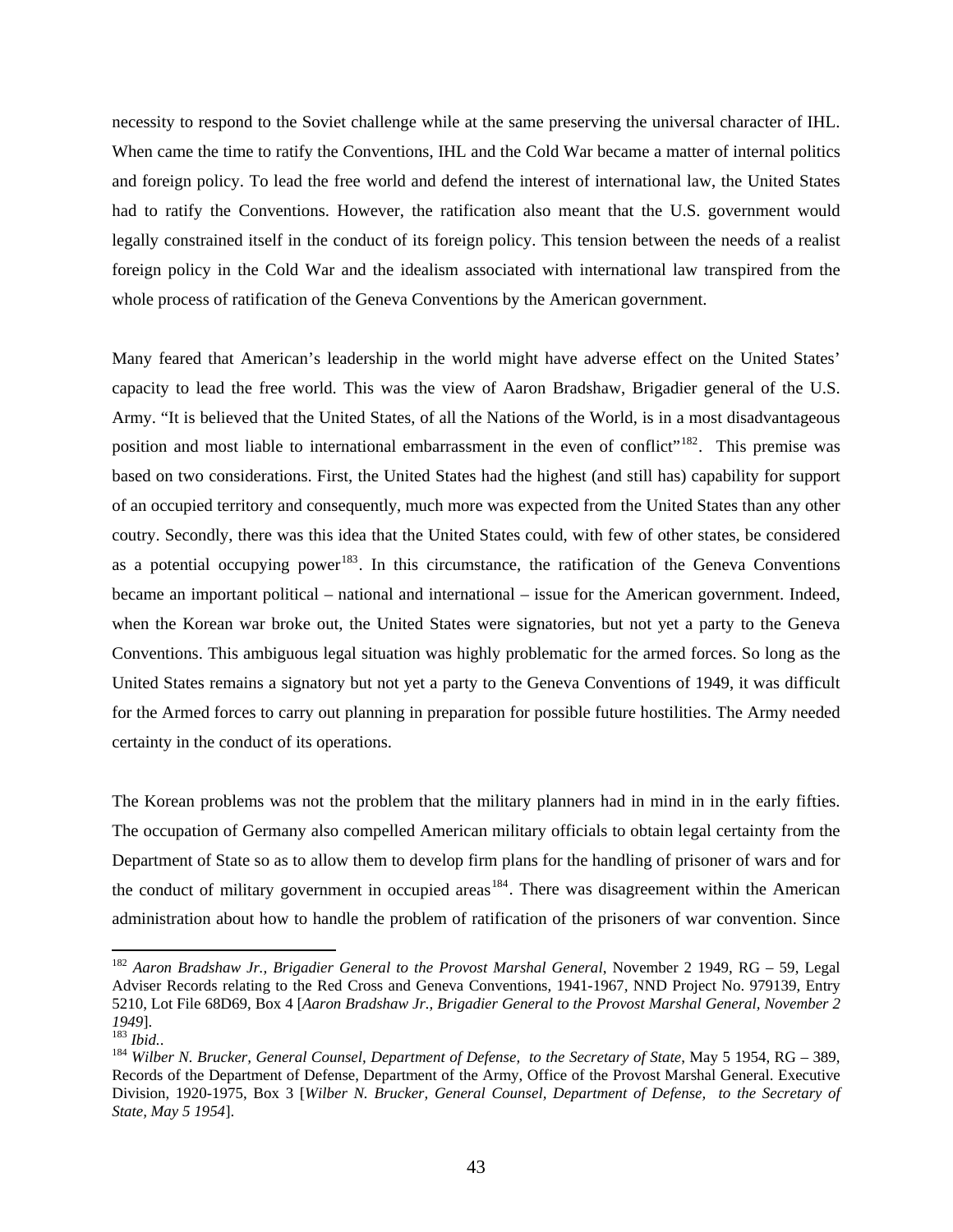1952, the DoS had requested that public Senate hearings be postponed indefinitely pending the resolution over the treatment of the prisoners of war problems in Korea while the Department of Defense (DoD) strongly suggested that the Department of State removed its injunction on the hearings. Furthermore, the military recommended the Department of State to secure the advice and consent of the Senate to the ratification as soon as possible<sup>[185](#page-46-0)</sup>. The different departments of the United States did not fully agree on the issue. There was dissension between the DoS and the DoD.

According to the Department of the Defense, the ratification was not simply a matter of legal certainty for the conduct of its military operations. U.S. reputation in the global war on communism was also at stake.

> While the political considerations bearing upon the ratification of the Geneva Conventions of 1949 are essentially within the province of your Department [DoS], the Department of Defense nevertheless could not fail to be concerned by the political effect of further delay in ratification, now that the U.S.S.R. has, it is understood, deposited its ratifications of these treaties $186$ .

The basic assumption underlying the perception of the DoS of the Geneva Conventions was reciprocity. With the Korean war fresh in the memory, U.S. legal advisors were of the opinion that the Geneva Conventions had not been drafted for application in a war in which "one side would regard prisoners captured and held by the other side as a valuable resource which should continue to be exploited and in which many of those surrendering should perhaps be regarded more as political refugees that as prisoners of war"[187](#page-46-2). Again, Cold War anxieties dictated DoS legal advisors attitude on the ratification of the Conventions. They had to alleviate the tensions between the need to lead the free world againt the Communist threat and the need to preserve the unity and universality of international law.

The DoS legal advisors had a broader perspective on the policy issues involved in the ratification of the Geneva Conventions compared to their colleagues of the DoD. World public opinion constituted a strong incentive to rafity the Conventions, since they emphasized humanitarian principles<sup>[188](#page-46-3)</sup>. The advisors remained nonetheless divided on the legal value to give to the Conventions in time of conflict against the Communists. According to Mr. English, legal advisor to the DoS, "a number of problems arose at that

<span id="page-46-0"></span> $^{185}$  Ibid.

<span id="page-46-2"></span><span id="page-46-1"></span><sup>185</sup> *Ibid.*<sup>186</sup> *Ibid.* <sup>187</sup> *Mr. English to Mr. Drumright, Ratification of the Geneva Convention of 1949*, undated, RG – 59, Legal Adviser Records relating to the Red Cross and Geneva Conventions, 1941-1967*,* NND Project No. 979139, Entry 5210, Lot File 68D69, Box 1.

<span id="page-46-3"></span><sup>188</sup> *Mr. English to Mr. Popper, Ratification of the Geneva Conventions of 1949*, May 13 1954, RG – 59, Legal Adviser Records relating to the Red Cross and Geneva Conventions, 1941-1967*,* NND Project No. 979139, Entry 5210, Lot File 68D69, Box 1 [*Mr. English to Mr. Popper, Ratification of the Geneva Conventions of 1949, May 13 1954*].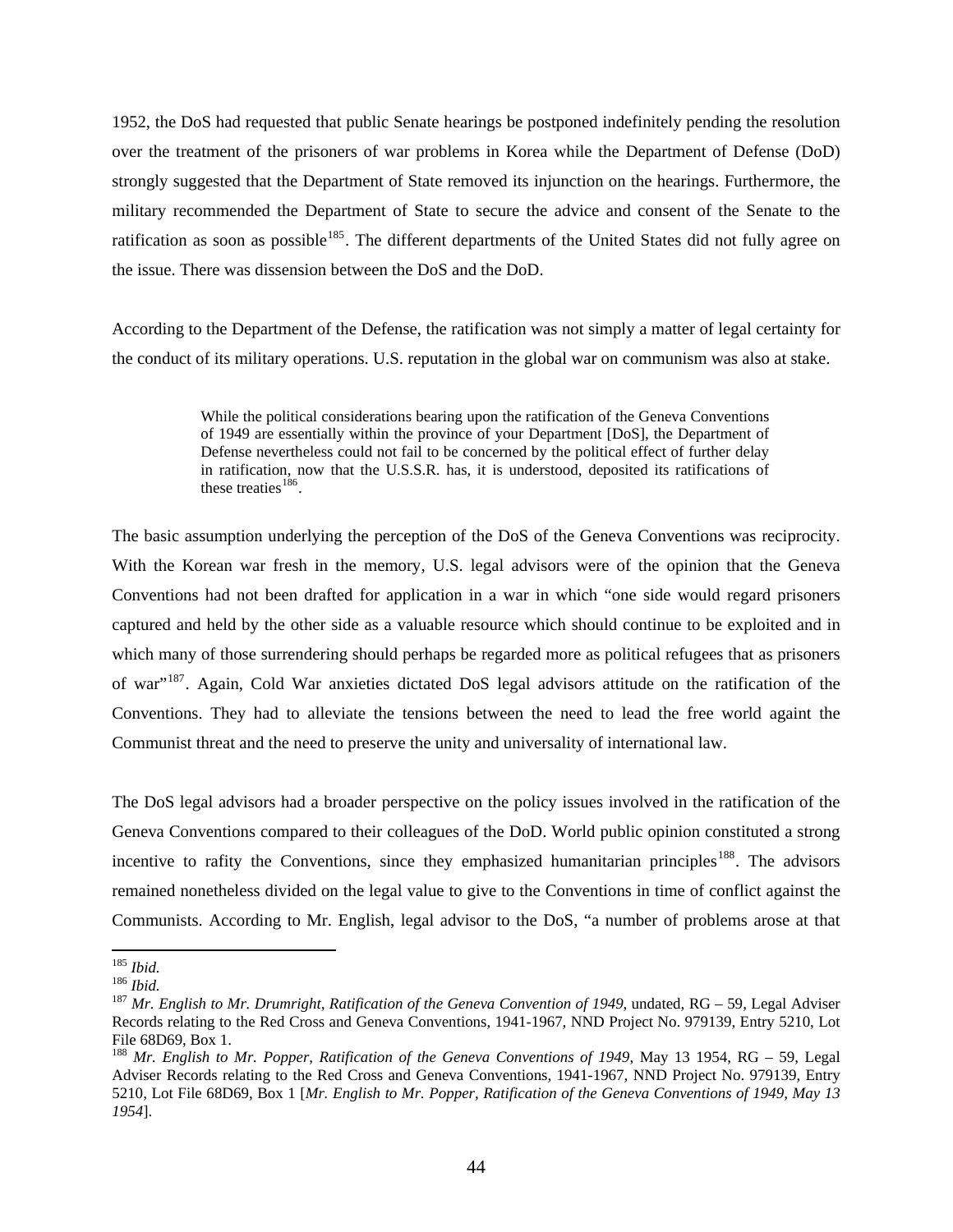time which those who were most closely concerned believed cast some doubt upon the validity of the Conventions in any war with the Communist bloc<sup>"[189](#page-47-0)</sup>. The applicability of the Conventions in times of war was not a new questions.

Throughout the Korean war, the  $DoS<sup>190</sup>$  $DoS<sup>190</sup>$  $DoS<sup>190</sup>$  and  $DoD<sup>191</sup>$  $DoD<sup>191</sup>$  $DoD<sup>191</sup>$  held divergent opinions on the applicability of the Geneva Conventions. While the DoS was more concerned with the "international" and "public opinion" implications of possible breaches of the Geneva Conventions by the U.S. government and the U.N. led military forces in Korea, the military were, as far as they were concerned, uncertained about the bindingness of the Conventions in times of war against Communist countries.

> It might be mentioned also that to enforce compliance with the detailed provisions of all Conventions by all forces under CINCUNC [Commander in Chief, United Nations command] [sic] would require diversion of sizable U.S. Forces from combat missions at the battle front, and would result in interference by the United States in the affairs of the Republic of Korea, which would nullify U.S. policy to respect fully the sovereignty of the Republic of Korea<sup>[192](#page-47-3)</sup>.

In that sense, the U.S. administration was deeply divided over the mismatch between international humanitarian law and military necessity, between international law and the realities of the American Cold War foreign policy. The encounter on the battlefield with the Communist "Other" urged the American administration to reevaluate the international humanitarian legal framework established in Geneva in 1949 and to even reconsider the value of these rules in the global war on communism.

One of the main problems with the Geneva Conventions was the question of forcible repatriation of PoW. The American government could not ratify the Conventions without obtaining strong guarantees as to how U.S. PoW would be treated by Communist armies and elsewhere in the world. According to U.S. legal advisors, there was now a firmly established principle of customary international law allowing detaining state to grant asylum to prisoners of war. As we have seen, the Soviet thesis, as defended by the Soviet Ambassador to the U.N., Vichinsky, was that the convention was clear and did not allow prisoners of war to choose their destination after the hostilities ad ended: they should be immediately repatriated to their country of origin. However, this position was contradicting by Soviet repatriation practice since

<span id="page-47-0"></span> $^{189}$  Ibid..

<span id="page-47-1"></span><sup>190</sup> *John D. Hickerson (for the Secretary of State), Assistant Secretary of State, to Robert A. Lovett, Secretary of Defense*, April 21 1952, RG – 59, Legal Adviser Records relating to the Red Cross and Geneva Conventions, 1941- 1967*,* NND Project No. 979139, Entry 5210, Lot File 68D69, Box 1.

<span id="page-47-2"></span><sup>191</sup> *Marshall S. Carter (for the Secretaty of Defense), Brigadier General, to the Secretary of State, May 15 1952*, RG – 59, Legal Adviser Records relating to the Red Cross and Geneva Conventions, 1941-1967*,* NND Project No. 979139, Entry 5210, Lot File 68D69, Box 1.

<span id="page-47-3"></span><sup>192</sup> *Ibid.*.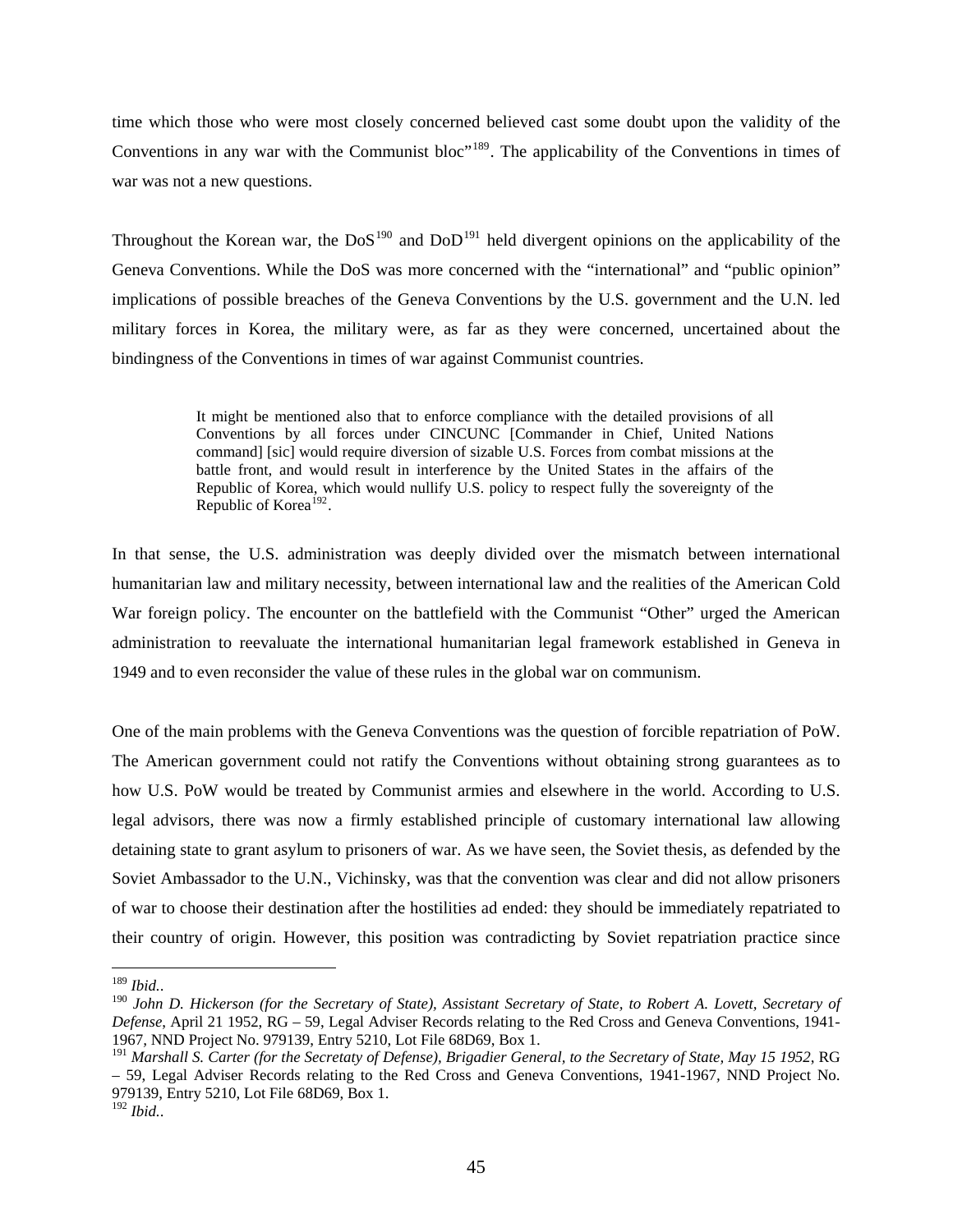$1918<sup>193</sup>$  $1918<sup>193</sup>$  $1918<sup>193</sup>$ . Even if the evidence appeared to support American arguments, DoS legal advisors were nevertheless preoccupied by the constrain international humanitarian law would exert on the conduct of military operations. They wondered if "our ratification of the Conventions might not handicap us in any possible future conflict with the Communist bloc"<sup>[194](#page-48-1)</sup>. The American government thus carefully studied the possibility of ratifying the PoW convention with a reservation on articles concerning repatriation. It feared the questions of the Senate Foreign Relations Committee based upon the Korean experience where soldiers of the UN led force, many of which were Americans, were simply massacred and tortured by Communist forces (and vice-versa)<sup>[195](#page-48-2)</sup>. The ratification process put the American administration under pressure. On the one hand, the leadership of the U.S. administration in the free world and the promotion of the unity and universality of international law was at stake. On the other hand, the U.S. government did not want to limit its capacity to intervene militaty operations for defending the free world.

U.S. Legal advisors also studied the possibility of objecting to the reservations formulated by the Soviet government upon the ratification of the Conventions<sup>[196](#page-48-3)</sup>. U.S.S.R. made three reservations, but only two were relevant for the American government<sup>[197](#page-48-4)</sup>. First, the Soviet Union said that it did not recognize the right for a state detaining PoW to ask a neutral state or a humanitarian organization to undertake the function of the protecting state, unless the state of origin of the PoW had agreed to such a transfer. For the DoS legal advisors, this reservation was problematic. The Conventions could not properly work without the observation of a neutral government or humanitarian organization and therefore the "Soviet reservation may be suspect in the light of Soviet practice as intended to lay foundations for frustrating the application of the Conventions"[198](#page-48-5). Considering the nature of the Soviet rule, it seemed unlikely to the DoS legal advisors that any protecting power would be admitted to the Soviet Union or that they would be allowed the freedom of movement necessary to adequately safeguard the interests of the U.S. PoW

<span id="page-48-0"></span><sup>193</sup> *Dean Acheson to the American Embassy in Moscow, July 25 1952*, *supra* note 172.

<span id="page-48-1"></span><sup>194</sup> *Mr. English to Mr. Popper, Ratification of the Geneva Conventions of 1949, May 13 1954*, *supra* note 188.

<span id="page-48-2"></span><sup>195</sup> On the mass killings of the Korean war, see Dong Choon Kim, *Forgotten War, Forgotten Massacres – The* 

*Korean War (1950-1953) as Licensed Mass Killings*, 6:4 J. GENOCIDE RESEARCH 523 (2004).

<span id="page-48-3"></span><sup>196</sup> *American Embassy in Bern to the Secretary of State*, December 24 1949, RG – 59, Legal Adviser Records relating to the Red Cross and Geneva Conventions, 1941-1967*,* NND Project No. 979139, Entry 5210, Lot File 68D69, Box 4; *Robert Murphy to the Secretary of State, Ratification of the 1949 Geneva Conventions for the Protection of War Victims*, January 4 1955, RG – 59, Legal Adviser Records relating to the Red Cross and Geneva Conventions, 1941-1967*,* NND Project No. 979139, Entry 5210, Lot File 68D69, Box 1 at p. 2 [*Robert Murphy to the Secretary of State, Ratification of the 1949 Geneva Conventions for the Protection of War Victims, January 4 1955*].

<span id="page-48-4"></span><sup>&</sup>lt;sup>197</sup> Richard R. Baxter, *The Geneva Conventions of 1949 Before the United States Senate*, 49 AM. J. INT'L L. 550 (1955) [*Geneva Conventions and the Senate*].

<span id="page-48-5"></span><sup>198</sup> *Robert Murphy to the Secretary of State, Ratification of the 1949 Geneva Conventions for the Protection of War Victims, January 4 1955*, *supra* note 196, 2.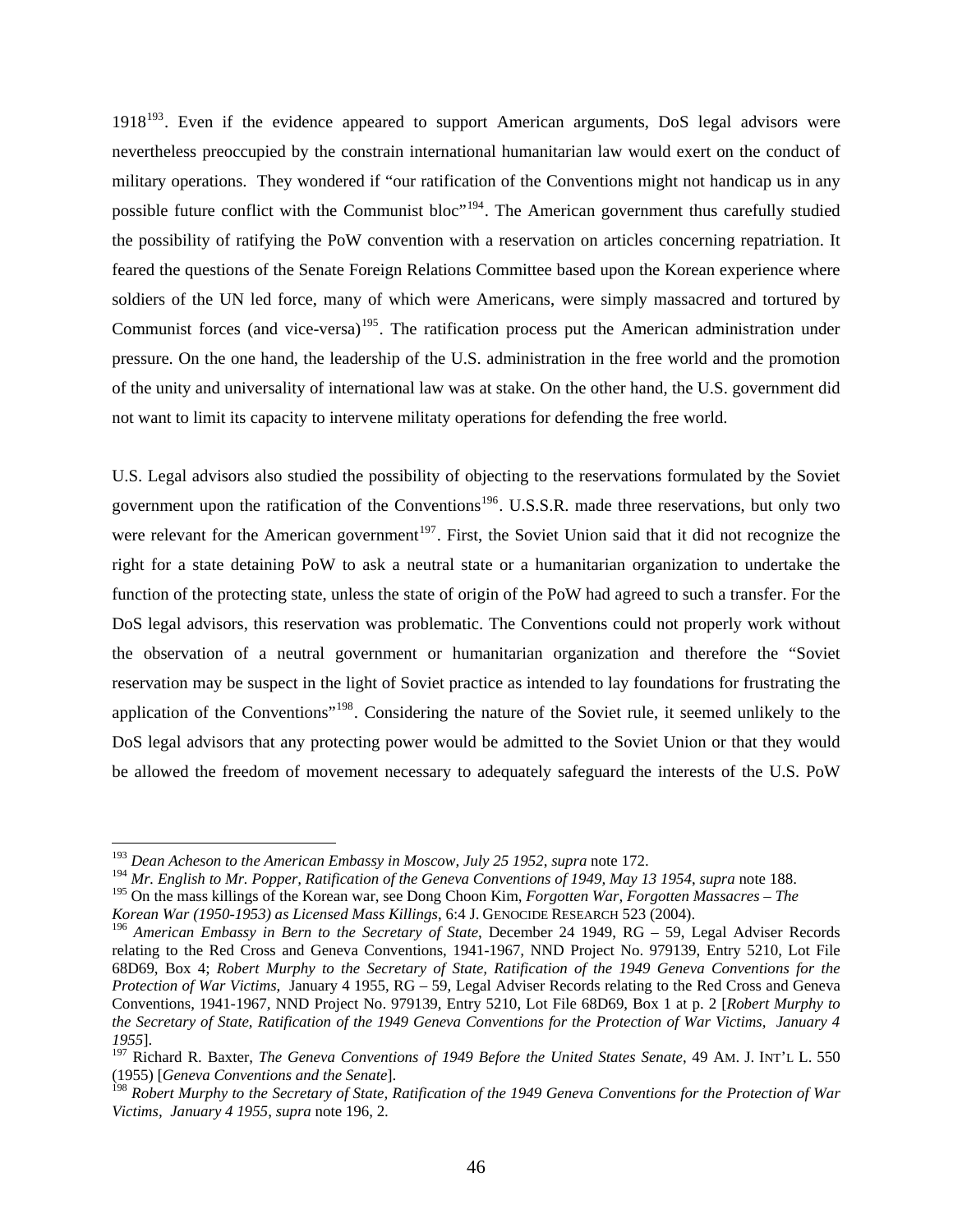detained in Communist camps<sup>[199](#page-49-0)</sup>. The U.S. government was even ready to designate India as the protecting power in a future war against the Soviet Union even though the American government was quite unhappy about India's equivocal position in world affairs $^{200}$  $^{200}$  $^{200}$ .

Secondly, Moscow did not consider itself bound by the obligation to extend the application of the Convention to PoWs convicted of pre-capture war crimes<sup>[201](#page-49-2)</sup>. The wording of the declaration seemed to be unclear and the legal advisor decided to request the Swiss government, depository of the Conventions, to endeavour to obtain more information from the Soviet authorities on the legal meaning of their reservation<sup>[202](#page-49-3)</sup>. Nonetheless, the history of the debates over this provision during the spring and summer of 1949 provides us with some important insights as to how the DoS legal advisors interpreted this provision. In effect, the U.S. governement wanted to provide its nationals with a supplementary protection in case they were made prisoners of war by the Soviet government and convicted by Soviet tribunals for war crimes. There was a need to protect American and Western military from the hazard of the communist judicial systems. This provision was aimed at protecting military against the communist legal system by inserting in the Conventions a provision overriding the national systems of military courts.

Formulating rejection to Soviet reservations entailed important legalistic issues that could have a real impact on the battlefield. Following the International Court of Justice advisory opinion in the Genocide convention case<sup>[203](#page-49-4)</sup>, the legal advisor of the Department of State reached the conclusion that

> U.S. ratification accompanied by a refusal to agree to the U.S.S.R. reservations by the United States would preclude the establishing of treaty obligations between the U.S.S.R. and the United States, but would permit both to become parties, vis-à-vis states not objecting to any reservations which these two countries might have made<sup>[204](#page-49-5)</sup>.

<span id="page-49-0"></span><sup>199</sup> *Outline of Elements of the Problem Connected with the Designation of Protecting Power (Department of State memorandum)*, January 28 1955, RG – 59, Legal Adviser Records relating to the Red Cross and Geneva Conventions, 1941-1967*,* NND Project No. 979139, Entry 5210, Lot File 68D69, Box 1 at p. 7 [*Outline of Elements* 

<span id="page-49-2"></span><span id="page-49-1"></span><sup>&</sup>lt;sup>200</sup> Ibid., 8-9<br><sup>201</sup> Robert Murphy to the Secretary of State, Ratification of the 1949 Geneva Conventions for the Protection of War *Victims, January 4 1955*, *supra* note 196.<br><sup>202</sup> *Ibid.*. 202 *Ibid.*. 203 Reservations to the Convention on the Prevention and Punishment of the Crime of Genocide (Advisory Opinion),

<span id="page-49-3"></span>

<span id="page-49-4"></span><sup>1952</sup> I.C.J. 15 (May 28 1951).

<span id="page-49-5"></span><sup>204</sup> *Some Problems in the Application of the Geneva Prisoners of War Conventions of 1949 Raised by Events of the Korean Conflict, June 25 1954*, *supra* note 178, 7.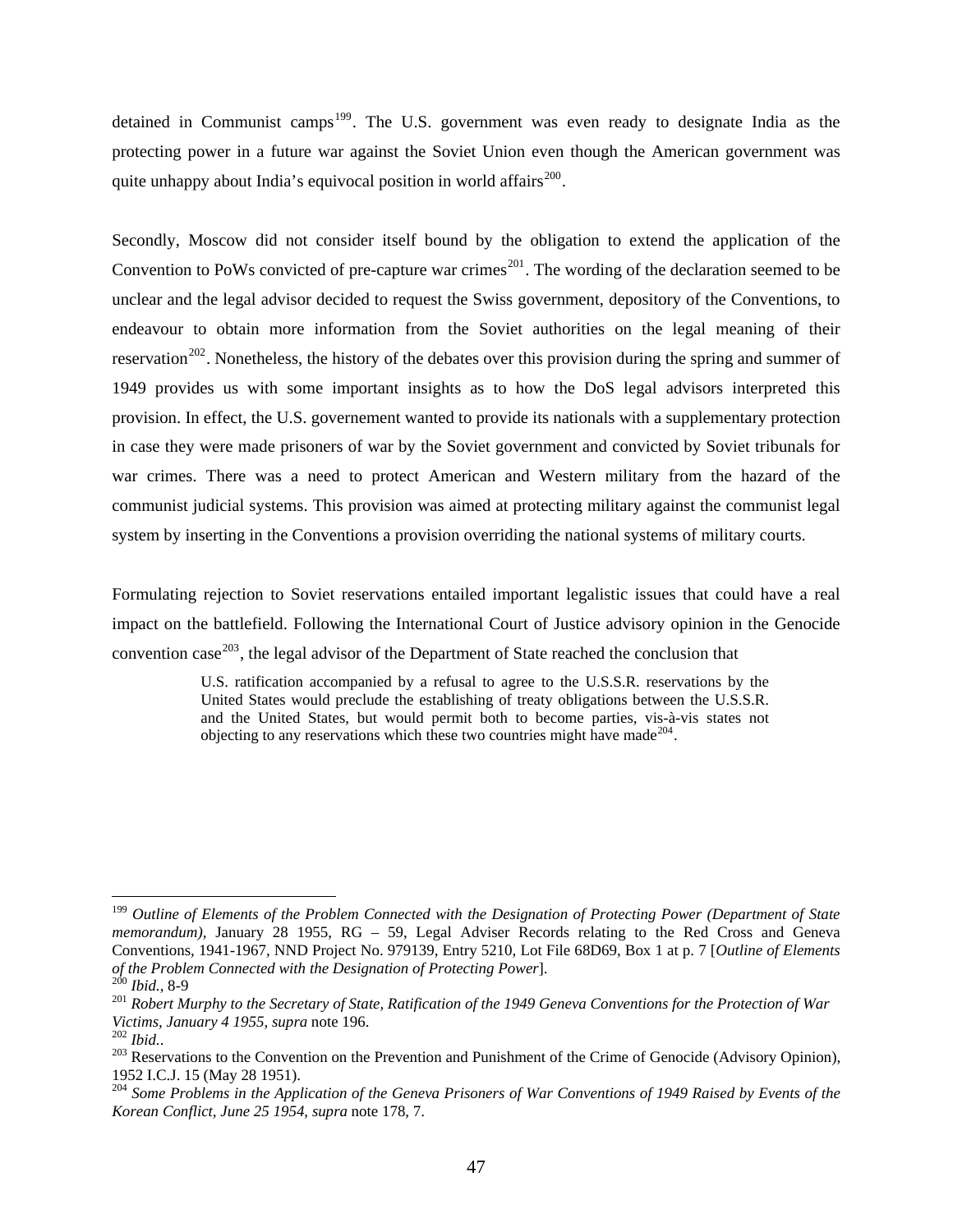American advisors were nonetheless confident that the U.S.S.R. would respect the Geneva Conventions in a conflict against the United States because of article 2(3) of the Prisoners of War Convention of  $1949^{205}$  $1949^{205}$  $1949^{205}$  which reads as follow:

> Although one of the Powers in conflict may not be a party to the present Convention, the Powers who are parties thereto shall remain bound by it in their mutual relations. They shall furthermore be bound by the Convention in relation to the said Power, if the latter accepts and applies the provisions thereof.

The discussions over the ratification of the Geneva Conventions highlighted the ideological impact of the Cold War on the construction and perception of the Geneva Conventions within the DoS. At the beginning of the negotiation of the Conventions, the members of the American delegation had a fairly open-minded and purely positivistic approach to the drafting of the covenants. The advent of the Cold War operated a deep shift in the mind of the DoS' legal advisors and open the field to global policy issues which had not been considered – as far as the archives can tell – during the drafting of the Conventions. In that sense, the ideological confrontation informed the way legal advisors of the DoS construed international humanitarian legal arguments in the wake of the Geneva Conference of 1949. The new laws of war were therefore construed in Cold War terms: the American government had the responsibility to protect Western values against communist ideology. In a memorandum to the Secretary of State, one legal advisor explained that "our failure to ratify them [Geneva Conventions], after the leading part we took in their negotiation, can only give rise to the most unfortunate inferences and be the basis for effective Soviet propaganda<sup>"[206](#page-50-1)</sup>. The U.S. government finally ratified the Conventions on August 12, 1955 with two reservations. The first relates to the use of the Red Cross emblem. The second concerns the imposition of death penalty on civilians who committed criminal acts against the occupying power.

> Because of fears that the territorial sovereign would, as one of its last acts before being ousted from an area by the enemy, abolish the death penalty in the area about to be occupied, the United States [...] reserved the right to impose this penalty without regard to the pre-existing law of the occupied area<sup>[207](#page-50-2)</sup>.

In 1955, the DoS and DoD juristes prepared a document entitled *Soviet Attitude toward the Laws of War* in which they outlined their own comprehension of the Soviet legal philosophy of warfare. This

<span id="page-50-0"></span><sup>205</sup> *Third Geneva Convention*, *supra* note 15. Article 2(3) which reads as follow: "Although one of the Powers in conflict may not be a party to the present Convention, the Powers who are parties thereto shall remain bound by it in their mutual relations. They shall furthermore be bound by the Convention in relation to the said Power, if the latter accepts and applies the provisions thereof".

<span id="page-50-1"></span><sup>&</sup>lt;sup>206</sup> Robert Murphy to the Secretary of State, Ratification of the 1949 Geneva Conventions for the Protection of War<br>Victims, January 4 1955, supra note 196.

<span id="page-50-2"></span>*Victims, January 4 1955*, *supra* note 196. 207 Richard R. Baxter, *Geneva Conventions and the Senate*, *supra* note 197, 551.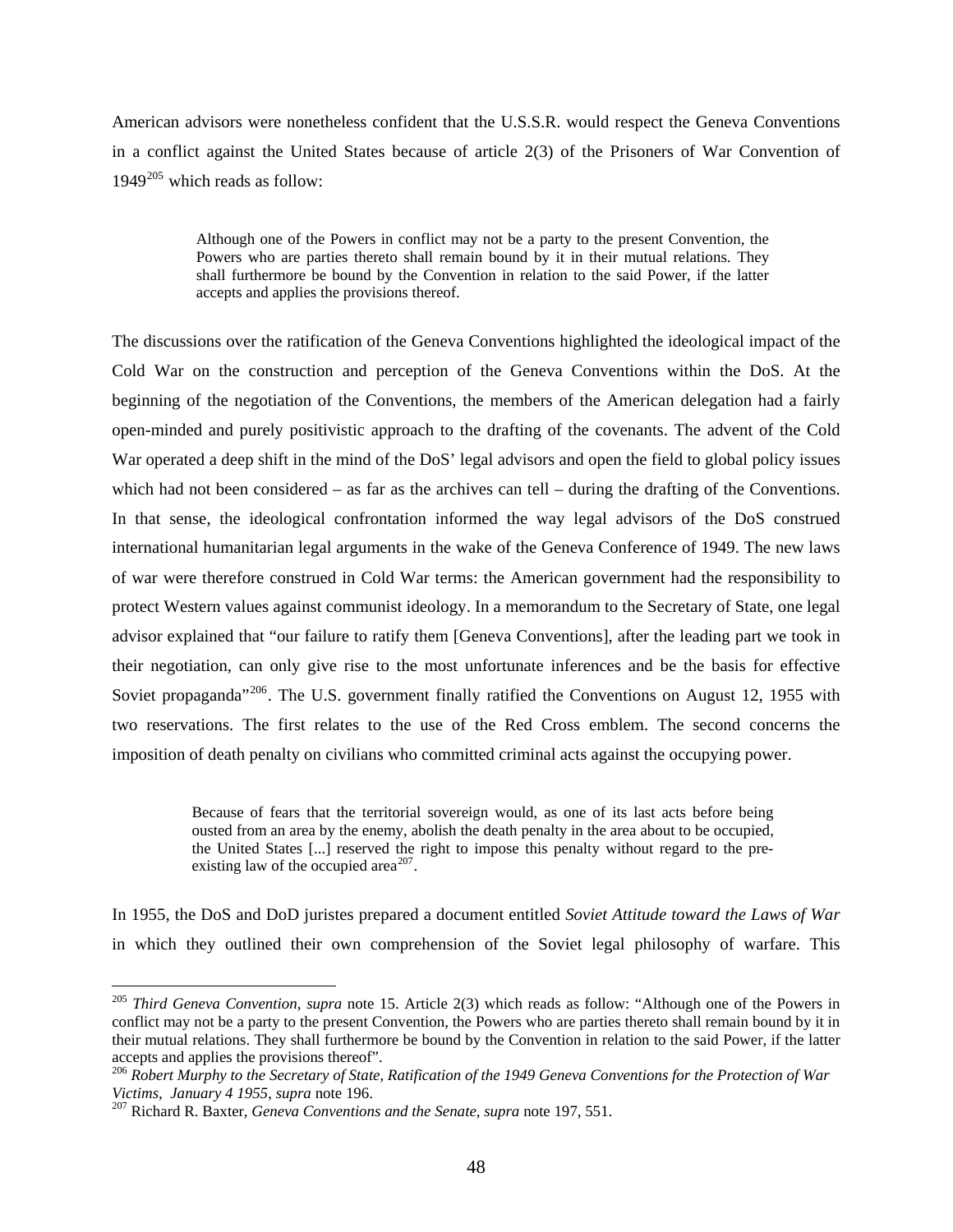memorandum reinforced and systematized what seemed to be a widely shared set of beliefs among American officials. The Soviet Union was a threat to the peace and security of the world and consequently, for the whole system of humanitarian law developed in the previous decades. The report also provided a basis for reinforcing the sense of legitimacy and legality of American warfare methods in the atomic era. "Wars, according to Soviet ideology, when fought by the USSR, are just wars"<sup>[208](#page-51-0)</sup>. Consequently, Communist "just war" excluded the possibility of violations of the laws of war by the Soviet Union. According to the authors of the memorandum, the changing Soviet attitude toward the laws of war was related to Soviet estimates of progress and the potentialities of the Communist revolutionary movement throughout the world. "In a period of optimism, such as the early 1920's, in which the advance of the revolutionary tide meant wars to the finish with doomed bourgeois governments and classes, restrictions on the methods and modes of combat took a minor place"<sup>[209](#page-51-1)</sup>. But as the regime came to accomodate itself to a more or less prolonged existence side-by-side with capitalist countries or started feeling threatened or encircled by non-communist countries, Moscow, according to the authors of the report, sought to make the cause of peace and international legality its own<sup>[210](#page-51-2)</sup>. This conclusion was in contradiction with the growing ideological perceived within the American administration and with the image of Stalin's Russia that was coming to place. However, this conclusion also suggests that the U.S. legal advisors appeared to believe that there was a possibility for the Soviet Union to join the rank of legality and consent to a universal vision of international law. In other words, the United States remained the leaders of the international legality. It was up to the Soviet Union to abide by the rule of international law.

## **Conclusion: Toward an American Tradition of International Law ?**

The objectives of this paper are twofold: substantive and methodological. From a substantive point of view, this paper argued that the American administration's encounter with the Soviet "Other" triggered a process to renew international law, redefine its vocabulary and fundamental structures. In its encounter with the Communist "Other", the United States redefined its own political and juridical identity in opposition to the Communist project. This process exerted a profound influence on how the American government subsequently redefined its relationship with international law. As Dudziak noticed, the war

<span id="page-51-0"></span><sup>208</sup> *Soviet Attitude toward the Laws of War*, January 26 1955, RG – 389, Records of the Department of Defense, Department of the Army, Office of the Provost Marshal General. Executive Division, 1920-1975, Box 12 [*Soviet Attitude toward the Laws of War*].

<span id="page-51-2"></span><span id="page-51-1"></span><sup>209</sup> *Ibid.*, 3. 210 *Ibid.*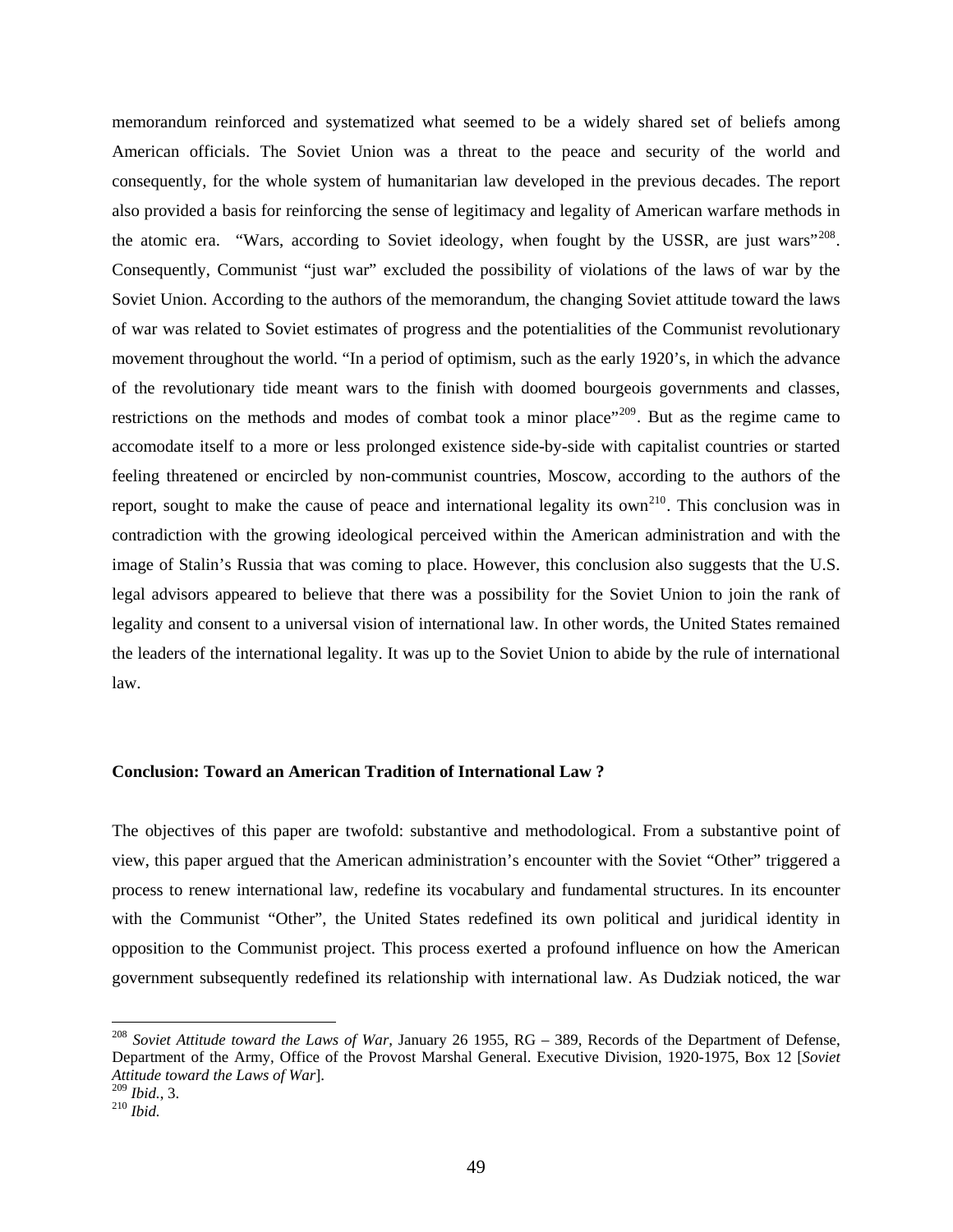fought against the communists – both literally and figuratively – exerted a fundamental influence on the reconstruction and redefinition of U.S. institutions<sup>[211](#page-52-0)</sup>. American identity and stance toward international law was reshaped in this threatening encounter with the Communist "Other". In this process, the American government associated the preservation of the universality and unity of international with the defense of its national interests in the rising world of the Cold War against the Soviet Union's antiuniversalistic philosophy. This conclusion invites us to question the iterative aspects of the historical and complex relationship that the American government has entertained with international law since the foundation of the country<sup>[212](#page-52-1)</sup> for this history goes far beyond the divide between realism and idealism in the conduct of American foreign policy<sup>[213](#page-52-2)</sup>.

In the present "War on Terror", the American government faces a delusive and invisible enemy that doesn't carry a global counter-hegemonic project for the world, but does negate the validity of the liberal and democratic peace project carried by the United States government. This encounter with the global threat of terrorism triggered a new quest for the "soul" of the United States<sup>[214](#page-52-3)</sup>. As it happened during the early years of the Cold War, this reaffirmation of the American "self"' and the search for an equilibrium between its international and national imperatives had a deep impact on international law, its foundations and structures. For example, the United States government legal advisors adopted a "radical" statehood approach to the detention of Al-Qaeda and Talibans prisoners<sup>[215](#page-52-4)</sup>. As in the aftermath of the Second World War and in the encounter with the Soviet "Other", U.S. legal advisors have devised new international legal technologies, reformulated and modernized old legal arguments and deployed these tools in the "War on Terror" following the encounter with the terrorist "Other". This new legal vocabulary developed by the American administration since 2001 seems to convey the idea that these new legal devices and

<span id="page-52-0"></span><sup>211</sup> Mary L. Dudziak, "Making Law, Making War, Making American" *in* Christopher Tomlins and Michael Grossberg, eds., *The Cambridge History of Law in America: Volume 3, The Twentieth Century and After (1920–)*, New York, Cambridge University Press, 2008, 680, 682-683.

<span id="page-52-1"></span><sup>212</sup> For a discussion of the early years of the United States, see David Armitage, *The Declaration of Independence* and International Law, 59:1 WILLIAM & MARY QUARTERLY 39 (2002).

<span id="page-52-2"></span><sup>&</sup>lt;sup>213</sup> Like Goldsmith and Krasner seem to suggest in Jack Goldsmith and Stephen D. Krasner, *The Limits of Idealism*, 132:1 DAEDALUS 47 (2003). 214 On this point, see Michael C. Desch, *America's Liberal Illiberalism: The Ideological Origins of Overreaction in* 

<span id="page-52-3"></span>*U.S. Foreign Policy*, 32:3 INT'L SECURITY 7 (2008) (Arguing that "liberalism impels Americans to spread their values around the world and leads them to see the war on terrorism as a particularly deadly type of conflict that can be won only by employing illeberal tactics. What makes the war on terrorism so dangerous, in this view, is not so much the physical threat to the United States, but rather the existential threat to the American way of life and the uncivilized means adversaries employ in seeking to destroy it" (p. 8).

<span id="page-52-4"></span><sup>&</sup>lt;sup>215</sup> For the apology of a stato-centrist approach to detention and handling of Al-Qaeda and Talibans detainees by the United States government, see Robert J. Delahunty and John Yoo, *Statehood and the Third Geneva Convention*, 46:1 VA. J. INT'L L. 131 (2005); John C. Yoo, *The Status of Soldiers and Terrorists under the Geneva Conventions*, 3:1 CHINESE J. INT'L L. 135 (2004). For a critic from a French commentator, see Marc Finaud, *L'abus de la notion de "combattant illégal": Une atteinte au droit international humanitaire*, 110:4 REVUE GENERALE DE DROIT INTERNATIONAL PUBLIC 861 (2006) (Fr.).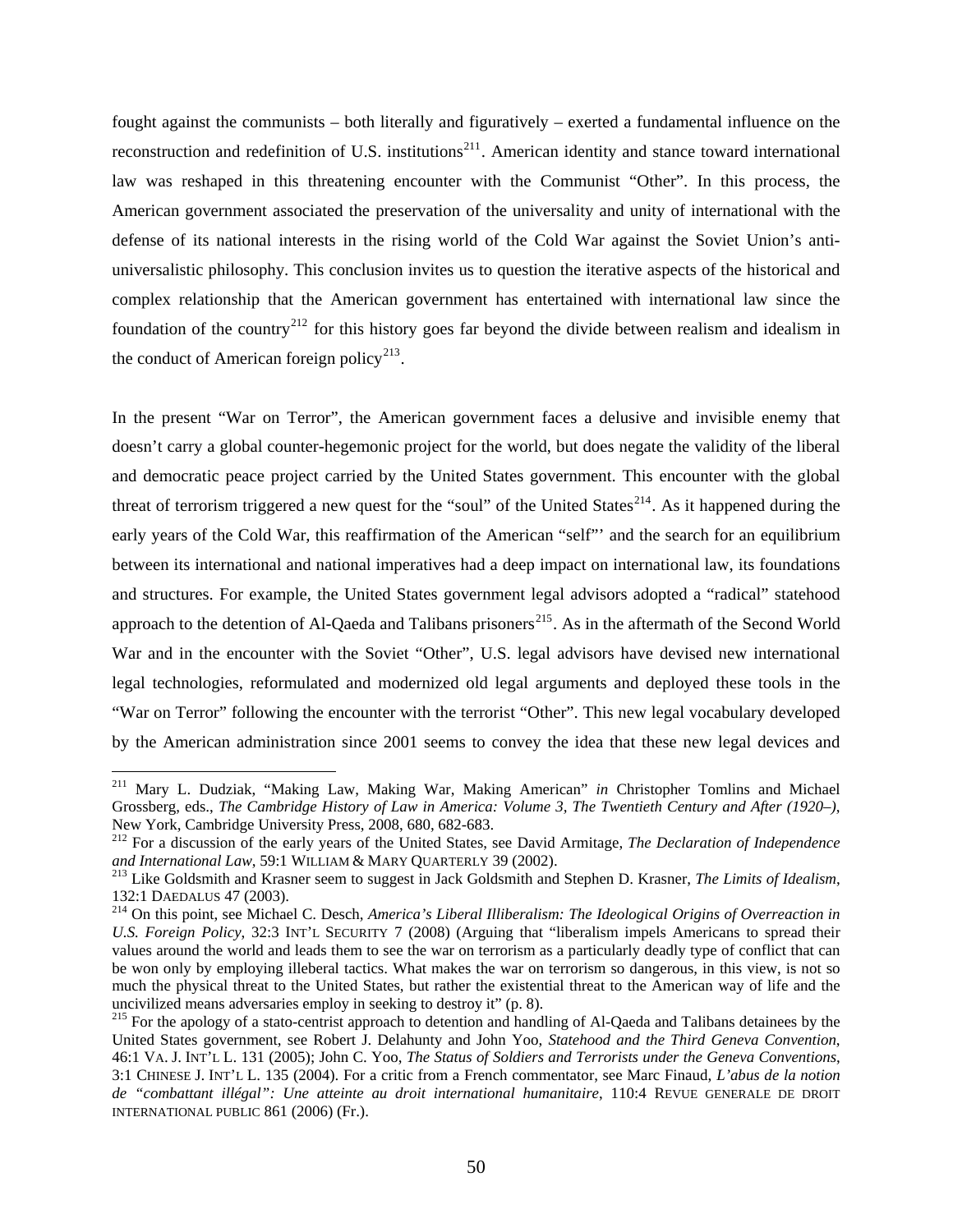technologies translate into legal vocabulary the anxieties that currently inhabit the U.S. administration<sup>[216](#page-53-0)</sup>. In a simlar fashion, the perception of a need to renew the laws of war – for good or for bad – seems to be widely shared within U.S. legal academia<sup>[217](#page-53-1)</sup>.

This paper has also attempted to shed light on the role of the legal advisor in the making of the American foreign policy. Kenneth Anderson was right when he noticed that the function of military lawyers and more generally, of governmental legal advisors, is to protect a technical legal result in legal terms<sup>[218](#page-53-2)</sup>. However, he appears to be mistaken when he states that law "is a language conspicuously devoid of references to an underlying moral vision of the laws of war, a technical language with little to indicate that a moral vision even exists in which this lawyerly language and concerne for client interests are embedded"<sup>[219](#page-53-3)</sup>. This visionis far too simplistic for two reasons. First, the legal advisor does not work, think and "apply" the law in an ideological, political and/or moralistic vaccuum<sup>[220](#page-53-4)</sup>. Rather, there is a sort of dialogue between the immediate intellectual environment in which the advisor works and the legal advisor him/herself. Secondly, as this paper made it clear, the law, whether it be domestic or international, is not value-neutral. It reflects its historical context as well as the immediate ideological environment in which the legal argument is deployed. The job of the legal advisor goes far beyond the mere "application" of the law. He translates political, economic, military and social anxieties in legal vocabulary and legal argument for its government<sup>[221](#page-53-5)</sup>.

From a methodological standpoint, this paper has put forward the idea that a particular legal argument stems from a specific historical context and ideological environment. For example, the problem of

<span id="page-53-0"></span><sup>216</sup> Thomas W. Smith, *Protecting Civilians... or Soldiers? Humanitarian Law and the Economy of Risk in Iraq*, 9 INT'L STUD. PERSP. 144 (2008) (Arguing that the "perception of risk increasingly govern U.S. interpretation of its humanitarian obligations under international law, threatening to dilute the doctrine of proportionality and reverse the

<span id="page-53-1"></span>customary and legal relationship between combatants and non-combatants"). 217 For a recent proposition of reform of the Geneva Convention, see Robert D. Sloane, *Prologue to a Voluntarist War Convention*, 106 MICH. L. REV. 443 (2007) (Stressing that the principal challenge terrorist networks pose is that they require international humanitarian law to graft conventions onto an unconventional form of organized violence); Renée De Nevers, *The Geneva Conventions and New Wars*, 121:3 POL. SCI. Q. 369 (2006) (Noticing that the laws of war are now facing new types of "war" and new types of "warrior" and arguing for a strenghtening and broadening of the Geneva Conventions rather than a mere rejection);

<span id="page-53-2"></span><sup>218</sup> Kenneth Anderson, *The Role of the United States Military Lawyer in Projecting a Vision of the Laws of War*, 4 CHI. J. INT'L L. 445, 445 (2003).<br><sup>219</sup> Ibid.

<span id="page-53-4"></span><span id="page-53-3"></span><sup>&</sup>lt;sup>220</sup> For a recent example, see Eric Lichtblau, *Report Assails Political Hiring In Justice Dept.*, New York Times, Jun. 25 2008, A1; Carrie Johnson, Justice Dept. Sued Over Political Bias, Washington Post, Jul. 7 2008, at A3.<br><sup>221</sup> This is well illustrated in Christopher P.M.Waters, Is the Military Legally Encircled?, 8:1 DEF. STUD. 26 (200

<span id="page-53-5"></span>In this article, Waters argues that the legal encirclement – the idea according to which military actions are more and more constrained by regulatory and legal creep as well as by an increasing litigiousness – of the military is a metaphor and is largely misplaced). For the opposite argument, see Major Michelle Hansen, *Preventing the Emasculation of Warfare: Halting the Expansion of Human Rights Law into Armed Conflict*, 194 MIL. L. REV. 1 (2007).